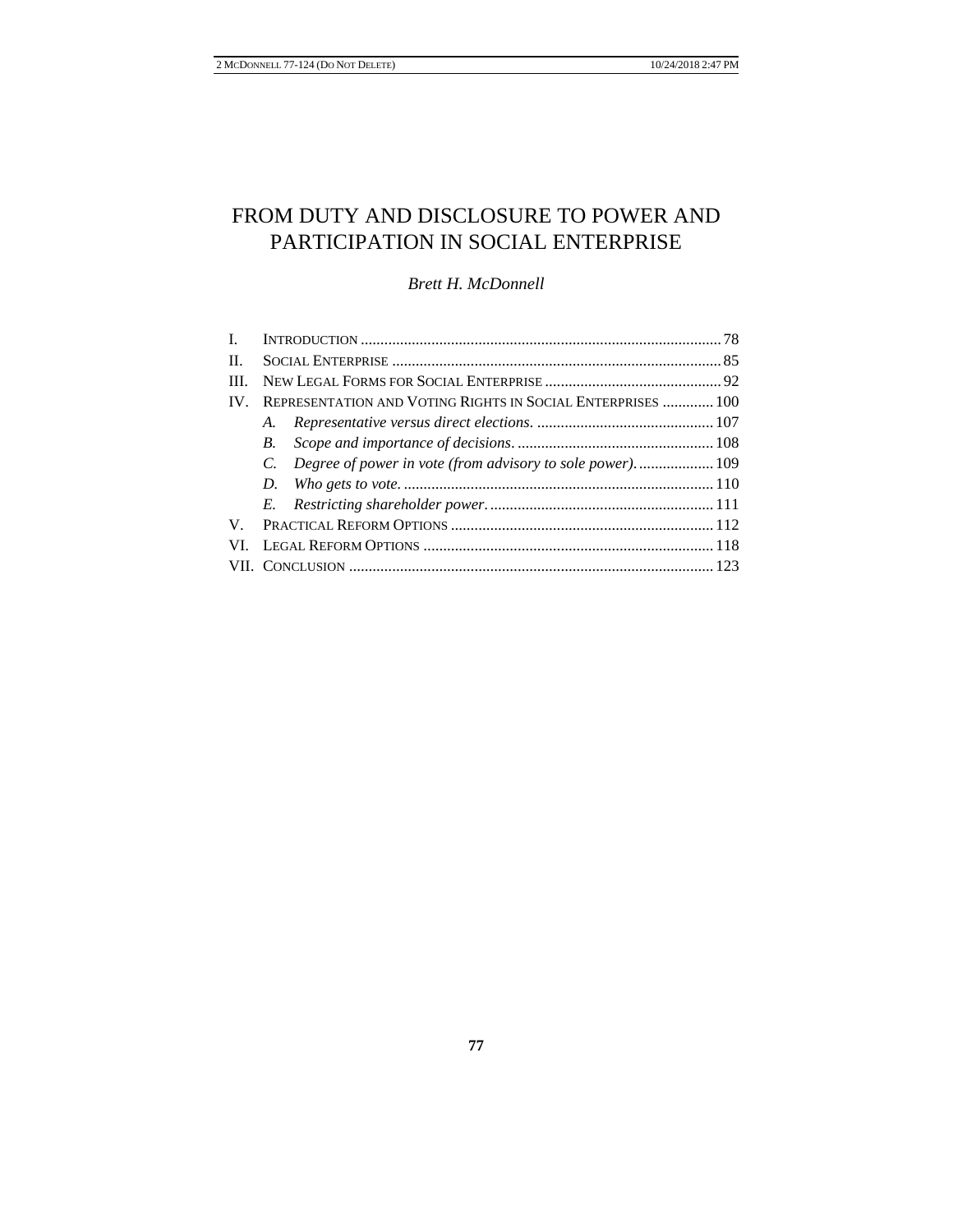## FROM DUTY AND DISCLOSURE TO POWER AND PARTICIPATION IN SOCIAL ENTERPRISE

#### *Brett H. McDonnell*\*

*A growing number of businesses are social enterprises with a dual mission of generating profits for investors while also pursuing various social goods. Statutes have created new legal forms of business association to be used by social enterprises, most prominently benefit corporations, but also L3Cs and social purpose corporations. These new forms use purpose, duty, and disclosure as corporate governance mechanisms to enable social enterprises. This Article argues that these forms have some advantages, but ultimately those governance mechanisms are too weak to help social enterprises credibly commit to pursuing their dual missions. Stronger governance mechanisms focus on voting power and participation, allowing stakeholders other than shareholders to vote either directly on some matters or else to elect representatives who in turn are involved in decision- making.* 

*Individual companies can and should adopt voting governance mechanisms in ways tailored to their individual needs and circumstances, and the Article analyzes ways they can do so and what considerations may guide the choice of mechanisms for any given company. Moreover, the positive externalities generated by companies that effectively pursue various stakeholder interests suggest legal interventions beyond simply enabling private contracting. Social enterprises benefit society, and the law should do more to encourage effective enterprises that involve multiple stakeholders. The Article suggests tax and regulatory compliance innovations that could promote more stakeholder representation.*

#### I. INTRODUCTION

A growing number of businesses aspire to be social enterprises, adopting a dual mission of generating profits for investors while also pursuing a greater good. Entrepreneurs and investors, especially younger millennials, want to make a decent living but in an organization they think makes the world a better place. New statutes, especially those creating an entity called the benefit corporation, attempt to help social enterprises credibly commit to this dual mission using the governance tools of fiduciary duty and disclosure.<sup>1</sup> There is much doubt, though, whether those tools are strong enough. This Article advocates the use of different

<sup>\*</sup> Dorsey & Whitney Chair and Professor of Law, University of Minnesota Law School. My thanks to Claire Hill, Bert Kritzer, Bill McGeveran, Ben Means, Paul Rubin, Dan Schwarcz, and participants at the University of Minnesota Law School Law and Economics Workshop and Faculty Works in Progress Workshop for helpful comments.

<sup>1.</sup> *See infra* Part III.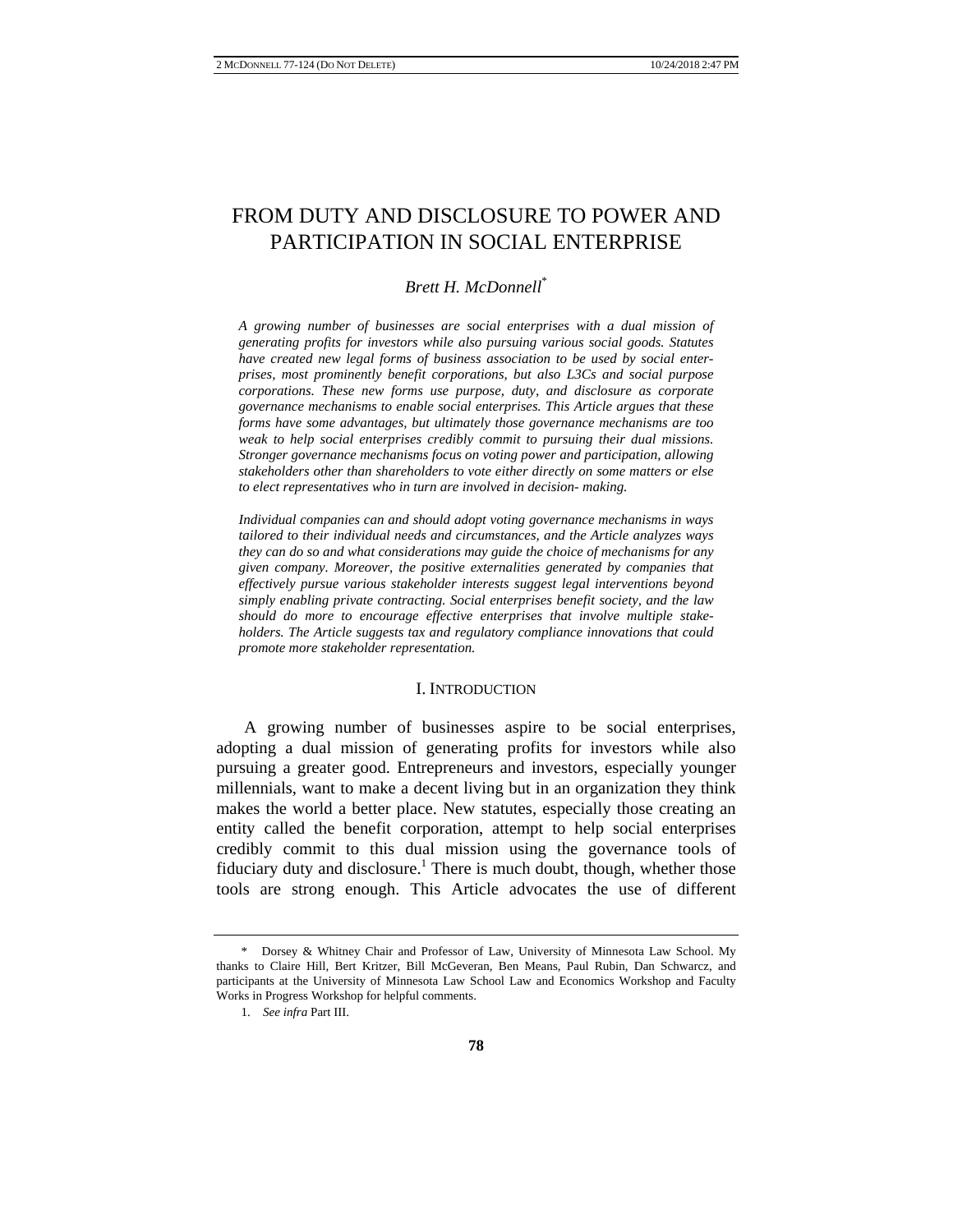governance tools that give various corporate stakeholders other than shareholders voting power to participate in decision-making.<sup>2</sup> The Article suggests several legal interventions to encourage giving stakeholders more power.<sup>3</sup> One suggestion is to create tax benefits for companies that give broad voting power and financial rights to nonshareholder constituencies. A second suggestion is a loosening of regulatory rules for companies that provide for stakeholder representation. But the main focus is less on new legal interventions than on exploring various ways that social enterprises could, on their own initiative within existing law, extend participation to different stakeholders. There is a broad array of options, and different companies will benefit from different combinations of those options.4

In recent years, many entrepreneurs, investors, consumers, employees, and scholars have become interested in social enterprise. That term means different things to different people. A broad definition that covers at least most of what anyone might call a social enterprise is "an organization formed to achieve social goals using business methods."<sup>5</sup> I will focus more specifically on businesses that have equity investors with a claim to at least some of the profit the business generates, but with an independent commitment to pursuing one or more defined social missions, whether or not that pursuit increases profits.<sup>6</sup> Those involved in social enterprises hope to do well while also doing good.

Like all businesses, social enterprises face governance challenges, but the dual missions of profit and social good heighten those challenges. They must find ways to systematically balance their sometimes competing goals and to credibly commit to investors and others that they will not prioritize profits over other goals. In the past decade, states have created a variety of new statutory business association forms that try to address the special challenges of social enterprises.<sup>7</sup> An early innovation was the low-profit limited liability company, or "L3C." However, a slightly later entrant, the benefit corporation, has become the leading statutory offering for social enterprises so far and has been adopted in over thirty states and by more

<sup>2.</sup> *See infra* Part IV.

<sup>3.</sup> *See infra* Part VI.

<sup>4.</sup> *See infra* Part V.

<sup>5.</sup> Dana Brakman Reiser, *Theorizing Forms for Social Enterprise*, 62 EMORY L.J. 681, 681 (2013).

<sup>6.</sup> I have elsewhere called these "[f]or-profit social enterprises." Brett H. McDonnell, *Three Legislative Paths to Social Enterprise: L3Cs, Benefit Corporations, and Second Generation Cooperatives*, *in* CAMBRIDGE HANDBOOK ON SOCIAL ENTERPRISE (Benjamin Means and Joseph Yockey eds.) (forthcoming Oct. 2018) (manuscript at 3), https://papers.ssrn.com/sol3/papers.cfm ?abstract\_id=2964018.

<sup>7.</sup> *See* FREDERICK H. ALEXANDER, BENEFIT CORPORATION LAW AND GOVERNANCE: PURSUING PROFIT WITH PURPOSE 64, 153–56 (2018); DANA BRAKMAN REISER & STEVEN A. DEAN, SOCIAL ENTERPRISE LAW: TRUST, PUBLIC BENEFIT, AND CAPITAL MARKETS 52–66 (2017); Reiser, *supra* note 5, at 681.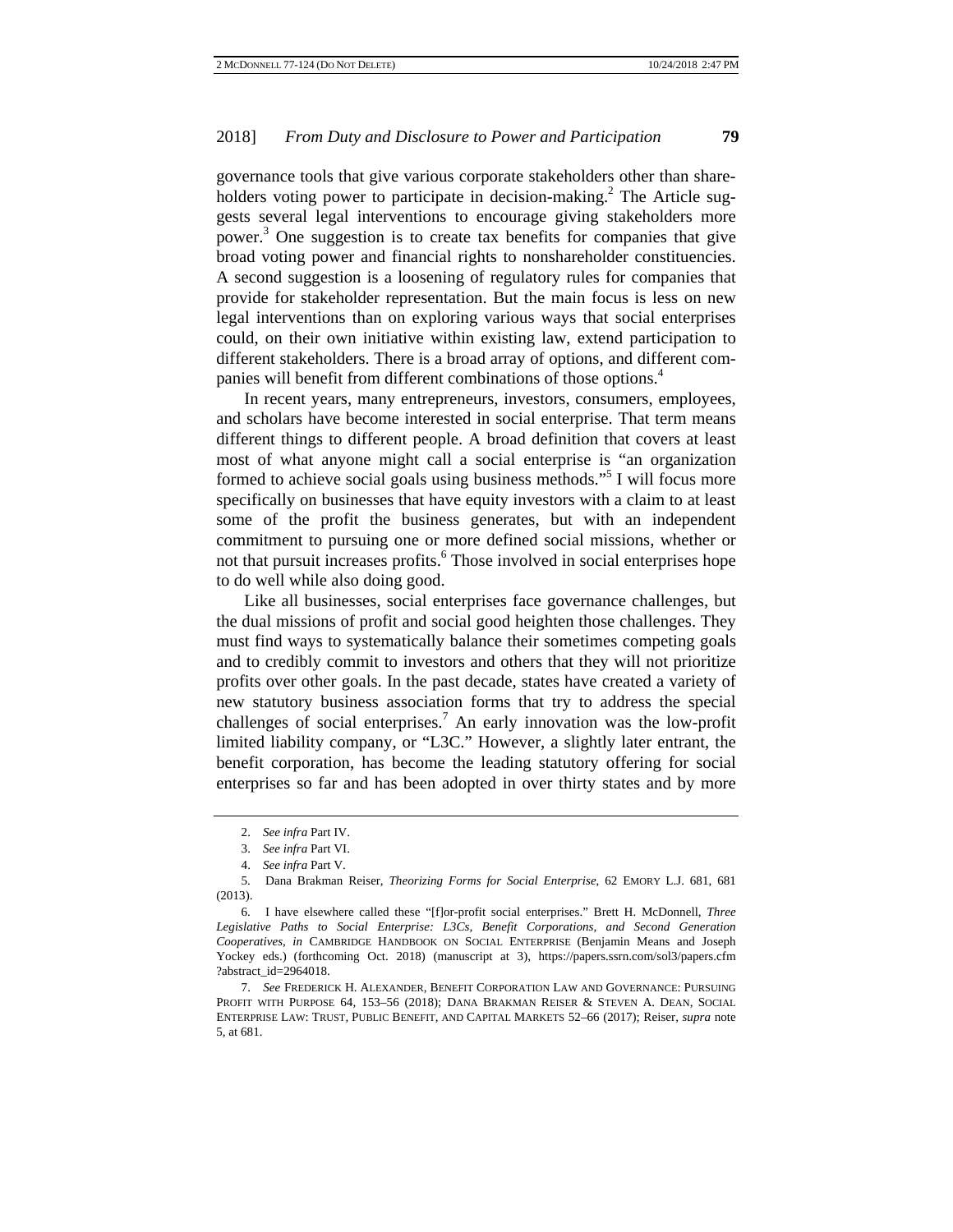than  $2,000$  companies.<sup>8</sup> Close cousins of the benefit corporation are the social purpose corporation and the specific benefit corporation.<sup>9</sup>

Benefit corporations and their cousins deploy two main corporate governance mechanisms: duty and disclosure. The directors and officers of a benefit corporation have a duty to consider the impact of their decisions upon the company's social mission and the interests of a variety of groups.<sup>10</sup> They must annually (in most statutes) disclose the effects of their decisions on those groups and their mission.<sup>11</sup> There has been much scholarly attention on whether and to what extent these duty and disclosure rules will help address the governance challenges of social enterprises.<sup>12</sup>

As ever, scholars disagree in their analyses of the effectiveness of these new statutes. Some<sup>13</sup> (myself included<sup>14</sup>) think that benefit corporations can potentially accomplish real good in certain cases. However, many<sup>15</sup> (myself included<sup>16</sup>) are skeptical that benefit corporation statutes will accomplish a lot in most cases. In this Article, I revisit the reasons for that skepticism and argue that more robust responses to the challenges of social enterprises require using other governance tools that focus on giving nonshareholder constituent groups more power to represent their own interests.<sup>17</sup>

A common—and correct—refrain in the criticism of benefit corporations is that in most circumstances, corporate law fiduciary duty suits are quite unlikely to succeed and hence provide only a weak disciplinary device.<sup>18</sup> The business judgment rule protects most decisions not involving a material financial conflict of interest, and various procedural obstacles (such as the demand requirement and director exculpation clauses) stack the deck in favor of defendants. This is likely to be even more true for duty suits under benefit corporation statutes. Most statutes effectively rule out monetary relief for violations, and the profusion of interests that directors and officers must consider means that they can justify almost any decision

- 10. *See infra* notes 107–08 and accompanying text.
- 11. *See infra* notes 111–12 and accompanying text.
- 12. *See infra* notes 125–31 and accompanying text.
- 13. *See* ALEXANDER, *supra* note 7, at 5.

14. *See* Brett H. McDonnell, *Committing to Doing Good and Doing Well: Fiduciary Duty in Benefit Corporations*, 20 FORDHAM J. CORP. & FIN. L. 19, 20 (2014).

15. *See, e.g.*, J. William Callison, *Putting New Sheets on a Procrustean Bed: How Benefit Corporations Address Fiduciary Duties, the Dangers Created, and Suggestions for Change*, 2 AM. U. BUS. L. REV. 85, 98–111 (2012); J. Haskell Murray, *Choose Your Own Master: Social Enterprise, Certifications, and Benefit Corporation Statutes*, 2 AM. U. BUS. L. REV. 1, 27–52 (2012); Antony Page, *New Corporate Forms and Green Business*, 37 WM. & MARY ENVTL L. & POL'Y REV. 347, 356–73 (2013).

- 16. McDonnell, *supra* note 14, at 57–70.
- 17. *See infra* Part IV.
- 18. *See infra* note 125 and accompanying text.

<sup>8.</sup> *See infra* notes 99–100 and accompanying text.

<sup>9.</sup> *See infra* notes 113–15 and accompanying text.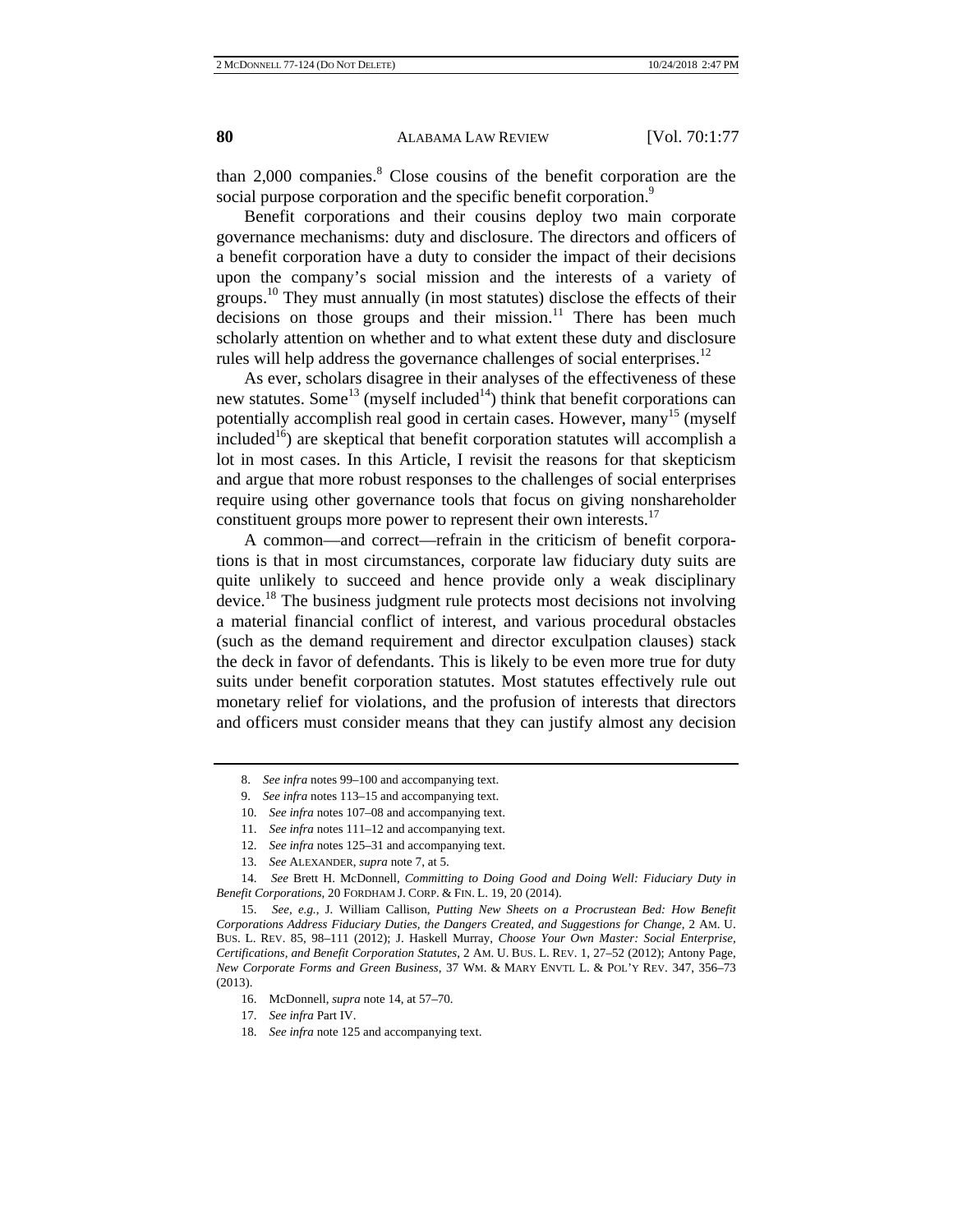as advancing *some* of those interests.<sup>19</sup>

As for disclosure, as of now there are no clear, agreed-upon metrics that can force companies to reveal genuinely useful information that will help outside investors and others really understand how well companies are pursuing their social missions and to compare the performance of different companies. Various actors are working on such metrics, but the state of the art leaves much to be desired. The task is daunting, particularly given how many interests are encompassed by the mission of most benefit corporation statutes.<sup>20</sup>

Beyond these problems lies a deeper question. Benefit corporations are supposed to be run in the interest of a variety of stakeholders—not just shareholders. And yet, directors are elected only by shareholders, and only shareholders have standing to sue for duty violations. The other stakeholders have no governance tools available to try to make directors and officers listen to their concerns and to punish them when they fail to do so. Emily Winston has called this the separation of benefit and control.<sup>21</sup>

Is relying upon shareholders to police how well companies pursue the interests of others good enough? It is problematic. Shareholders lack in two major dimensions: information and motivation.<sup>22</sup> They often may not know enough about the details of what a company is doing and how that may affect other stakeholders. And even if they know enough, they may not be strongly motivated to protect other stakeholders if their own direct personal interests are not being harmed. But there is a more fundamental issue here: to what extent social enterprises are (and should be) independently committed to pursuing nonshareholder interests, as opposed to pursuing those interests because their shareholders feel they are important to pursue (either because doing so is good for long-term profitability or because the shareholders believe doing so is independently valuable).

The weakness of duty and disclosure as governance mechanisms and the separation of benefit from control suggest a different set of tools that social enterprises should consider—a point that several recent articles have begun to recognize, $^{23}$  which is embodied in the Accountable Capitalism Act recently proposed by Senator Elizabeth Warren<sup>24</sup> and which this Article explores in depth. Voting and representation measures could allow

<sup>19.</sup> *See* Murray, *supra* note 15, at 27–34; *infra* note 128 and accompanying text.

<sup>20.</sup> *See* Brett H. McDonnell, *Benefit Corporations and Public Markets: First Experiments and Next Steps*, 40 SEATTLE U. L. REV. 717, 731–34 (2017).

<sup>21.</sup> Emily Winston, *Benefit Corporations and the Separation of Benefit and Control*, 39 CARDOZO L. REV. 1783, 1821 (2018).

<sup>22.</sup> *See infra* notes 149–51 and accompanying text.

<sup>23.</sup> *See* J. Haskell Murray, *Adopting Stakeholder Advisory Boards*, 54 AM. BUS. L.J. 61, 64–78 (2017); Alicia E. Plerhoples, *Social Enterprise as Commitment: A Roadmap*, 48 WASH. U. J.L. & POL'Y 89, 93 (2015); Winston, *supra* note 21, at 1822.

<sup>24.</sup> Accountable Capitalism Act, S. 3348, 115th Cong. (2018).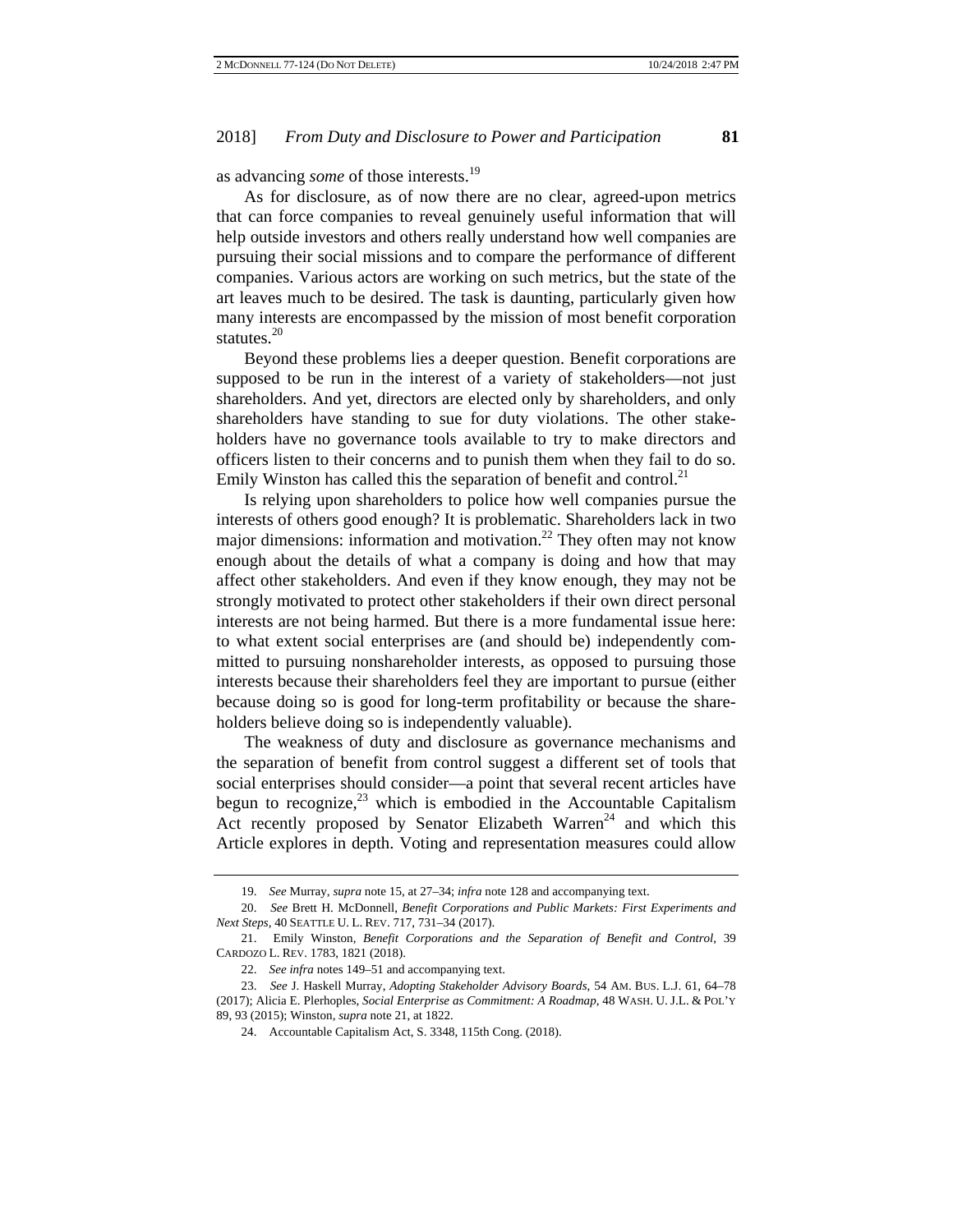various stakeholders beyond shareholders to help choose persons who make decisions within companies or to directly vote on matters of importance to them. Such measures address the separation of benefit from control directly. They can also have a stronger impact on decision-making than duty and disclosure rules. They can change who the decision-makers are, putting in place persons more knowledgeable about and committed to the interests of those who selected them. And the selection process changes incentives, as decisions against the interest of a represented group threaten the re-election of the decision-makers.

There are costs as well as benefits to allowing groups other than shareholders to help select company decision-makers. Most critically, the interests or perspectives of different stakeholders may conflict, and most particularly, they may conflict with how shareholders think the business should be run.<sup>25</sup> Conflict could lead to longer and less efficient decisionmaking. Management and shareholders may react to the potential for conflict by keeping decisions away from bodies chosen in part by other groups or by limiting the information that flows to those bodies. Potential investors may be unwilling to become shareholders of businesses where they have less control over what is done with the money they have invested.

Representation of nonshareholders can come in various shapes and sizes and can be designed to balance the benefits and costs of involving groups other than shareholders in decision-making.<sup>26</sup> Representation can come through electing directors at the top level of the hierarchy. Or, representation can come through electing members of committees with control over a discrete set of issues. Those committees can have authority to make certain decisions, to veto decisions, or simply to give advice. Nonshareholders can be given a direct collective voice on certain decisions. Communication channels can be set up for formally allowing stakeholders to communicate their views to the company. Different stakeholder groups may be involved using different methods.<sup>27</sup>

Different social enterprises may benefit from different kinds and degrees of nonshareholder involvement, and the proper balance also depends upon how one understands the proper purpose of social enterprises. This argues against mandating a particular participation structure for all companies of a certain type, my core criticism of the proposed Accountable Capitalism Act.<sup>28</sup> One important distinction is between smaller

<sup>25.</sup> *See infra* notes 165–75 and accompanying text. Different nonshareholder stakeholder groups will sometimes conflict with each other as well.

<sup>26.</sup> *See infra* notes 180–212 and accompanying text.

<sup>27.</sup> *See infra* notes 180–212 and accompanying text.

<sup>28.</sup> *See infra* Part VI.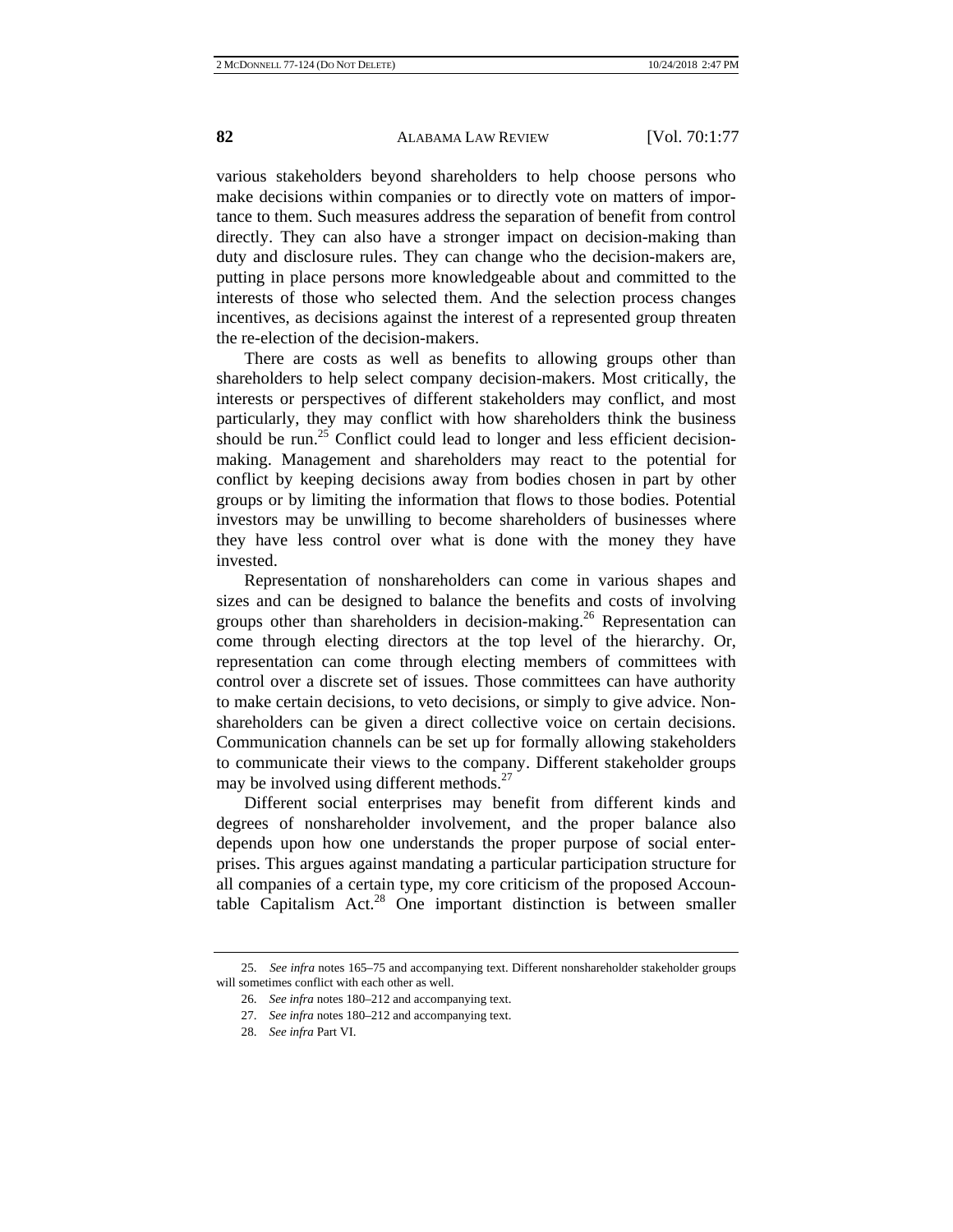closely held companies and large publicly-traded companies. Both the conventional corporate governance problems involving shareholders and the social enterprise governance issues involving other stakeholders look differently in these two types of enterprises. Oversimplifying a complicated question, the costs of involving stakeholders may become greater as a company grows, but the benefits may become greater as well. Thus, over the lifespan of a company the mechanisms that work best for it may well evolve. $2\overline{9}$ 

In thinking about the possibilities and how their use may vary across companies, it helps to think concretely about what specific social enterprises are doing and how they may differ. This Article does so by comparing and contrasting two exemplars.<sup>30</sup> Easier Solar is a company started by an ambitious young entrepreneur, Hank Rockins. He has developed a system that can help homeowners install and operate rooftop solar energy systems much more cheaply than current systems. Easier Solar will install solar systems in houses, then manage the systems and the relationship with their utility company for the consumers. It will take a fair amount of time to get the company up and running profitably. Rockins is very happy to be pursuing a project that could make him rich while helping combat climate change. Easier Solar has attracted the interest of three potential angel investors.<sup>31</sup> They plan to invest in Easier Solar and want to be sure that it has strong financial prospects. But these investors also want to know that the company will be run in a socially sustainable manner, taking into account the company's impact on climate change and how the company affects the lives of its customers and their communities, making sure that it is a good employer, and so on.

Our other exemplar social enterprise is Community Solar. Community Solar was formed by a group of three community organizers, Xerxes Cervenka, Jane Roe, and Billie Zounds. Similar to Easier Solar, Community Solar will install and then manage rooftop solar systems for homeowners in the neighborhood in which Cervenka, Roe, and Zounds have been organizing. The three founders are very tied to the neighborhood and want to help its residents, and they are excited about helping address climate change while also hopefully making a good living. Through their contacts in the nonprofit world, they have found several organizations with a focus on climate change, community development, or both that would like to help finance Community Solar, seeing the project as a way to invest

<sup>29.</sup> *See infra* notes 245–52 and accompanying text.

<sup>30.</sup> All characters and events in this Article—even those based on real people—are entirely fictional.

<sup>31.</sup> *See* Darian M. Ibrahim, *The (Not So) Puzzling Behavior of Angel Investors*, 61 VAND. L. REV. 1405, 1406 (2008) (defining "angel investors" as "wealthy individuals who personally finance the same high-risk, high-growth start-ups as venture capitalists but at an earlier stage").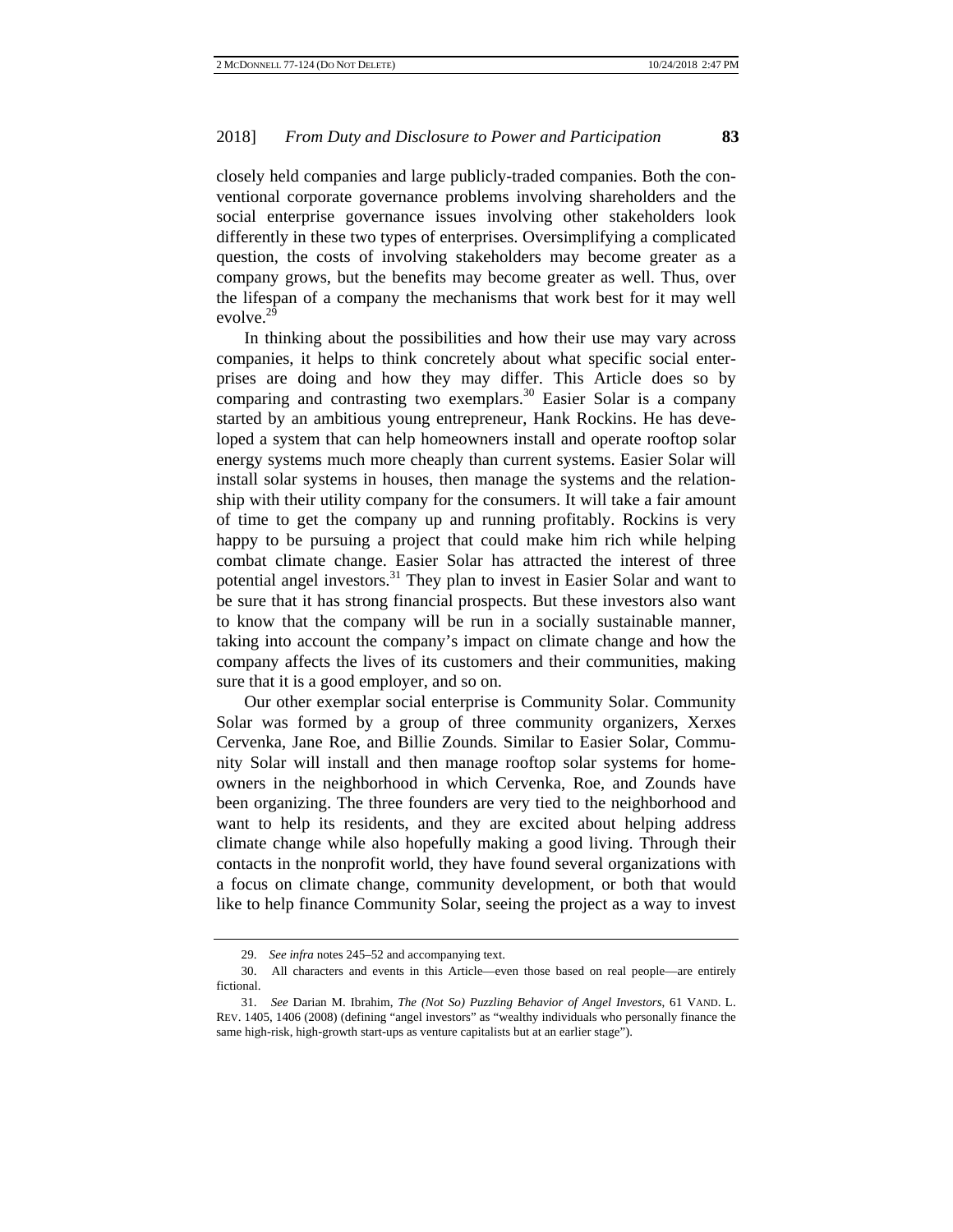that advances their charitable purposes while still earning some financial returns.

Easier Solar and Community Solar, along with the goals of their founders and potential investors, will help to illustrate the governance issues that arise for social enterprises. I will use them to think through various ways in which the law may address those issues. Even though they are similar in many ways, the two companies may prefer using different governance mechanisms.32 Community Solar's founders and investors are more strongly committed to the community and environment, so they may use strong, board-level voting rights. Easier Solar's founder and investors have weaker commitments, so they may use lower-level methods of representation with less power for various stakeholders (e.g., using advisory panels for community and environmental representatives).

This example illustrates the main point of this Article. Individual companies can and should adopt representational governance mechanisms in ways tailored to their individual needs and circumstances, and the Article analyzes ways they can do so and what considerations may guide the choice of mechanisms for any given company. However, the positive externalities generated by companies that effectively pursue various stakeholder interests suggest legal interventions beyond simply enabling private contracting. Social enterprises benefit society, and the law should do more to encourage effective enterprises that involve multiple stakeholders. I suggest tax and regulatory compliance innovations that could promote more stakeholder representation.<sup>33</sup> I argue that this approach could improve the proposed Accountable Capitalism Act.<sup>34</sup>

This Article proceeds as follows. Part II analyzes what social enterprises are; the potential advantages they offer to founders, other groups, and society; and the particular governance challenges they face. Part III analyzes the leading new statutory forms that have been created to address the needs of social enterprises and their limitations. Part IV argues that voting and representation mechanisms allowing various stakeholders to participate in decision-making may overcome the limitations of existing statutory forms. It analyzes potential benefits and costs of such representation tools and outlines different types of representation that are possible. Part V considers various ways that representation mechanisms could be advanced and implemented within existing law. Part VI considers legal reforms that could further encourage representation mechanisms for stakeholders, including new statutory forms of business association, tax rules subsidizing forms of stakeholder representation, and innovations in various

<sup>32.</sup> *See infra* notes 214–52 and accompanying text.

<sup>33.</sup> *See infra* Part VI.

<sup>34.</sup> *See infra* Part VI.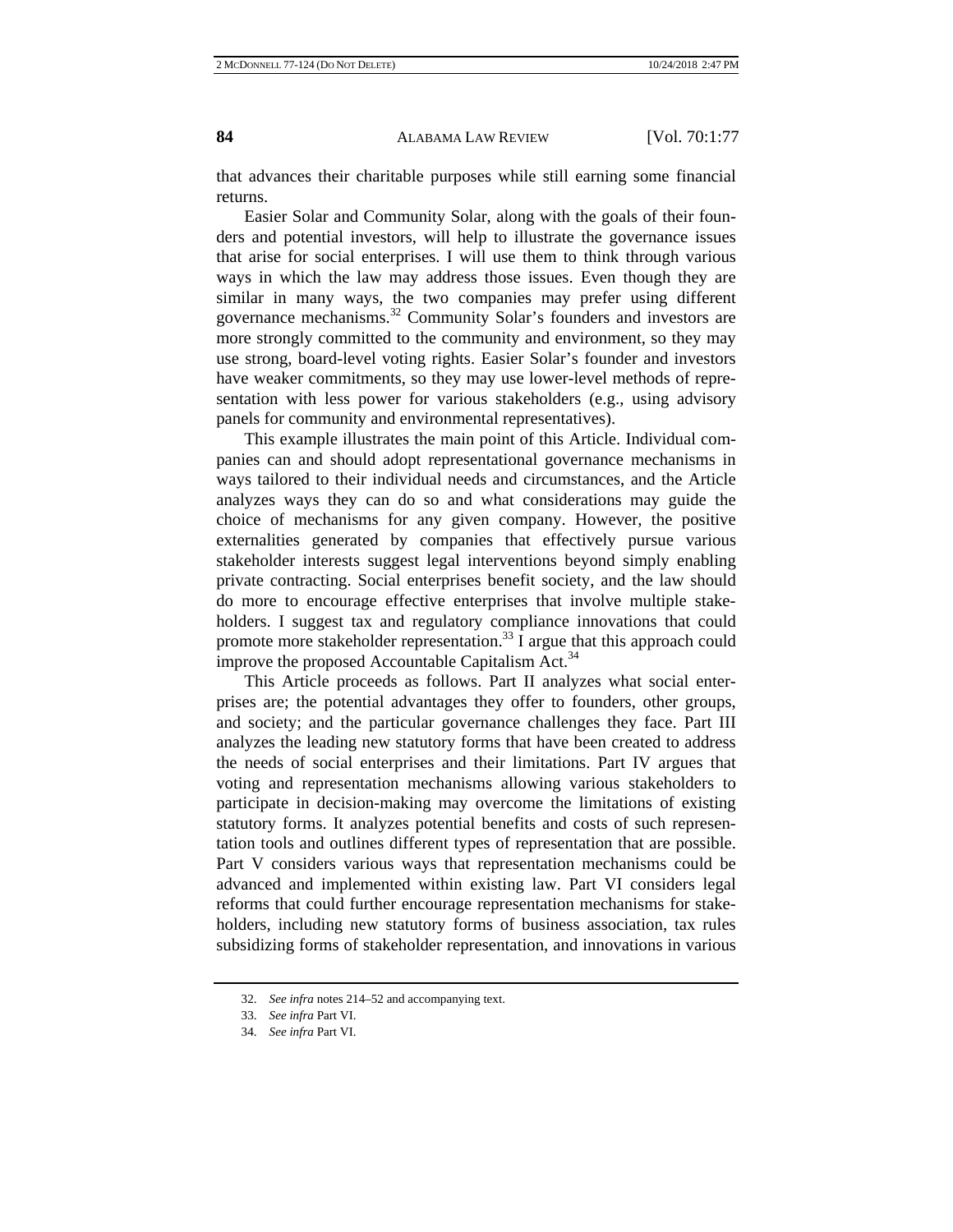areas of substantive regulation that would weaken or waive some legal rules in companies that allow adequately vigorous forms of stakeholder representation. Part VII concludes.

## II. SOCIAL ENTERPRISE

I start by considering what social enterprises are, why they might be attractive, and a few significant challenges they face.<sup>35</sup> We can situate social enterprises on a continuum between pure nonprofits and pure forprofits.<sup>36</sup> A pure nonprofit is devoted solely to achieving social goals, and creating financial returns for those who control or provide funds to the organization is not an independent goal at all (although some financial return, especially to those who work for the organization, may be a necessary means for being able to effectively pursue the organization's social goals).<sup>37</sup> No equity participation—giving a right to a share of profits generated—is allowed.38 Choosing to be a pure nonprofit may limit the incentive of those running an organization to neglect their social goal in order to make higher profits. On the other hand, highly limited financial returns may make it quite hard for pure nonprofits to attract human or financial capital.

A pure for-profit is devoted solely to creating profits that can be passed on (through distributions or capital gains) to those who run, or have invested equity in, the business.<sup>39</sup> The product or service it produces may well generate some social good—after all, some people must be willing to pay for it in order to generate revenue (although consider the case of businesses with "repugnant business models," which may thrive by covertly taking advantage of their customers).<sup>40</sup> But if ever there is a perceived conflict between increasing profits and doing good, the owners choose to increase profits. Pure for-profits will generally find it easier to attract money than pure nonprofits. However, they may find themselves cut off from the patronage of investors, consumers, and employees who care about the social virtue of an organization. Also, as a matter of public policy, we may worry that pure for-profits may cause harms of various sorts.<sup>41</sup>

<sup>35.</sup> *See* ALEXANDER, *supra* note 7, at 47–48; REISER & DEAN, *supra* note 7; Robert A. Katz & Antony Page, *The Role of Social Enterprise*, 35 VT. L. REV. 59 (2010).

<sup>36.</sup> McDonnell, *supra* note 6 (manuscript at 3).

<sup>37.</sup> *See id.* (manuscript at 3–4).

<sup>38.</sup> *See id.* (manuscript at 3).

<sup>39.</sup> *See id.* (manuscript at 1). "Pure for-profit" here is a conceptual construct; it does not necessarily describe all companies incorporated under standard business corporation statutes.

<sup>40.</sup> Claire A. Hill, *Repugnant Business Models: Preliminary Thoughts on a Research and Policy Agenda*, 74 WASH. & LEE L. REV. 973, 981 (2017).

<sup>41.</sup> Of course, we have known, at least since Adam Smith, that the profit motive may induce business people to indirectly pursue the public interest. *See generally* ADAM SMITH, THE WEALTH OF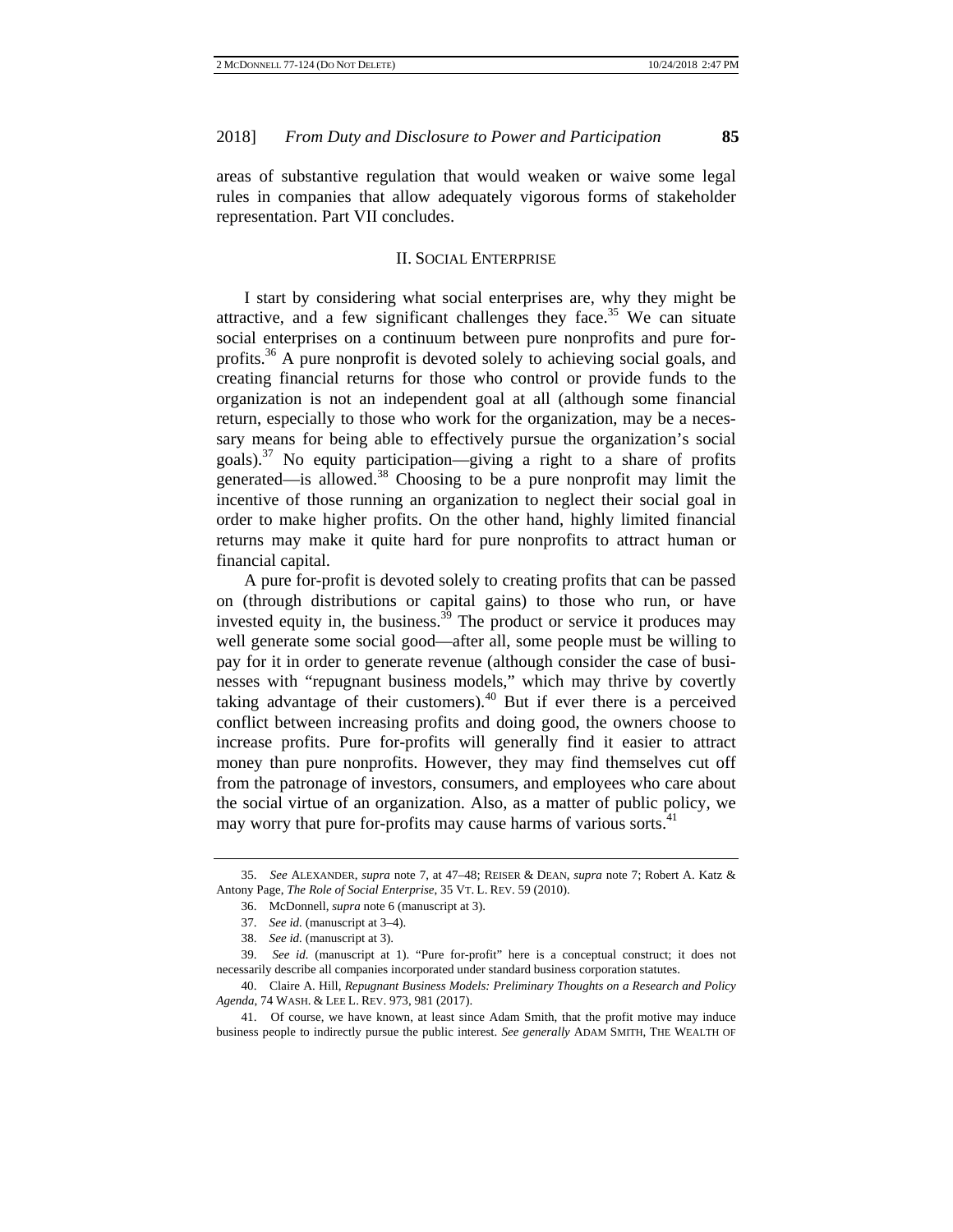Social enterprises sit somewhere along a spectrum between these two extremes. The term has been defined in many ways. A broad definition of social enterprise is "an organization formed to achieve social goals using business methods." $42$  I have divided this broad category into two parts: nonprofit and for-profit social enterprises.

Nonprofit social enterprises have an exclusive social purpose and do not distribute profit to equity investors, but they use business methods (e.g., generating revenue by selling goods or services) to achieve their social purposes. For-profit social enterprises have equity investors with a claim to at least some of the profit the organization generates, and thus have a dual mission of making a profit for their investors while also pursuing one or more social purposes.<sup>43</sup>

Both kinds of social enterprises will be relevant in this essay, with a stronger focus on for-profit social enterprises.

Another distinction I will use in considering social enterprises concerns the ways in which they care about social goals.44 In some enterprises, the social focus shows up only in how the business disposes of its profits. Some businesses commit to giving at least a significant share of their profits for designated charitable purposes. Of course, even ordinary businesses may donate some profits to charities. There is no clear dividing line for determining when doing so makes a business a social enterprise, but two important criteria are (1) how high the percentage of profits a business donates is and (2) how firmly committed a business is to donating that percentage.

In some enterprises, the social focus comes through mainly in the good or service the business produces. As already noted, this does not clearly distinguish social enterprises from pure for-profits because most businesses must generate some sort of positive value for their customers or else they will not be willing to pay. But in social enterprises, achieving that social good is independently significant.<sup>45</sup> In making investment, production, and marketing decisions, the business will be willing to do things that advance its social values even if they do not generate more profits or even if they lead to lower profits. Both of our two example companies, Easier Solar and Community Solar,<sup>46</sup> are social enterprises in this sense: their founders and investors both care strongly about spreading the use of solar energy as a

46. *See* text accompanying *supra* note 30.

NATIONS (Edwin Cannan ed., Random House 1937) (1776). Modern economists have tried to analyze the conditions under which Smith's "invisible hand" is likely to succeed. The answer is complex: roughly, there is much truth to his idea, but many ways in which it can and does go wrong. *See generally* KENNETH J. ARROW & F. H. HAHN, GENERAL COMPETITIVE ANALYSIS (1971).

<sup>42.</sup> Reiser, *supra* note 5, at 681.

<sup>43.</sup> McDonnell, *supra* note 6 (manuscript at 3).

<sup>44.</sup> *See* Katz & Page, *supra* note 35, at 90–92.

<sup>45.</sup> *See id.*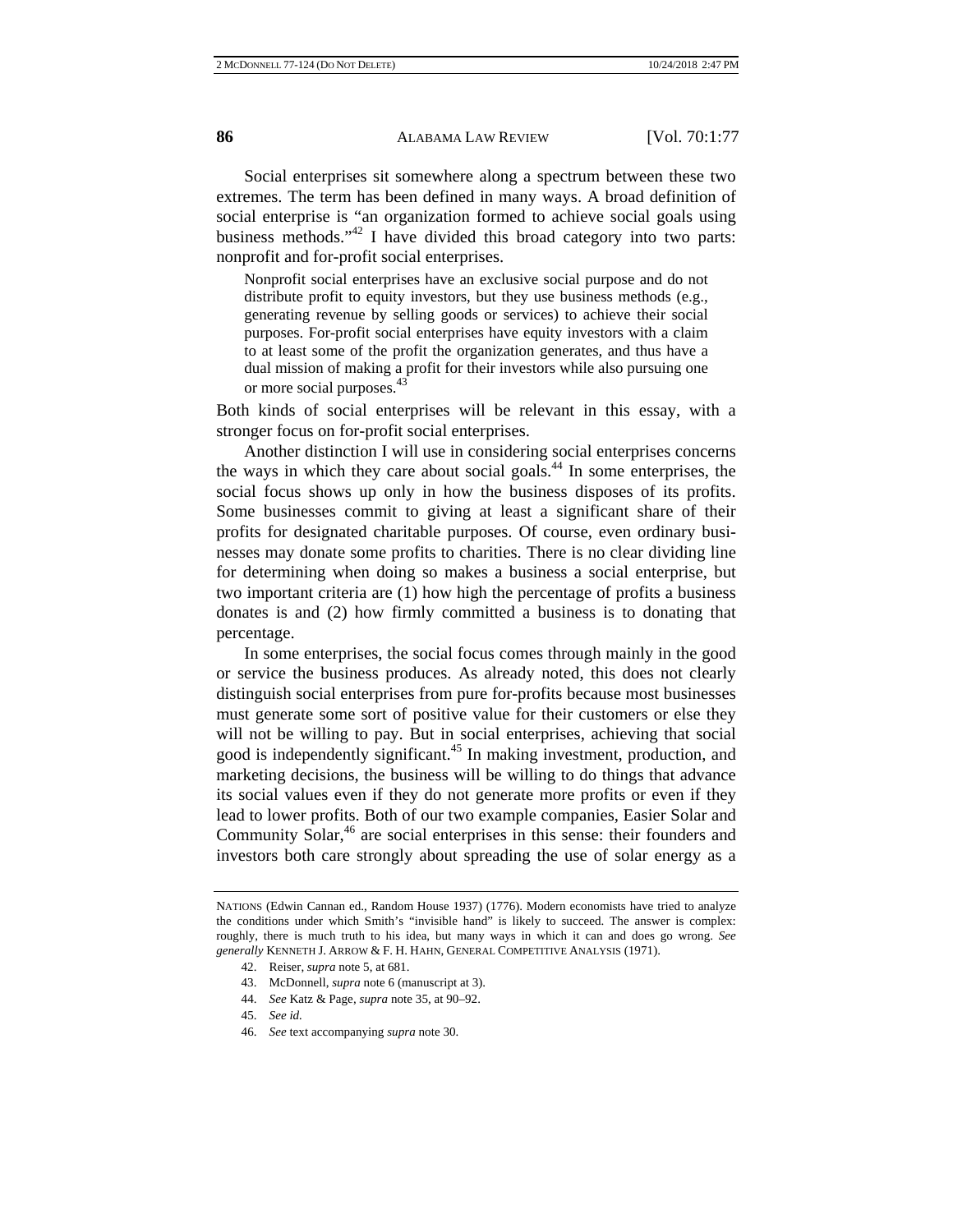way of combating climate change, and advancing that social goal is a major driving force in their decisions to found or invest in the companies. For Community Solar, advancing economic development in the community of its consumers is also a significant goal. $47$ 

Finally, in some social enterprises, those running and funding them care strongly and independently about the social benefits and costs of the inputs they use. They want to provide a good environment for their employees, buy from suppliers whose products are themselves socially responsible, and impose as few negative effects on their surrounding communities and environments as possible. In our examples,<sup>48</sup> this is clearly part of the conception of Community Solar. The angel investors in Easier Solar also care about the general impacts of the business, although it is less clear that founder Rockins shares that vision.

It is fairly obvious how social enterprises may avoid some of the problems experienced by organizations on the far ends of the nonprofit/forprofit spectrum. The advantages over pure nonprofits are clear. The ability to offer a share in profits allows social enterprises to attract major sources of money unavailable to nonprofits<sup>49</sup> (although they also lose out on taxadvantaged charitable contributions). It also attracts entrepreneurial energy and vision—some entrepreneurs are willing to work for nonprofits with no path to riches, but many are not. $50$ 

A more subtle advantage over nonprofits is the addition of some  $accountability$  mechanisms.<sup>51</sup> Shareholders (or partners or members, in noncorporate legal forms) can monitor and, if necessary, discipline or remove those in control of a business enterprise and have strong personal motivations (the desire not to lose their investments) to keep a close eye on the business. Also, profits and other financial measures provide a visible, clear-cut taskmaster, making poor performance harder to hide. And subjecting a business to market discipline (including capital and product markets) provides another strong check on managerial self-dealing or incompetence.

These advantages over pure nonprofit organizations help explain why most social enterprises will find unattractive one of the leading traditional legal forms of association: the nonprofit corporation. Such entities face what has been called the "nondistribution constraint."<sup>52</sup> State law defining the entity forbids equity ownership.<sup>53</sup> Employees can still be given a

<sup>47.</sup> *See* text accompanying *supra* note 30.

<sup>48.</sup> *See* text accompanying *supra* note 30.

<sup>49.</sup> Katz & Page, *supra* note 35, at 94.

<sup>50.</sup> *See id.* at 93.

<sup>51.</sup> *See id.* at 95.

<sup>52.</sup> Henry B. Hansmann, *The Role of Nonprofit Enterprise*, 89 YALE L.J. 835, 838 (1980).

<sup>53.</sup> *See* MODEL NONPROFIT CORP. ACT §§ 6.40, 6.41, 14.05(d) (AM. BAR ASS'N 2008).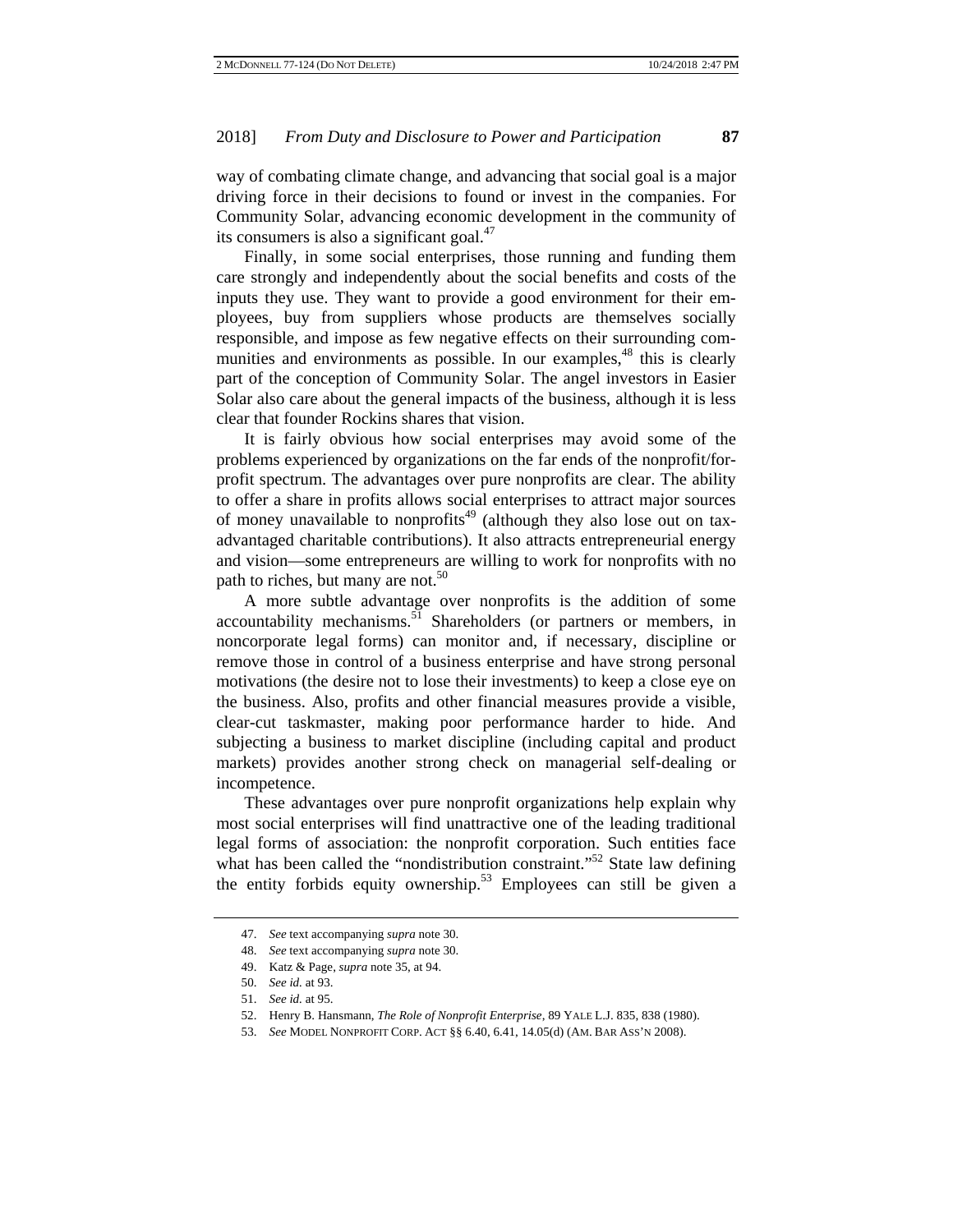significant financial return, but both state fiduciary law and federal tax law<sup>54</sup> (assuming an organization wants to be tax-exempt and eligible to receive deductible donations) limit how much they can be paid. Outside investors can profit by lending to a nonprofit corporation, but lending has limited upside and is thus particularly unattractive to newer or more risky organizations, particularly those with high costs and low liquidation values.<sup>55</sup> In our two exemplar enterprises,<sup>56</sup> the founders of and investors in both Easier Solar and Community Solar want to make equity investments with a right to share in profits generated. The nonprofit corporate form is thus not viable for them.

The advantages over pure for-profits are also significant. From the point of view of socially conscious investors, consumers, and employees, pure for-profits may talk a good game about being socially responsible as a way to lure them to participate. However, they should worry that, when push comes to shove, such businesses will choose profits over other goals. That is particularly true if that choice is hard for others to observe.<sup>57</sup> Moreover, choosing profits over responsibility may not happen all at once or deliberately. Businesses may drift from their social missions over time. Decision-makers may think of themselves as behaving virtuously but may ultimately be unconsciously pursuing a financial bottom line that makes them well off and does less to help others than they wishfully believe.<sup>58</sup>

These advantages over pure for-profits help explain why the traditional business corporation can be problematic as a legal vehicle for social enterprises, although the legal obstacles are less decisive than in the case of nonprofit corporations. The point is much disputed,<sup>59</sup> but at least in some states under some circumstances, the directors and officers of a corporation may have a legal duty to put profits above all other goals.<sup>60</sup> That is most likely not true in all states (in particular, in those states with corporate

<sup>54.</sup> I.R.C. § 501(c)(3) (2012).

<sup>55.</sup> *See generally* Paroma Sanyal & Catherine L. Mann, *The Financial Structure of Startup Firms: The Role of Assets, Information, and Entrepreneur Characteristics* (Fed. Reserve Bank of Bos., Working Paper No. 10–17, 2010), https://papers.ssrn.com/sol3/papers.cfm?abstract\_id=1768099.

<sup>56.</sup> *See* text accompanying *supra* note 30.

<sup>57.</sup> *See* McDonnell, *supra* note 6 (manuscript at 14–15).

<sup>58.</sup> On fiduciary duties in benefit corporations as a commitment device to avoid this sort of mission drift, see McDonnell, *supra* note 14, at 40–49; Joseph W. Yockey, *Does Social Enterprise Law Matter?*, 66 ALA. L. REV. 767, 788–92 (2015).

<sup>59.</sup> *Compare* LYNN STOUT, THE SHAREHOLDER VALUE MYTH: HOW PUTTING SHAREHOLDERS FIRST HARMS INVESTORS, CORPORATIONS, AND THE PUBLIC 2–4 (1st ed. 2012), *with* Leo E. Strine, Jr., *Our Continuing Struggle with the Idea that For-Profit Corporations Seek Profit*, 47 WAKE FOREST L. REV. 135, 136 (2012).

<sup>60.</sup> Revlon, Inc. v. MacAndrews & Forbes Holdings, Inc., 506 A.2d 173, 182 (Del. 1986); eBay Domestic Holdings, Inc. v. Newmark, 16 A.3d 1, 34 (Del. Ch. 2010).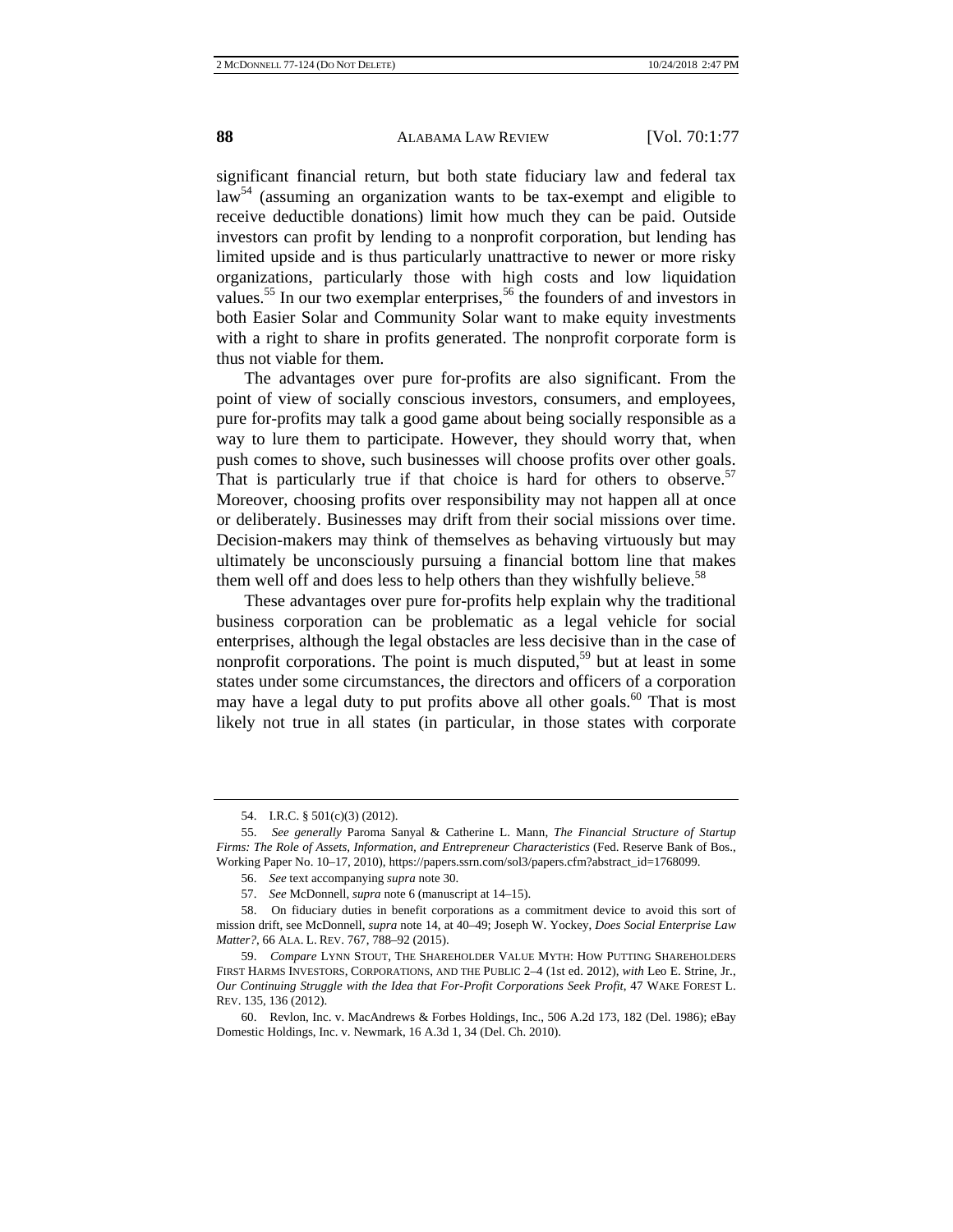constituency statutes), $61$  and even where true, the business judgment rule gives managers much flexibility in deciding how much to favor the interests of other stakeholders as a way of pursuing long-term profits. But even if it usually has little strictly legal bite, the shareholder maximization norm may have a real effect in setting norms and expectations.<sup>62</sup> And even in states where directors and officers *may* consider the interests of groups other than shareholders, there is no law that says they *must* do so,  $63$  and thus, corporate law does not help managers credibly commit to considering the interests of other stakeholders. Nor does it do anything to stop the managers of for-profit corporations from imposing legally allowable harms on third parties and the environment if they so choose.<sup>64</sup>

In our two exemplars,<sup>65</sup> Easier Solar and Community Solar could both be legally organized as standard business corporations. However, they would then need to consider contractual or other ways to credibly commit to avoiding mission-drift, and nothing in corporate law specifically helps companies do so (although we shall discuss some ways that founders and investors could use standard tools of the corporate form to achieve their aims).

While their advantages are real, social enterprises face corresponding challenges. Nonprofits lack the benefits that sharing profits bring, while for-profits may overemphasize profits at the expense of other social goods. Social enterprises try to strike a balance on a tightrope in the middle. However, they run the risk of falling off the tightrope in either direction.

This is often discussed as the "two masters" problem.<sup>66</sup> If social enterprises attempt to pursue multiple, sometimes conflicting, sometimes vaguely defined and hard-to-measure goals, that can raise both informational and incentive problems. As for information, managers must try to estimate the effects of their decisions not just on future profits (that is quite hard in itself) but also on whatever stakeholders and other goals they have identified as mattering to the business. The demands of gathering information and predicting the effects of different choices become much greater.

<sup>61.</sup> Brett H. McDonnell, *Corporate Constituency Statutes and Employee Governance*, 30 WM. MITCHELL L. REV. 1227, 1233–34 (2004).

<sup>62.</sup> McDonnell, *supra* note 14, at 67–69; Yockey, *supra* note 58, at 780.

<sup>63.</sup> McDonnell, *supra* note 61, at 1231.

<sup>64.</sup> This disadvantage of for-profit corporations also explains why many investors concerned with advancing social purposes may not want to simply earn returns from for-profit investments and then donate to their preferred nonprofits. For-profit corporations may do much harm to the environment, their employees, the local community, or other groups or values that investors may care about. Using their gains to do good elsewhere may not make up for the harm caused by such use of their invested money.

<sup>65.</sup> *See* text accompanying *supra* note 30.

<sup>66.</sup> *See* Mark J. Loewenstein, *Benefit Corporations: A Challenge in Corporate Governance*, 68 BUS. LAW. 1007, 1027–34 (2013); Dana Brakman Reiser, *The Next Big Thing: Flexible Purpose Corporations*, 2 AM. U. BUS. L. REV. 55, 78 n.106 (2012).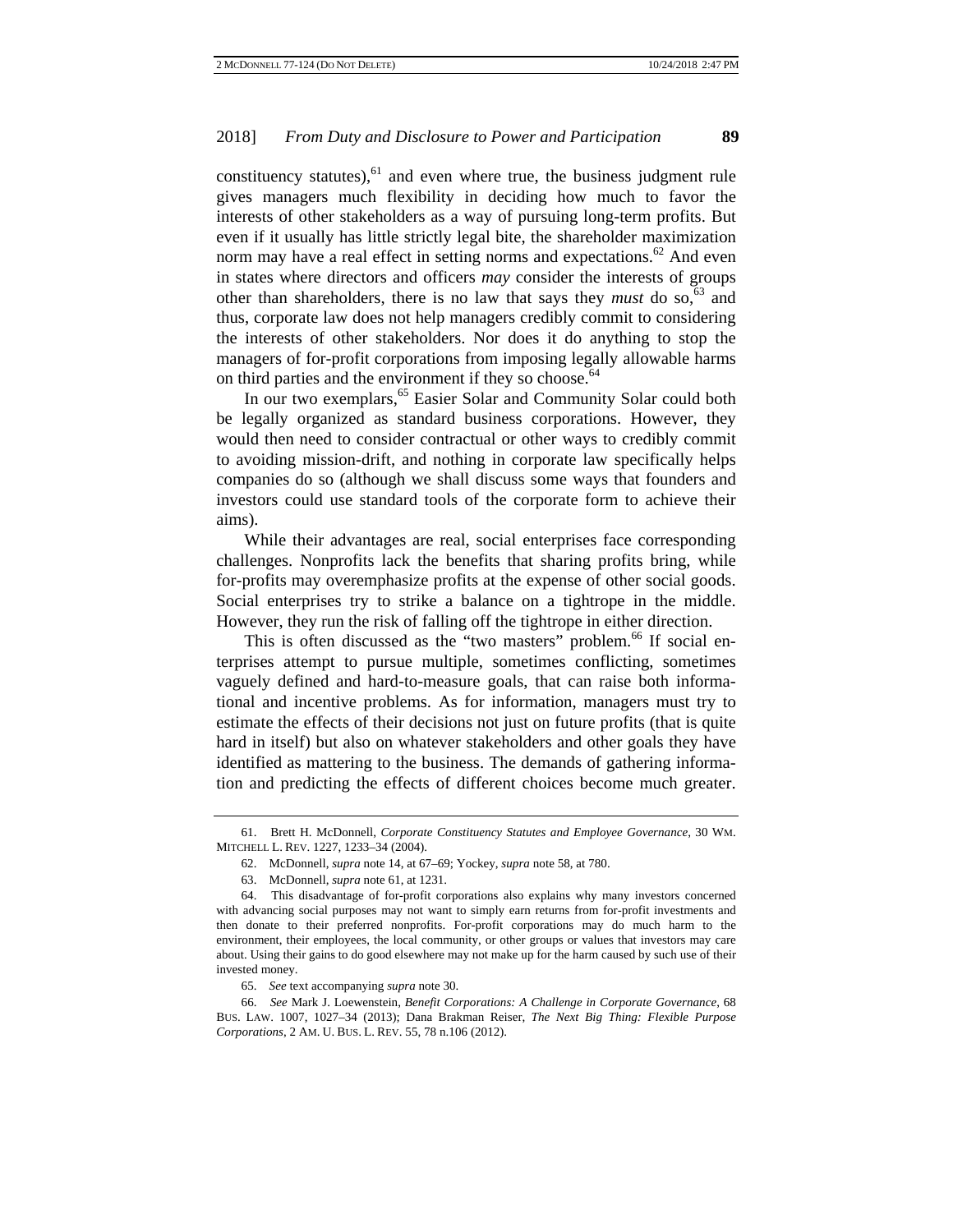And even once information is gathered and predictions are made, different decisions may lead to tradeoffs among different stated goals. Even wellintentioned decision-makers may not have a good idea of how to balance competing interests. Some argue that the resulting psychological ambiguity leads to poor decisions.<sup>67</sup>

Perhaps worse, others may not be able to adequately monitor how well managers balance competing interests. That may lead to managers making decisions that benefit themselves, as they can justify a self-serving decision for the positive effect it will have on a stakeholder group—almost any decision will help *some* group other than just the managers. Or managers may systematically prioritize some interests over others in unannounced ways. Companies may, for instance, engage in "greenwashing," claiming to be environmentally sensitive while really focusing on making profits. This is a form of fraud upon investors and consumers who choose to participate in social enterprises because of their social commitments.<sup>68</sup> Even where greenwashing does not occur, fear of it may prevent investors and consumers from becoming involved even in companies that are in fact genuinely committed to socially responsible behavior.<sup>69</sup> Note that both of these agency problems are likely to worsen as companies become larger with a more dispersed shareholder base. The greater scope for managers in public corporations to make decisions that benefit themselves is the standard separation-of-ownership-and-control concern that has dominated corporate law policymaking since Berle and Means.<sup>70</sup> The drift towards a shareholder focus after a company goes public may follow from greater pressure to focus on short-term results. $^{71}$ 

Like any social enterprise, Easier Solar and Community Solar face these questions.<sup>72</sup> Even in balancing profits and spreading the use of solar energy, both companies may face tradeoffs in making investment and marketing decisions. The founders of each would appreciate some clarity as to their goals in making those decisions, and the investors will demand at least some ability to ensure that the founders will make decisions consistent with their understanding of the organizations' purposes. In considering other interests (employees, customers, the local community, etc.), further potential quandaries and conflicts arise. For Easier Solar, the potential

<sup>67.</sup> *See* Loewenstein, *supra* note 66, at 1029–30.

<sup>68.</sup> Tina H. Ho, Note, *Social Purpose Corporations: The Next Targets for Greenwashing Practices and Crowdfunding Scams*, 13 SEATTLE J. FOR SOC. JUST. 935, 939 (2015).

<sup>69.</sup> McDonnell, *supra* note 14, at 58.

<sup>70.</sup> *See generally* ADOLF A. BERLE, JR. & GARDINER C. MEANS, THE MODERN CORPORATION AND PRIVATE PROPERTY (1932).

<sup>71.</sup> *See* Claire A. Hill & Brett H. McDonnell, *Short- and Long-Term Investors (And Other Stakeholders Too): Must (and Do) Their Interests Conflict?*, *in* RESEARCH HANDBOOK ON MERGERS AND ACQUISITIONS 396 (Claire A. Hill & Steven Davidoff Solomon eds., 2016).

<sup>72.</sup> *See* text accompanying *supra* note 30.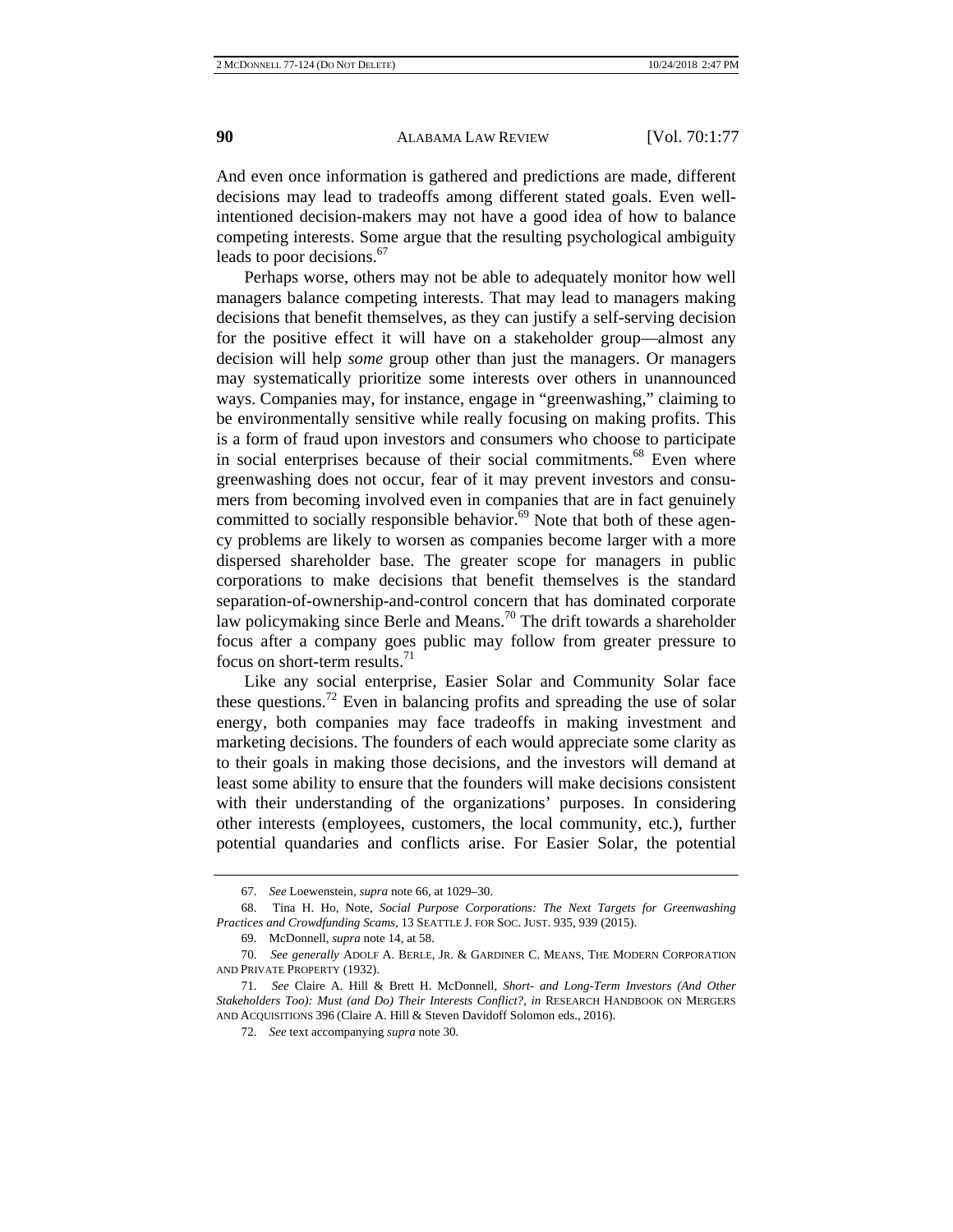investors seem to have stronger expectations of a social mission beyond creating more solar energy than does the founder. For Community Solar, the founders and investors all have a large number of interests in mind. How are all of them to be balanced? To what extent do the founders and investors think they are in the end the ones who should do the balancing, as opposed to giving those whose interests are at stake a role in deciding how the balance should be struck?

In focusing on the informational and incentive effects of how governance structures balance power between different stakeholders, I have implicitly begun to generalize an important new approach to understanding corporate law and governance. That is principal-cost theory, created by Zohar Goshen and Richard Squire.<sup>73</sup> That theory in turn generalizes the traditionally dominant approach of agency-cost theory.<sup>74</sup> Goshen and Squire focus on the choice between how much control to allocate to shareholders, treated as the sole principals of a corporation, and managers, the agents.<sup>75</sup> For whomever is given control, there are two kinds of costs. Competence costs arise from honest mistakes—the informational and flawed decision-making concerns I discuss above.<sup>76</sup> Conflict costs arise from disloyal conduct—the incentive concerns I discuss above.<sup>77</sup> Where agents have control, conflict costs arise from agents pursuing their own interests rather than those of shareholders. Where principals have control, conflict costs arise from some shareholders putting their interests above those of others. Different ownership and governance structures can balance shareholder and manager control in different ways, leading to different levels of competence and conflict costs.

As we consider social enterprise, we see there are multiple principals not just shareholders, but also employees, customers, and others as well. Arguably at least, this is true even for ordinary corporations, but it is certainly so for social enterprises. The introduction of multiple principals increases both competence costs and conflict costs. As for competence costs, there are more interests to consider and balance. More information is required to understand the effect of decisions on various stakeholders, and balancing the different interests requires more difficult judgments in using that information.78 As for conflict costs, agents can act disloyally not merely by pursuing their own interests but also by putting the interests of

<sup>73.</sup> Zohar Goshen & Richard Squire, *Principal Costs: A New Theory for Corporate Law and Governance*, 117 COLUM. L. REV. 767, 767 (2017).

<sup>74.</sup> *See* Michael C. Jensen & William H. Meckling, *Theory of the Firm: Managerial Behavior, Agency Costs and Ownership Structure*, 3 J. FIN. ECON. 305, 308 (1976).

<sup>75.</sup> Goshen & Squire, *supra* note 73, at 771.

<sup>76.</sup> *Id.* at 785–90.

<sup>77.</sup> *Id.* at 790–95.

<sup>78.</sup> *See supra* notes 65–69 and accompanying text.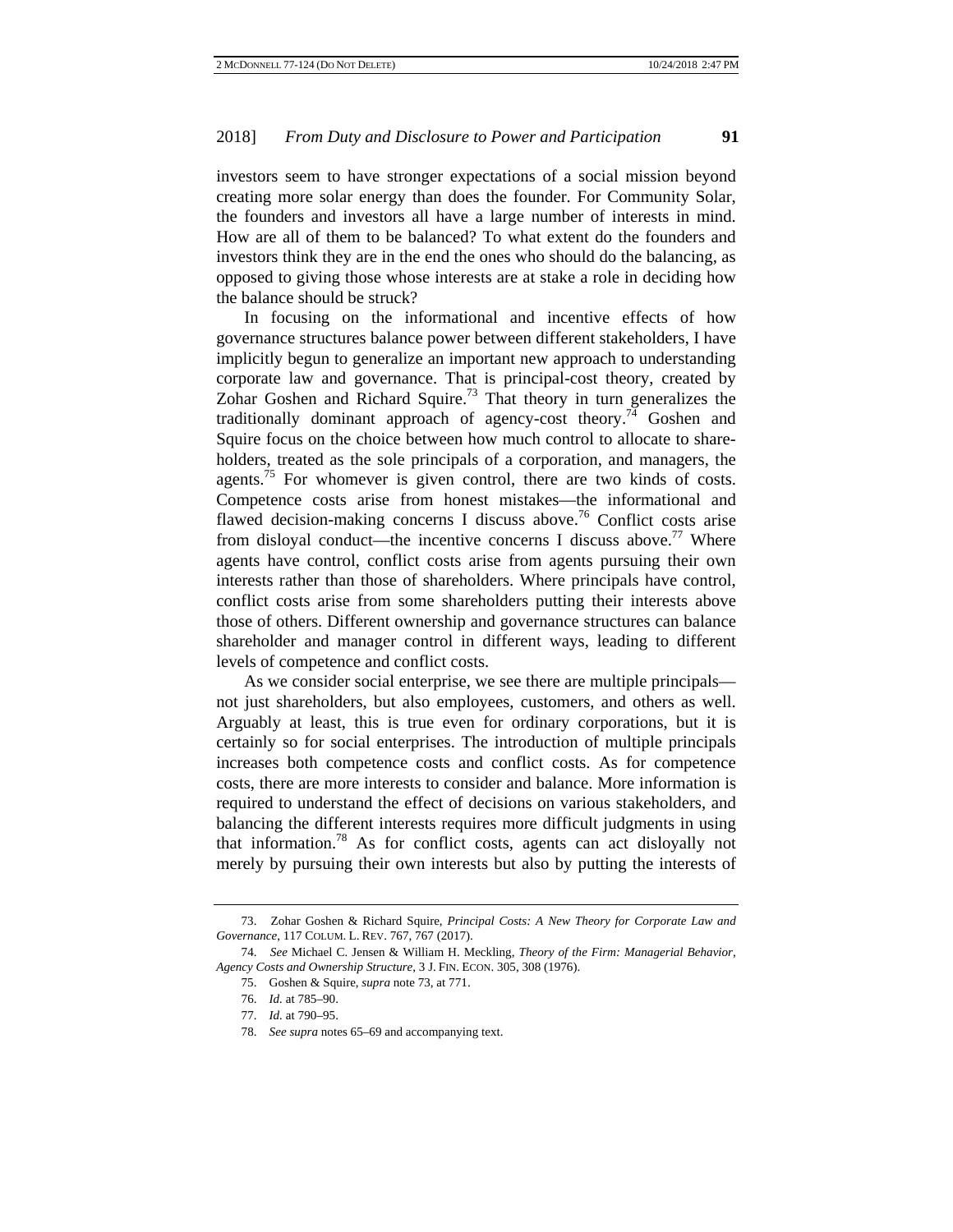some stakeholders (most notably shareholders) unduly far above the interests of others, while empowered shareholders can act disloyally by putting the interests of all shareholders above those of other stakeholders.<sup>79</sup> Empowering other stakeholders creates a different set of conflict costs.

Goshen and Squire, in their normative analysis, conclude that different companies face a different mix of competence and conflict costs, and so the optimal governance structure differs across enterprises. $80$  Rather than prescribing one-size-fits-all governance solutions, the law should make a menu of options available.<sup>81</sup> As we move to multiple principals, we see a more complex array of costs and even more diversity across companies. A greater menu of options would seem to be called for, which brings us to the new legal forms being created for social enterprises.

#### III. NEW LEGAL FORMS FOR SOCIAL ENTERPRISE

We have already started to  $\sec^{82}$  that two old existing legal forms, the business (for-profit) corporation and the nonprofit corporation, are imperfect vehicles for helping social enterprises address their challenges. The nonprofit corporation affirmatively blocks enterprises from sharing profits with founders and investors. The business corporation is not so clearly hostile to social enterprise, but its profit maximization norm is at least concerning. There are no governance tools specifically created to help social enterprises address their governance challenges. In response, new forms of legal business association have been created. We now turn to them.

A variety of statutory innovations in the past decade or two have created new legal forms of business association intended to enable social enterprises. These include L3Cs, benefit corporations, social purpose corporations, benefit LLCs, and new generation cooperatives. Each of these (except perhaps the first, L3Cs) responds to weaknesses in existing forms and tweaks those forms to create a new vehicle better suited for use by social enterprises.<sup>83</sup> Each of them (except perhaps the last, new generation cooperatives) falls significantly short of providing a truly effective vehicle. In this Part, I briefly review each of these forms, the ways in which they improve the legal environment for social enterprises, and the ways in which they fall short of transforming that environment.<sup>84</sup>

The low-profit limited liability company ("L3C") was the first widely

<sup>79.</sup> *See supra* note 68 and accompanying text.

<sup>80.</sup> Goshen & Squire, *supra* note 73, at 767.

<sup>81.</sup> *Id.* at 825–29.

<sup>82.</sup> *See supra* notes 39–61 and accompanying text.

<sup>83.</sup> *See* McDonnell, *supra* note 6 (manuscript at 1).

<sup>84.</sup> *See id*.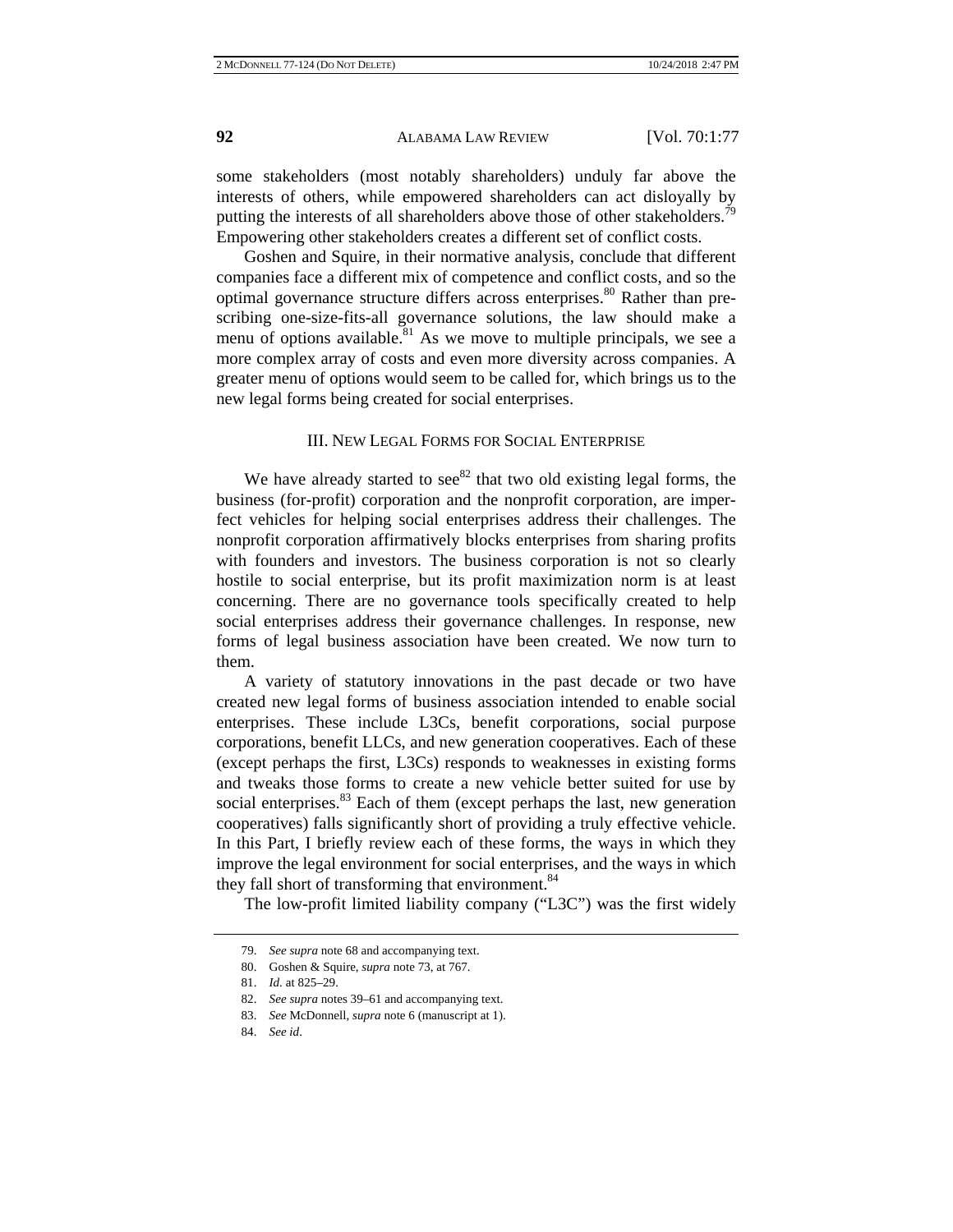discussed legal form adopted for social enterprises. The first L3C statute was adopted by Vermont in  $2008$ <sup>85</sup> and there are now eight states with L3C statutes.<sup>86</sup> An L3C is a limited liability company ("LLC") governed by LLC law in all matters except for the required provision on purpose discussed here.<sup>87</sup> LLCs have become the leading form of business association for new businesses in the U.S. because they provide limited liability for all investors, pass-through taxation, and great flexibility along with plausible default rules.<sup>88</sup> Since most social enterprises are small businesses, the LLC is a useful starting point.

On top of this LLC base, L3C statutes impose three requirements. The company must "significantly further[] the accomplishment of one or more charitable or educational purposes."<sup>89</sup> It must be the case that "[n]o significant purpose of the company is the production of income or the appreciation of property."90 And, "[n]o purpose of the company is to accomplish one or more political or legislative purposes  $\dots$ <sup>91</sup>. This language is taken from the Internal Revenue Code provisions defining program-related investments ("PRI"). $^{92}$  Investments by charitable foundations that qualify as PRI are exempt from a variety of rules and taxes. $93$ L3Cs were conceived as vehicles to encourage such investments, but so far that has not happened, in part because the IRS has not provided assurance that equity investments in L3Cs would satisfy the PRI requirements.<sup>94</sup>

Nonetheless, more than 1,600 businesses have chosen to become  $L3Cs<sup>95</sup>$  The reason seems to be that the L3C label has some branding benefits, signaling a business's commitment to pursuing social purposes. And signaling a commitment to pursuing social purposes is one of the challenges facing the founders of social enterprises: they want to convince socially responsible investors and others that they are not your ordinary forprofit business.  $96$  However, simply choosing to be an L3C does not seem to

<sup>85.</sup> *See* VT. STAT. ANN. tit. 11, § 4163 (2016).

<sup>86.</sup> Rob Esposito & Shawn Pelsinger, SOCIAL ENTERPRISE LAW TRACKER, http://socentlawtrack er.org/#/l3cs (last visited Aug. 16, 2018).

<sup>87.</sup> McDonnell, *supra* note 6 (manuscript at 1).

<sup>88</sup>*. See* LARRY E. RIBSTEIN, THE RISE OF THE UNCORPORATION 153–56 (2010).

<sup>89.</sup> VT. STAT. ANN. tit. 11, § 4162(1)(A).

<sup>90.</sup> *Id.* § 4162(2).

<sup>91.</sup> *Id.* § 4162(3).

<sup>92.</sup> I.R.C. § 4944(c) (2012).

<sup>93.</sup> MARION R. FREMONT-SMITH, GOVERNING NONPROFIT ORGANIZATIONS: FEDERAL AND STATE LAW AND REGULATION 278 (2004).

<sup>94.</sup> Examples of Program-Related Investments, 81 Fed. Reg. 24,014 (Apr. 25, 2016) (to be codified at 26 C.F.R. pt. 53); John A. Pearce II & Jamie Patrick Hopkins, *Regulation of L3Cs for Social Entrepreneurship: A Prerequisite to Increased Utilization*, 92 NEB. L. REV. 259, 272–73 (2013).

<sup>95.</sup> INTERSECTOR PARTNERS, L3C, http:/www.intersectorl3c.com (last visited Aug. 24, 2018).

<sup>96.</sup> McDonnell, *supra* note 6 (manuscript at 5); Elizabeth Schmidt, *Vermont's Social Hybrid Pioneers: Early Observations and Questions to Ponder*, 35 VT. L. REV. 163, 187, 199 (2010).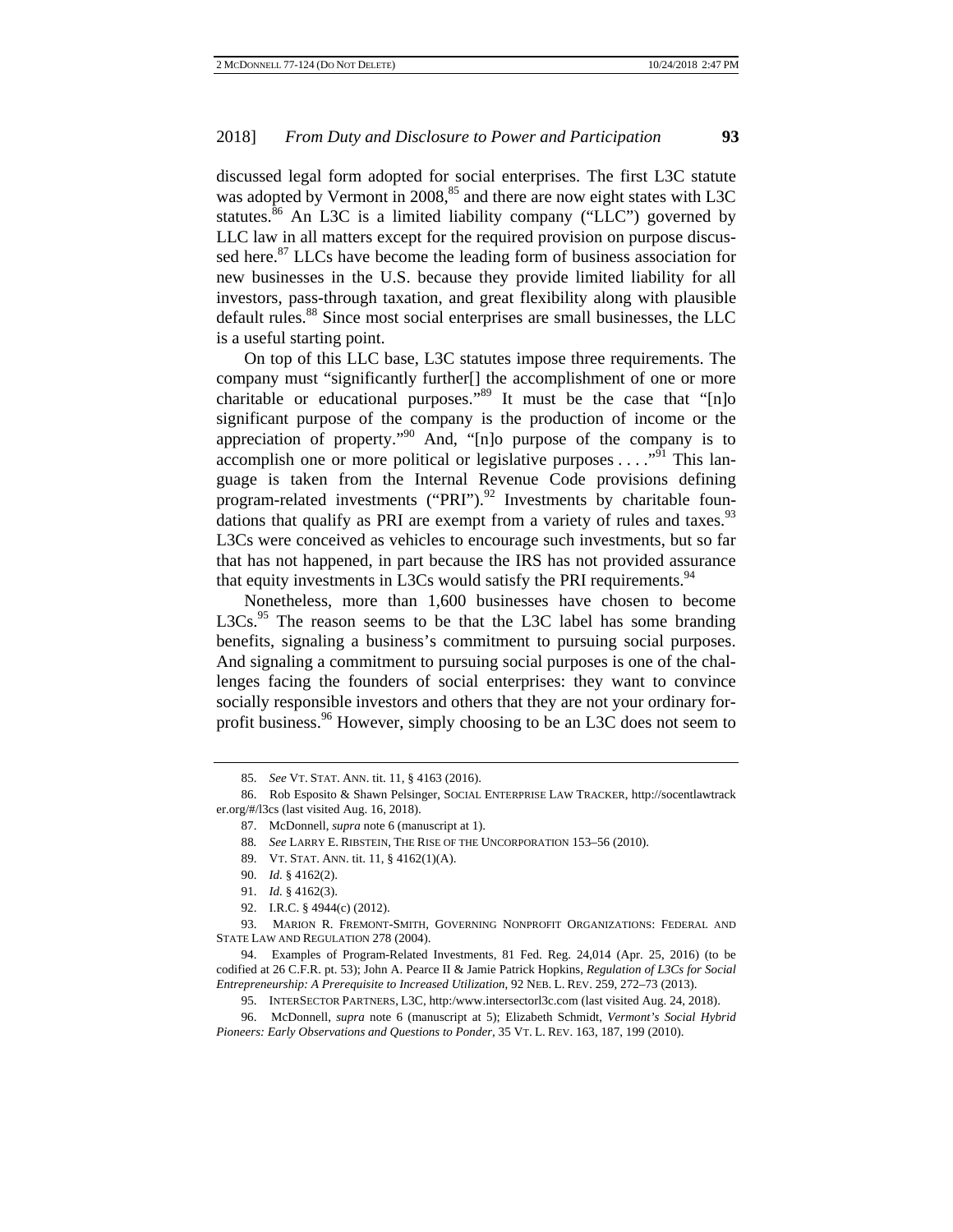send a very strong signal. It's just a name, and there is no enforcement mechanism underlying it. What happens if a business chooses to be an L3C but then does not truly attempt to further any charitable purposes? The statutes give no answer. Perhaps the business might lose its L3C status, but there is no stated mechanism for how that would happen (who would have the power to remove the status?), and even if the business lost its L3C status, no further legal consequences follow from that. This vacuous quality of the L3C statutes probably explains why adoption at both the state and entity level has slowed, and attention has turned to other forms.<sup>97</sup>

Most of that attention has focused on the benefit corporation. The first benefit corporation statute was enacted in Maryland in  $2010$ ;<sup>98</sup> thirty-three states now have benefit-corporation legislation.<sup>99</sup> There are more than 2,000 individual benefit corporations.<sup>100</sup> B Lab, a company that certifies the social responsibility of companies along a variety of metrics using a detailed survey, promotes model legislation which forms the basis of most of these statutes.101 Unlike L3Cs, benefit corporations are corporations subject to the business corporation statute of their state of incorporation in all respects other than those set out in the benefit corporation statute.<sup>102</sup> Like L3Cs, benefit corporation statutes address the purpose of the company. Under the model legislation, a benefit corporation must have as a purpose the creation of a "[g]eneral public benefit,"<sup>103</sup> defined as "[a] material positive impact on society and the environment, taken as a whole." $10^4$  They may, but need not,  $10^5$  also have one or more specific public benefits that they set out in their charter as goals of the company.<sup>106</sup>

Unlike L3Cs, benefit corporations go beyond fiddling with purpose to impose fiduciary duty and disclosure requirements. The directors and officers of a benefit corporation must consider the effects of their actions<sup>107</sup> on a variety of specified interests, including employees, customers, the

<sup>97.</sup> *See* McDonnell, *supra* note 6 (manuscript at 2).

<sup>98.</sup> *Id.* (manuscript at 9).

<sup>99.</sup> Esposito & Pelsinger, *supra* note 86.

<sup>100.</sup> Ellen Berrey, *How Many Benefit Corporations are There?*, SSRN (May 14, 2015), https:// papers.ssrn.com/sol3/papers.cfm?abstract\_id=2602781.

<sup>101.</sup> *See The Model Legislation*, BENEFIT CORP., http://benefitcorp.net/attorneys/model-legis lation (last visited Sep. 16, 2018).

<sup>102.</sup> MODEL BENEFIT CORP. LEGISLATION § 101 (B LAB 2017), http://benefitcorp.net/sites/de fault/files/Model%20Benefit%20Corp%20Legislation\_4\_16.pdf.

<sup>103.</sup> *Id.* § 102.

<sup>104.</sup> *Id.*

<sup>105.</sup> This is the case with most statutes. The structure of Delaware's public benefit corporation statute is rather different and does require a specific public purpose. DEL. CODE ANN. tit. 8, § 362(a) (Supp. 2016).

<sup>106.</sup> *See* MODEL BENEFIT CORP. LEGISLATION § 102.

<sup>107.</sup> They must also consider the effects of their inaction, *id.* § 301(a)(1), which has always struck me as quite a broad requirement indeed.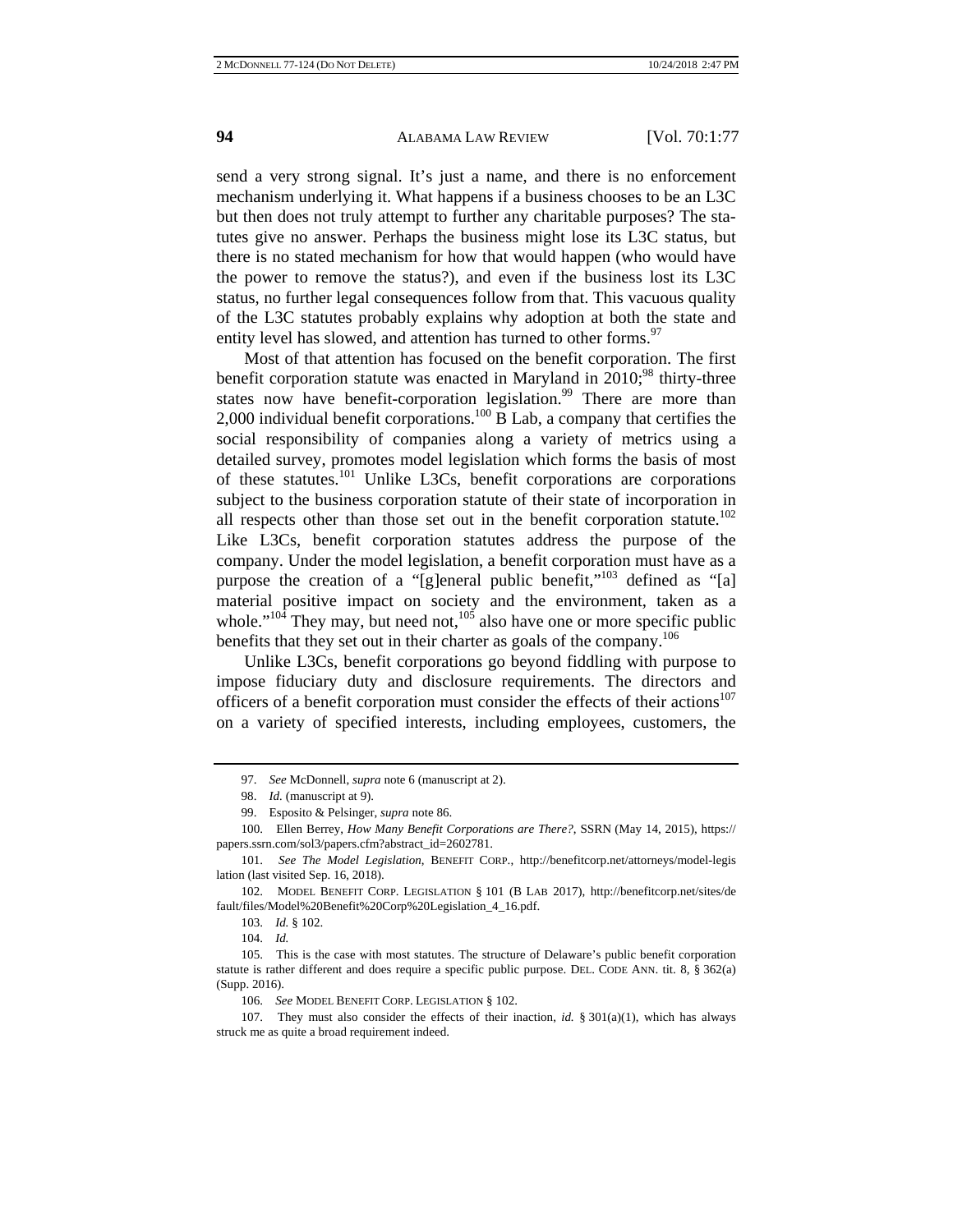community, the environment, and the ability of the company to generate a general public benefit.<sup>108</sup> Shareholders may sue if they believe a company's directors and officers have violated this duty, although their remedies are limited.<sup>109</sup> Nonshareholder constituencies (e.g. employees or customers) do not have the right to sue to enforce the duty to consider their interests, although companies may grant standing by agreement.<sup>110</sup>

The final element of benefit corporation statutes is disclosure via an annual benefit report. $111$  In these reports, companies must say what they have done to pursue general public benefit, along with any specific public purpose they may have. This must be measured against an independent third-party standard, such as the standard B Lab has created. $112$ 

Several other new statutory forms of business association are similar to benefit corporations, using a corporate base and imposing modifications in purpose, duty, and reporting on top of that base.<sup>113</sup> However, these alternative forms eschew the extremely broad commitment to pursuing general public benefit, which encompasses all aspects of what a business does and how it affects the world. Several states have enacted social purpose corporation statutes.<sup>114</sup> These entities must specify one or more specific public purposes they intend to pursue. Their officers and directors then have a duty to consider the effects of their actions on that purpose, and the companies must annually report on what they have done to advance the purpose. The purpose, duty, and reporting requirements are thus more narrowly focused than in benefit corporations. The Minnesota benefit corporation statute creates two types of entities—the general benefit corporation has the broad focus of benefit corporations in other states, while the specific benefit corporation has the more narrow focus of social purpose corporations.<sup>115</sup>

A proposed statute at the federal level borrows from the benefit corporation statutes for one of its main provisions. The Accountable Capitalism  $Act^{116}$  would create a federal charter that all corporations with gross receipts over \$1 billion would be required to adopt.<sup>117</sup> That charter would require those corporations to have a purpose of pursuing general

<sup>108.</sup> *Id.* §§ 301, 303.

<sup>109.</sup> *Id.* § 305(a), (c) (limiting such a right of action to only "benefit enforcement proceedings").

<sup>110.</sup> *Id.* § 305(c).

<sup>111.</sup> Here, too, Delaware differs, requiring reports only every other year. DEL. CODE ANN. tit. 8, § 366(b) (Supp. 2016).

<sup>112.</sup> MODEL BENEFIT CORP. LEGISLATION § 401.

<sup>113.</sup> *See* Reiser, *supra* note 66, at 57.

<sup>114.</sup> *See, e.g.*, CAL. CORP. CODE §§ 2500–4808 (West 2016 & Supp. 2018); WASH. REV. CODE ANN. §§ 23B.25.005–150 (West 2013).

<sup>115.</sup> MINN. STAT. § 304A.021(2), (8) (Supp. 2018).

<sup>116.</sup> *See supra* note 24 and accompanying text.

<sup>117.</sup> Accountable Capitalism Act, S. 3348 §§ 2, 4(a), 115th Cong. (2018).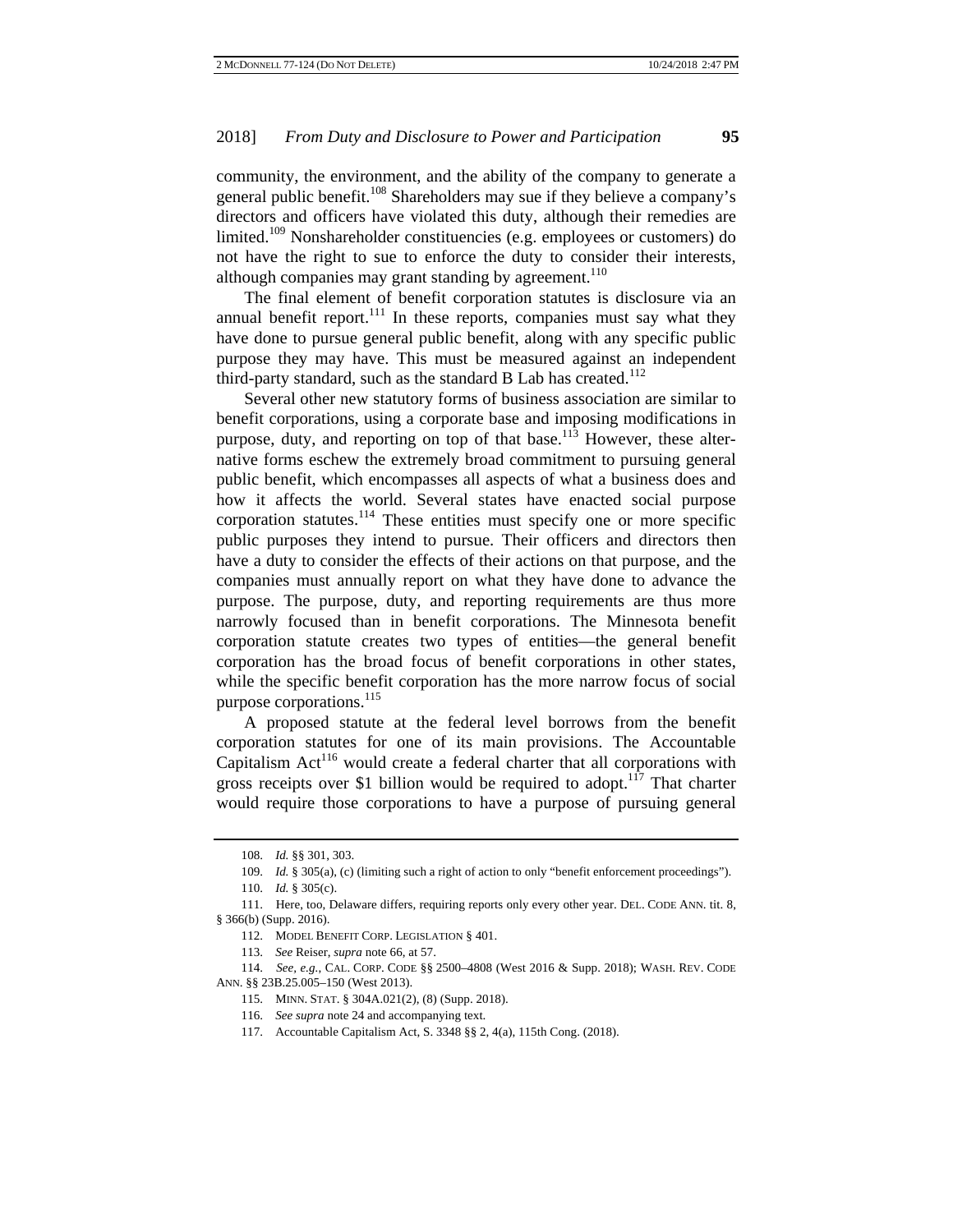public benefit<sup>118</sup> and to consider the types of stakeholder interests included in the benefit corporation statutes.<sup>119</sup>

How well do benefit corporations, or social purpose corporations, serve to help social enterprises address the challenges they face? They should provide at least some additional structures that help businesses cope. Consider, for instance, the informational (or competence) challenges facing our first hypothetical business, Easier Solar, in identifying the interests of concern to the company and predicting how a contemplated decision may affect those concerns.<sup>120</sup> Rockins, the founder, may have a more narrow focus on public interests than do his potential investors. If Easier Solar was located in Minnesota, deciding whether to be a general or a specific benefit corporation might bring this potential disagreement to the fore and force the founders to address and resolve the issue early on. The duty requirement might force the board and its legal advisors to have a list of affected interests at hand and to make sure that before making a major decision they have put evidence on the record showing that they have considered those interests.<sup>121</sup> The reporting requirement requires that they annually collect information on what they have done to advance affected interests.

It is true that both the duty and reporting requirements leave it quite vague regarding how to measure the impact on the various interests, and even more vague as to how companies should balance the impacts on differing, and sometimes competing, interests.<sup>122</sup> But, the requirement to use independent third-party standards may lead to a competition among standard developers to come up with standards that provide more detailed guidance in measuring impacts. Someday, case law on the duty requirements may provide further guidance. Best practice advice developed by lawyers and others as to how to comply with the legal rules may provide more help.<sup>123</sup>

The statutes also may provide at least some support in addressing the incentive (or conflict) problems, including the temptation to engage in greenwashing.<sup>124</sup> Suppose Rockins runs Easier Solar (assume it has been formed as a general benefit corporation) in a way that persistently and substantially hurts its employees, and disputes over this arise with the more woke angel investors. They may sue Rockins for violating his duty to

<sup>118.</sup> *Id.* § 5(b).

<sup>119.</sup> *Id.* § 5(c).

<sup>120.</sup> *See supra* notes 65–68 and accompanying text.

<sup>121.</sup> For a suggestion as to board procedure on the B Lab website, see B Lab, *Board Procedures for Public Benefit Corporations*, BENEFIT CORP., http://benefitcorp.net/sites/default/files/Board%20Pr ocedures%20for%20Public%20Benefit%20Corporations.pdf (last visited Aug. 21, 2018).

<sup>122.</sup> *See* MODEL BENEFIT CORP. LEGISLATION §§ 301, 401 (B LAB 2017).

<sup>123.</sup> McDonnell, *supra* note 14, at 67.

<sup>124.</sup> *See supra* note 68 and accompanying text.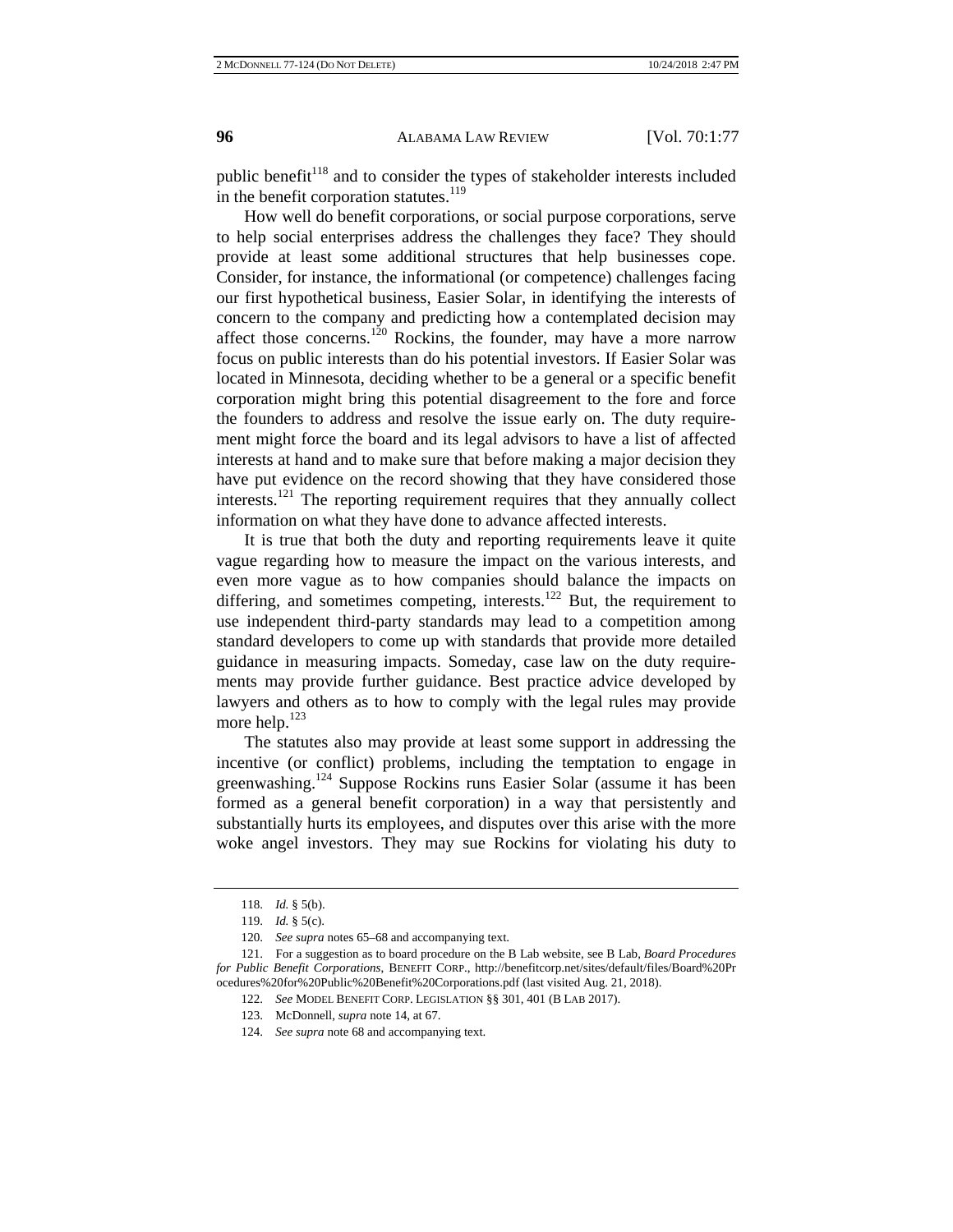consider the interests of employees. Even if the chances of success are low, and the available remedies meager in the unlikely event a violation was found, the threat of suit alone may improve the bargaining power of the shareholders. Furthermore, the annual benefit report will need to say something about the company's treatment of workers. That disclosure may reveal the problem to shareholders, or if it does not do so because it is seriously misleading, that may become the basis for a securities fraud claim—again improving shareholder bargaining power even if the chances of litigation success are low.

But as many have complained, these legal tools may not have much bite.<sup>125</sup> The statutory duties provide no real guidance as to how to measure and balance the effects on different interests—they merely list the interests that directors and officers must consider.<sup>126</sup> Even if the legal advisors force boards to put in the record that they have considered each of these interests before making a decision, those records could easily become pro forma checklists. Case law could ultimately provide more detailed and nuanced guidance, but so far, there are no cases, and the limited chances of success may mean that the case law never develops (as has been the case, for instance, with constituency statutes). Private party disclosure standards may provide more guidance, but so far, measurement of broad social benefits is proving a tough nut to crack. And the first study of benefit reports found that most companies did not even file a required report, $127$  suggesting serious skepticism that we should expect too much from the reporting requirement.

These weaknesses also suggest that the statutes may offer little protection against greenwashing. Directors and officers who want to paint a pretty, green picture of how they are benefiting the planet will probably be able to evade legal liability for either violating their duties or for securities fraud in their misleading disclosures.<sup>128</sup> More subtly, directors and officers of benefit corporations are likely to strongly believe that they are doing good, and the vague standards of the statutes will not provide a strong reality check against the power of self-belief.

Also worth noting is that the statutes rely upon shareholders to keep directors and officers in check, even though the interests of other groups are also at stake.<sup>129</sup> Are the nonmanaging shareholders likely to know how well a company is pursuing the interests of, say, employees or customers? Will they evaluate the pursuit of those interests in the way that employees

<sup>125.</sup> *See* Callison, *supra* note 15, at 109–10; McDonnell, *supra* note 14, at 62–64; Murray, *supra* note 15, at 33; Page, *supra* note 15, at 364.

<sup>126.</sup> MODEL BENEFIT CORP. LEGISLATION §§ 301, 303.

<sup>127.</sup> J. Haskell Murray, *An Early Report on Benefit Reports*, 118 W. VA. L. REV. 25, 34 (2015).

<sup>128.</sup> *See supra* note 125.

<sup>129.</sup> *See supra* notes 107–08 and accompanying text.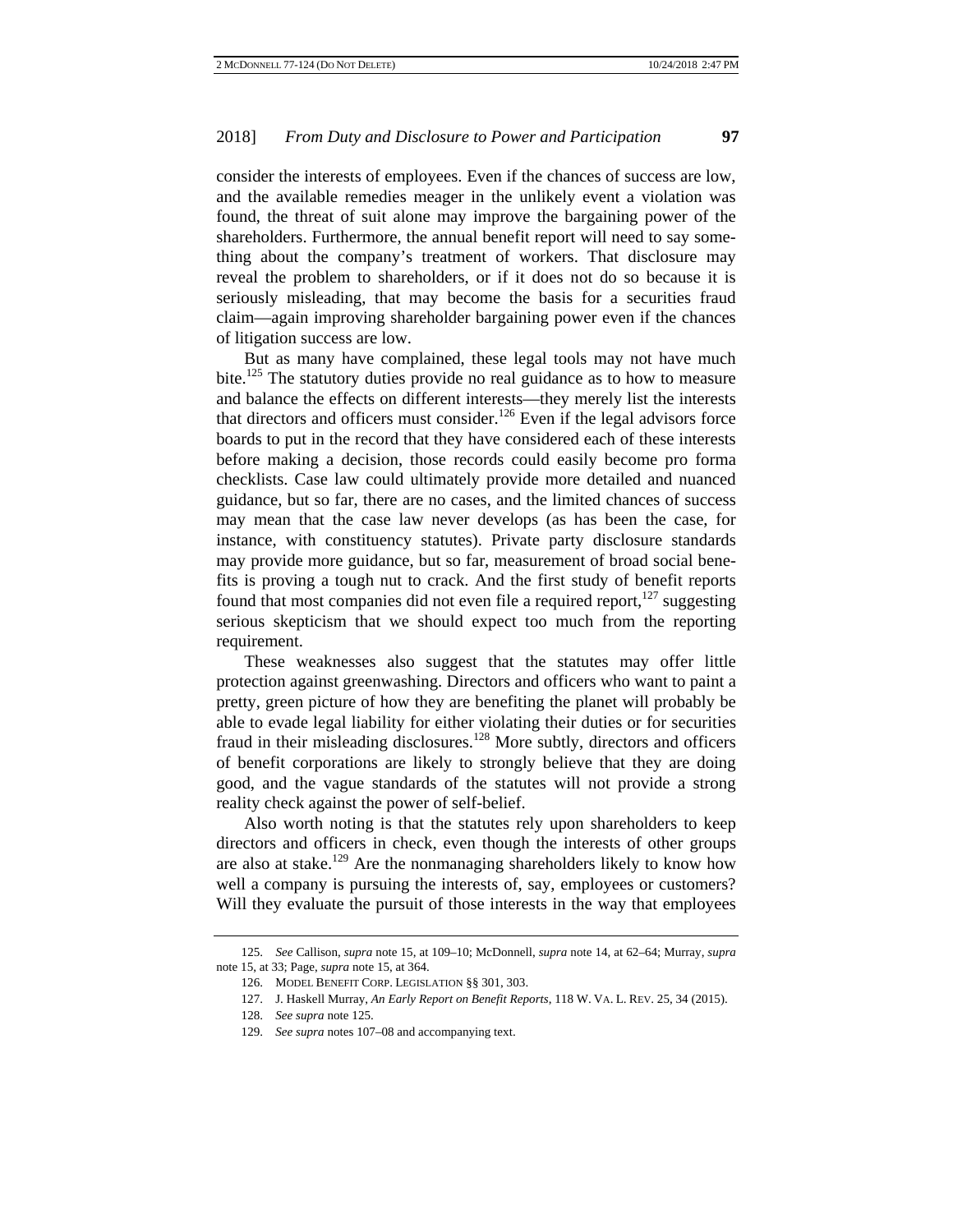and customers do? Even if the original shareholders are genuinely wellmeaning and well enough informed in a small business whose limited activities are easy enough to monitor and evaluate, what will happen in a successful business when new shareholders enter and the company's activities become more complex and hard to evaluate?<sup>130</sup> And how much, really, can we rely upon directors, officers, and shareholders to deeply internalize the interests and perspectives of other groups of stakeholders? Human beings are ultimately stuck with their own worldview shaped by their own interests. We can struggle to open ourselves up to the needs and desires of others, but we are likely to face severe limits in our efforts to become better people.<sup>131</sup>

These significant limits in the likely effectiveness of the corporate governance tools relied upon by benefit corporation statutes and related new entity types raise the question as to whether other corporate governance tools might be more effective. Part IV turns to that question and suggests that voting by and representation of stakeholder groups is a more powerful option worth exploring. As a transition to that discussion, I finish this exploration of recent statutory innovations by considering a new statutory option, and an even newer proposal, that have not yet been a significant part of the conversation surrounding social enterprises but deserves to become part of that conversation.<sup>132</sup>

That statutory innovation is second-generation cooperative statutes, which I have called elsewhere "C2Gs."<sup>133</sup> First generation cooperatives (or "coops") are themselves in some sense an old vehicle for social enterprise. In cooperatives, members representing one of the stakeholders of an enterprise own the business, electing the board members who control it. The members are often customers (e.g., in credit unions or retail coops), but they may instead be suppliers of inputs (as in many agricultural coops) or employees.<sup>134</sup> Coops are thus plausible ways to promote the interests of the group that constitutes the members, and they also traditionally proclaim pro-social values.<sup>135</sup>

However, the members of traditional cooperatives have limited claims to the profits generated by the business. Furthermore, financial equity interests are not allowed. That is, coops cannot issue interests with a claim

<sup>130.</sup> For some speculation on this question, see McDonnell, *supra* note 20.

<sup>131.</sup> Brett H. McDonnell, *Between Sin and Redemption: Duty, Purpose, and Regulation in Religious Corporations*, 74 WASH. & LEE L. REV. 1043, 1086 (2017).

<sup>132.</sup> *See* McDonnell, *supra* note 6 (manuscript at 11–13).

<sup>133.</sup> *See id.* (manuscript at 1).

<sup>134.</sup> For more on the law of cooperatives, see CHARLES T. AUTRY & ROLAND F. HALL, THE LAW OF COOPERATIVES (2009).

<sup>135.</sup> *Id.* at 9.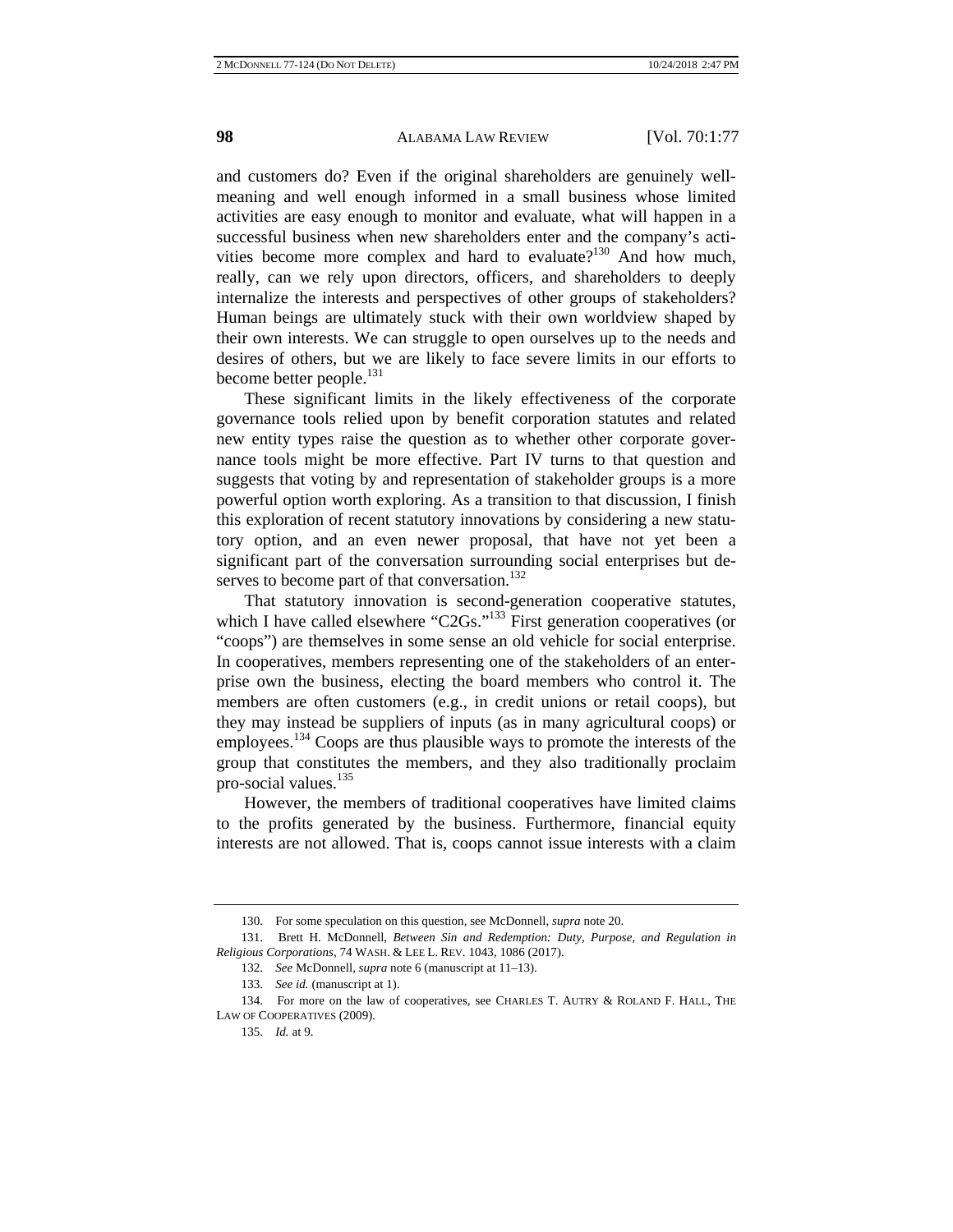to a share of profits in return for money invested in the business.<sup>136</sup> They are thus not really a vehicle for the type of social enterprise discussed here, which combines equity investment for a financial return with a commitment to social purposes. The inability to issue equity interests also significantly limits the ability of coops to raise money, limiting the number and size of coops.<sup>137</sup>

That limit on the ability to raise money has led some coops to experiment with ways to create interests that resemble equity shares. This led a few states to create the C2G statutes.<sup>138</sup> The key features of those statutes were included in a new uniform act, the Uniform Limited Cooperative Association Act, which has been adopted in six states.<sup>139</sup> These C2G statutes allow for two classes of members. One class is the traditional patron members—customers, employees, etc. The other class is the equity investors. Both voting power and the right to receive profit distributions are split between the two classes.<sup>140</sup>

The C2G statutes thus provide for equity investors with a share of control and profits rights, a key feature of social enterprises. But they provide for another class of members who also have voting and financial rights. Thus, at least one other stakeholder group is represented in such a new-generation cooperative. The governance features protecting and empowering that group of stakeholder members go beyond the purpose, duty, and disclosure elements of more prominent social enterprise statutes. The members of cooperatives have voting rights—they help elect the directors who run the business and vote on other major decisions as well.

Consider, for instance, the second of our two exemplar enterprises, Community Solar. $141$  The founders of the company, while wanting to have equity stakes for themselves and other investors, are also very concerned to advance the interests of the community members who will be using their service. If they truly want to empower those community members, they could create a second-generation cooperative, in which the affected community members are the patron class, while also having a class of interests for equity investors. The split of voting and financial rights between the two groups can be determined by agreement, within statutory limits.<sup>142</sup>

<sup>136.</sup> *Id.* at 20.

<sup>137.</sup> Peter Molk, *The Puzzling Lack of Cooperatives*, 88 TUL. L. REV. 899, 929–35 (2014).

<sup>138.</sup> *See* McDonnell, *supra* note 6 (manuscript at 10).

<sup>139.</sup> *Limited Cooperative Association Act*, UNIF. LAW COMM'N (last visited Sept. 16, 2018), http://www.uniformlaws.org/Act.aspx?title=Limited%20Cooperative%20Association%20Act%20(20 07)%20(Last%20Amended%202013).

<sup>140.</sup> James B. Dean & Thomas Earl Geu, *The Uniform Limited Cooperative Association Act: An Introduction*, 13 DRAKE J. AGRIC. L. 63, 85–86, 98 (2008).

<sup>141.</sup> *See* text accompanying *supra* note 30.

<sup>142.</sup> The statutes vary as to the severity of those limits. The Uniform Act requires that patron members as a class retain a majority share of voting and financial rights, whereas some states, e.g.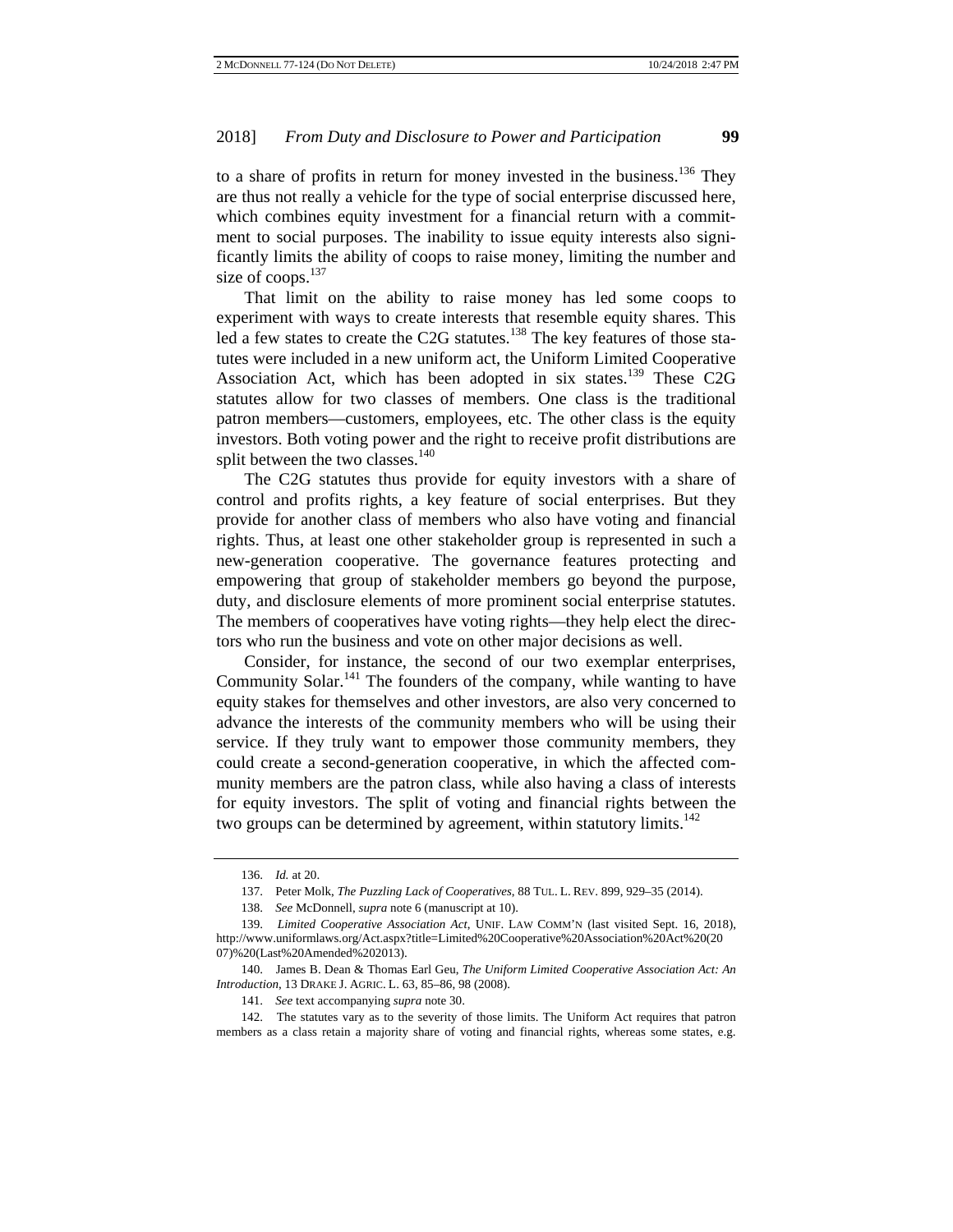A very recent proposal, the Accountable Capitalism Act, also features a turn to participation. Recall that the Act requires all corporations with enough revenue to adopt a federal charter.<sup>143</sup> In addition to adopting the purpose and duty provisions of a benefit corporation, companies subject to the proposed charter would have to provide that at least 40% of their boards of directors are elected by their employees.<sup>144</sup>

What are the benefits and costs of this turn to voting and representation as a governance strategy in social enterprises? Are there other ways to use voting and representation than the voting rights used in the C2G statutes? What are the options available conceptually, and how might the benefits and costs vary depending upon the precise forms of rights granted? I turn to these questions in Part IV.

#### IV. REPRESENTATION AND VOTING RIGHTS IN SOCIAL ENTERPRISES

C2G cooperatives ("co-ops") build voting rights into the enterprise at a basic structural level: members choose the directors who control the conduct of the business as a whole, as well as vote directly on certain fundamental transactions, such as mergers and dissolution.<sup>145</sup> For most decisions, this is representative, not direct, democracy—an even more basic distribution of structural power would have members voting on all decisions.<sup>146</sup> However, direct democracy on all matters quickly becomes unwieldy as the number of members increases, $147$  so I will mainly (but not exclusively) focus on representative—rather than direct—democracy. As we shall see, $148$  there are a variety of ways to give stakeholders more limited voting and representational rights than electing those who control all elements of a company's operations, and many companies will want to consider less powerful forms of representation and voting to avoid significant costs. But let us first consider granting broad-ranging representa-

- 143. *See supra* note 117 and accompanying text.
- 144. Accountable Capitalism Act, S. 3348 § 6, 115th Cong. (2018).
- 145. *See supra* notes 133–42 and accompanying text.

Minnesota, only require that the patron member share be at least fifteen percent. MINN. STAT. ANN. § 308B.545(1), 308B.721 (West 2011); UNIF. LTD. COOP. Ass'N ACT §§ 514, 1004(c) (UNIF. LAW COMM'N 2013).

<sup>146.</sup> An example of such distribution is the structure of a partnership or a member-managed LLC. REVISED UNIF. LTD. LIAB. CO. ACT § 407(b) (UNIF. LAW COMM'N 2006); REVISED UNIF. P'SHIP ACT § 401 (UNIF. LAW COMM'N 1994). Members in LLCs are standardly conceived of as contributors of equity capital, but that is not actually inherent in the law—membership can be founded on any basis the company may choose by agreement. *See, e.g.*, REVISED UNIF. LTD. LIAB. CO. ACT §§ 102(11), 401 (UNIF. LAW COMM'N 2006).

<sup>147.</sup> Oscar Wilde is thought to have said that "the trouble with socialism is that it takes up too many evenings," although tracking down that attribution is not a trivial exercise. Paul Thomas, *Critical Reception: Marx Then and Now*, *in* THE CAMBRIDGE COMPANION TO MARX 23, 48 (Terrell Carver ed., 1991); *see also* KENNETH J. ARROW, THE LIMITS OF ORGANIZATION 60–74 (1st ed. 1974).

<sup>148.</sup> *See infra* notes 180–212 and accompanying text.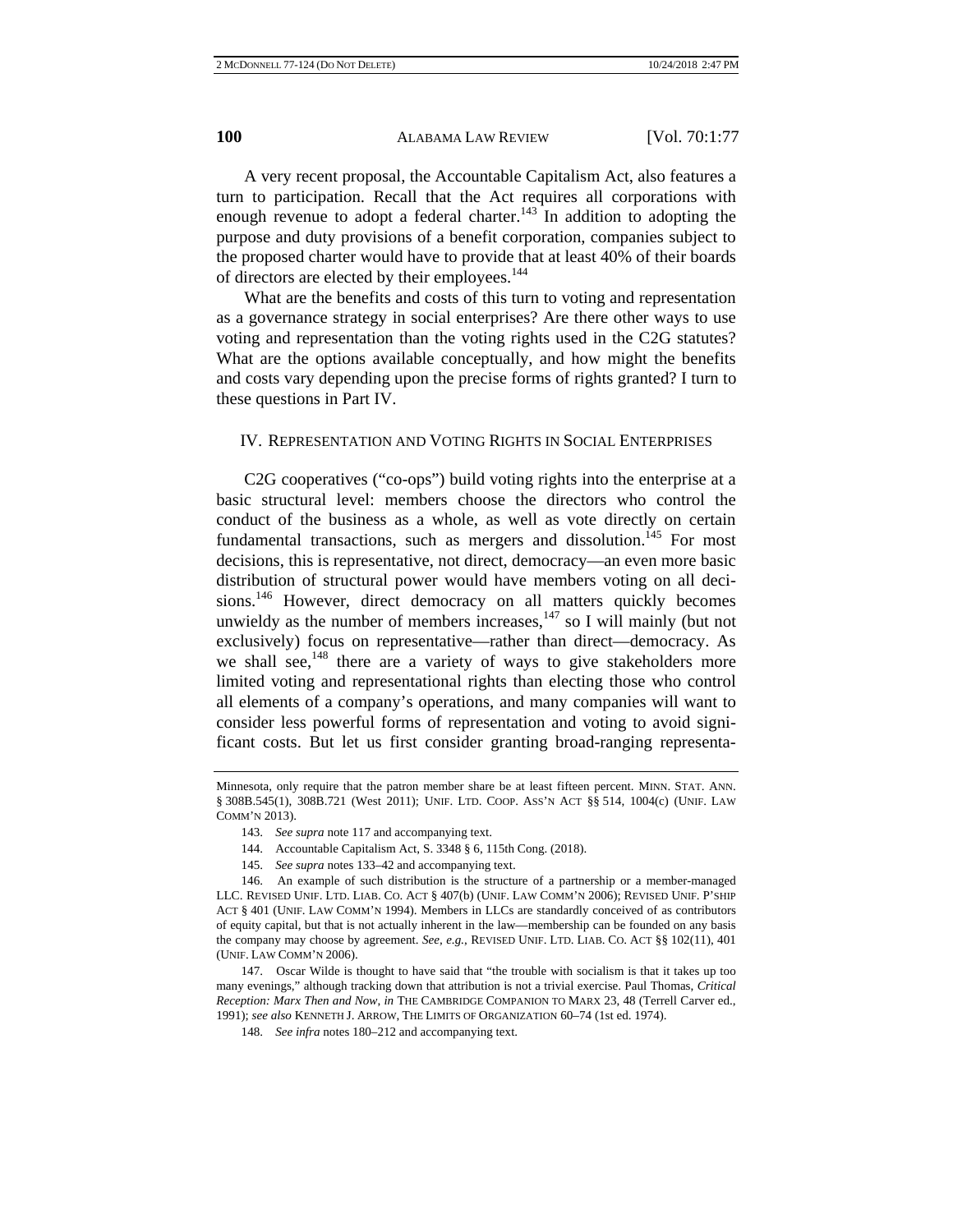tional rights to one notable stakeholder group, employees, in order to understand the benefits and costs of this governance strategy at its strongest.

There are several powerful benefits to allowing stakeholder groups whose interests are important to an enterprise to help elect the body that controls the company, or to help elect less powerful bodies instead, a point that several scholars have made recently in considering the weaknesses of current versions of social enterprise.<sup>149</sup> We can think of those benefits as improving both information/competence and incentives/control.<sup>150</sup> As for information, suppose that an enterprise is explicitly committed to advancing the interests of its employees as a core element of its purpose. Employees have many varied interests, both individually and collectively. Working-life affects those interests in many ways. Understanding all these many ways that company decisions and activities affect employees is a daunting informational task.<sup>151</sup> Even well-meaning officers, directors, and shareholders may often just not fully understand how some elements of what their businesses are doing may be hurting (or helping) their employees.

You know who does understand how a business is hurting or helping its employees? Those employees. Moreover, employees are well-placed to know what is going on within a business.  $152$  If the managers are incompetent or corrupt, employees will often be aware of it. Employees are thus potentially effective monitors even as to decisions that are not directly concerned with their personal interests. On such matters, other stakeholders, including shareholders, should be happy to benefit from this information that employees naturally possess. If the employees are directly voting on a matter, their knowledge as to how that matter affects them will be directly incorporated into their votes.<sup>153</sup> The link is less direct where employees vote to elect persons who then make decisions. However, if employees vote to elect representatives from among themselves, then those representatives will have direct personal knowledge of how decisions affect their interests, and they are likely to have a good sense of how other employees are affected as well through their interactions with fellow

<sup>149.</sup> *See generally* Murray, *supra* note 23; Plerhoples, *supra* note 23; Winston, *supra* note 21.

<sup>150.</sup> *See supra* notes 73–80 and accompanying text.

<sup>151.</sup> *See generally* HENRY HANSMANN, THE OWNERSHIP OF ENTERPRISE (1996); Stephen M. Bainbridge, *Director Primacy: The Means and Ends of Corporate Governance*, 97 NW. U. L. REV. 547 (2003).

<sup>152.</sup> *See, e.g.*, Matthew T. Bodie, *Workers, Information, and Corporate Combinations: The Case for Nonbinding Employee Referenda in Transformative Transactions*, 85 WASH. U. L. REV. 871, 873 (2007); Brett H. McDonnell, *Employee Primacy, or Economics Meets Civic Republicanism at Work*, 13 STAN. J.L. BUS. & FIN. 334, 355 (2008); Joseph E. Stiglitz, *Credit Markets and the Control of Capital*, 17 J. MONEY, CREDIT & BANKING 133, 149 (1985); Margit Osterloh & Bruno S. Frey, *Shareholders Should Welcome Knowledge Workers as Directors* 10 (Univ. of Zurich Inst. for Empirical Research in Econ., Working Paper No. 283, 2006).

<sup>153.</sup> *See* Bodie, *supra* note 152, at 874.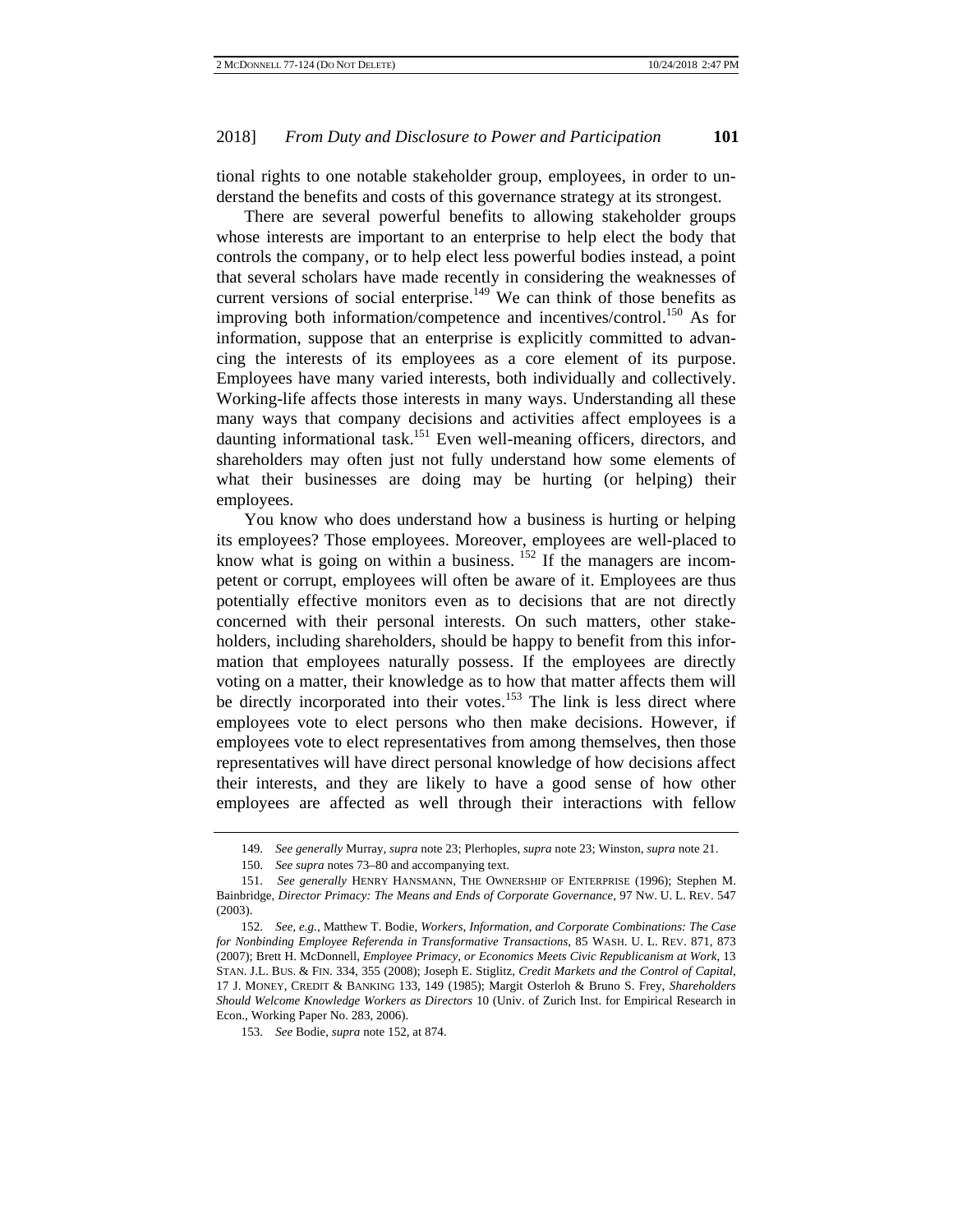employees.<sup>154</sup> The election process is also likely to transmit information; insofar as a matter is of major concern to many employees, it is likely to be made known to those seeking their votes.

I have made these points on the informational benefits of voting with the example of employee voting, but the same basic arguments apply to other stakeholder groups as well. When we turn to the costs of voting and representation, though, we will see that the benefits will typically be weaker (or the costs of achieving the benefits will be greater) for some groups than they are for employees.<sup>155</sup>

As for incentive benefits of employee voting, even if the decisionmakers are aware of how their decisions will affect various stakeholder interests, one may not trust that, when push comes to shove and different interests conflict, those decision-makers will not prefer their personal interests or those of shareholders above other interests. But if the affected stakeholders are themselves involved in making the relevant decisions, they will be motivated to fully take into account their own interests. Even if the stakeholders themselves are not making the decisions, if those who do are chosen by the stakeholders, at least in part, then their motivation to account for the interests of those stakeholders becomes much stronger. Note also that the incentive benefits of stakeholder participation are likely to be greater in public corporations, which are likely to face stronger pressure to produce short-term profits, $156$  and so there is more need for a countervailing force to counter that pressure.

Because of both the informational and the incentive advantages, we can expect that in a company that gives a stakeholder group the right to participate in electing the members of the board that controls the company, that company will more effectively and consistently consider and give weight to the interests of that group in making decisions. That is obviously more true the more voting power that group members have, a dimension of variation in power that I will discuss below.<sup>157</sup> As a result, either shareholders or members of the relevant stakeholder group will be better able to trust that company to act as it promises if the group has voting rights to select members of the board. The stakeholders will, as a result, be more willing to associate with the company, or to do so on more favorable terms.

So there are clear benefits to allowing stakeholders other than shareholders to help select board members. But there are costs as well. Two particularly significant types of costs concern collective action and con-

<sup>154.</sup> *See* Osterloh & Frey, *supra* note 152, at 19–20.

<sup>155.</sup> *See infra* notes 161–65 and accompanying text.

<sup>156.</sup> McDonnell, *supra* note 20, at 737.

<sup>157.</sup> *See infra* notes 198–203 and accompanying text.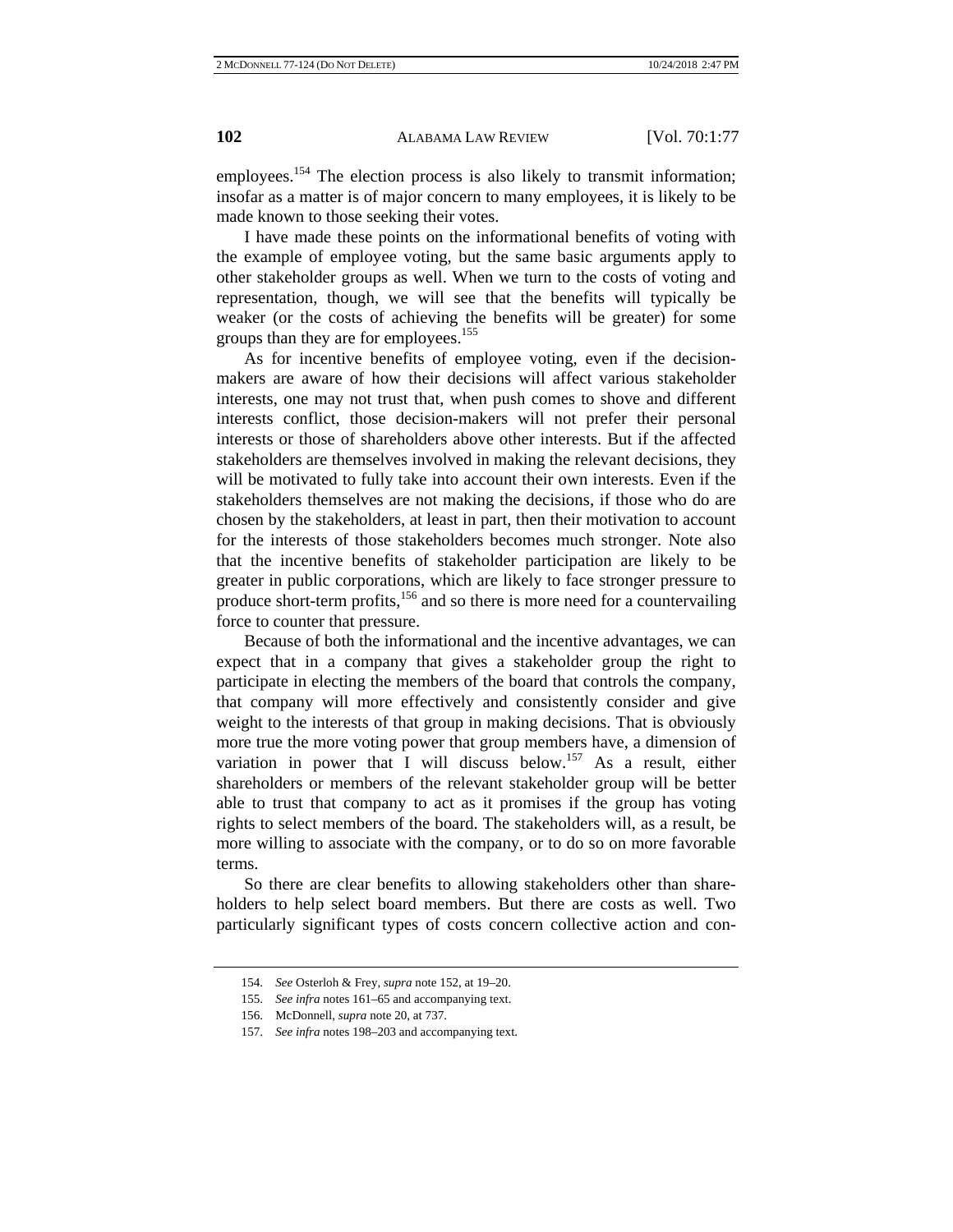flicts. As for collective action, to actually realize the informational and incentive benefits discussed above, the members of a stakeholder group have to organize to choose representatives who will indeed effectively pursue their interests, or in the case of direct democracy, they must figure out what voting option best advances those interests.<sup>158</sup> Each individual member of the group may not be strongly motivated to expend much effort figuring out how to cast their vote. There is much well known research on such collective action costs, and we have some good understanding as to features that may increase or decrease those costs.<sup>159</sup> For instance, bigger groups will face larger costs as the effective power of each individual vote decreases, and each individual has less reason to vote or to expend resources on informing themselves if they do vote. More dispersed groups will also face larger costs, as they find it harder to communicate with each other. Also, the less each individual member has at stake personally, the greater the costs of collective action. Furthermore, the more costly it is for each individual member to evaluate the likely effects of a proposed action, the higher the costs of action.<sup>160</sup>

These considerations suggest that some stakeholder groups will be harder to effectively organize than others. Consider, for instance, a comparison of employees and customers. The comparison of course varies for different companies and industries. In general, though, the factors just noted will tend to suggest higher costs in organizing customers than employees.<sup>161</sup> A typical company will have many more customers than employees, and the customers are more dispersed. Also, customers generally have less at stake in the activities of any given company whose product or services they use than do the employees of that company. Because customers are more removed from the activities of a business, they may also find it harder to evaluate how a company's decisions are affecting their interests than do the employees, and they may be less able than employees to detect managerial incompetence or self-dealing. Thus, all of the identified factors suggest that, in many cases, a company's customers will be a less effective voting block than its employees. A lower percentage of customers are likely to vote at all, and their votes are likely to be less informed and more random. This is not to say that customers are typically not worth

<sup>158.</sup> *See generally* ARROW, *supra* note 147; MANCUR OLSON, THE LOGIC OF COLLECTIVE ACTION: PUBLIC GOODS AND THE THEORY OF GROUPS (1977).

<sup>159.</sup> The foundational reference is OLSON, *supra* note 158.

<sup>160.</sup> *See generally id.* 

<sup>161.</sup> For instance, analyses of customer-owned mutual banks, credit unions, and insurance companies often suggest weak corporate governance as a result of the limited interest of those customers in becoming involved. *See, e.g.*, Henry Hansmann, *The Organization of Insurance Companies: Mutual Versus Stock*, 1 J.L. ECON. & ORG. 125, 134–35 (1985); Eric Rasmusen, *Mutual Banks and Stock Banks*, 31 J.L. & ECON. 395, 396–99 (1988); Robert F. Hoel, *Power and Governance: Who Really Owns Credit Unions?*, FILENE (2011).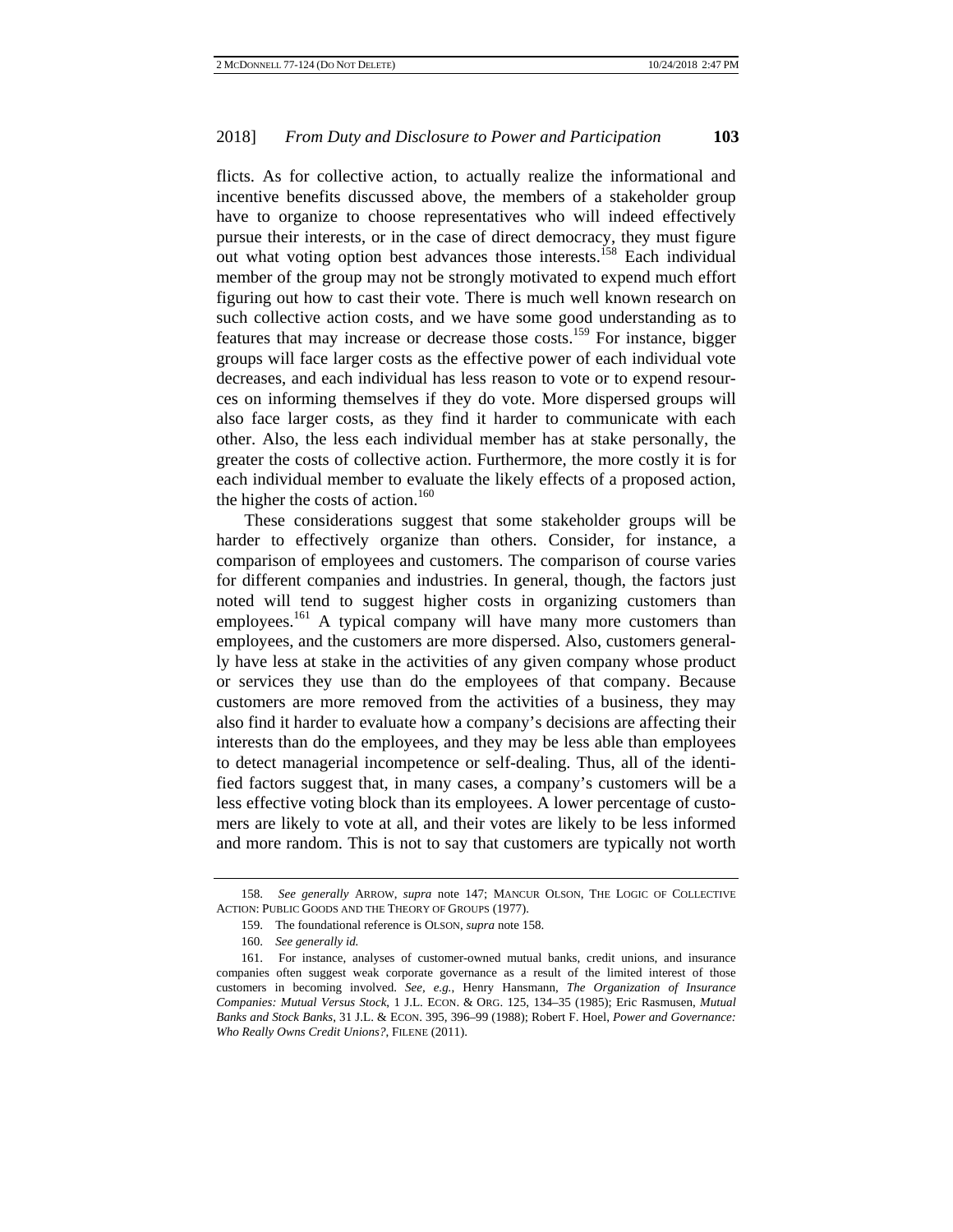giving the vote because they are too costly to organize—in many cases, giving them the vote may still be worthwhile. Nor is it to say that employees are generally worth giving the vote—even they may be too costly to organize, or the conflict costs we will turn to next may be too high. And in some companies, the relative collective action costs may flip from the norm. The claim is simply that in most companies, the collective action costs for customers will be higher than for employees.

Some commonly cited stakeholder interests<sup>162</sup> may be even harder to organize than customers. Consider, for instance, the environment—a major concern of many social enterprises, including our two fictional exemplars.163 This is not even a "stakeholder" in some sense—it is a more abstract, nonhuman concern, though many different human beings are affected by environmental harms. Everyone in the world is affected by carbon emissions that worsen climate change, for instance, as are unborn future generations. Giving voting rights to every living human being would be obviously absurd, and giving voting rights to human beings not yet born would be downright impossible. Giving voting rights to all affected "members" of an interest group such as this would not work. Still, there are potential workarounds. For instance, a company could give voting rights to one or several environmental advocacy organizations or nonprofits.164 The question would then become how well those groups actually reflect the underlying interest the company intends to promote and whether the groups can be trusted to honestly and diligently use their voting rights to promote those interests.

The other main type of cost from giving stakeholder groups voting rights stems from conflicts that may generate.<sup>165</sup> Let us return to the example of giving employees the right to elect some members of the board of directors, with shareholders electing the other directors. On some matters, the interests of employees and shareholders will clash, creating conflict on the board. Such conflicts will lead to direct costs. Decisions will take longer, and each side may expend resources to buttress their side. Quality of decisions may sometimes suffer as a result of the conflict. Resentment arising from conflicts may tarnish relations between directors going forward. Time spent on conflicts will detract from other valuable activities directors and officers should be engaged in.<sup>166</sup>

<sup>162.</sup> These include the interests often cited in corporate constituency statutes. *See* McDonnell, *supra* note 61, at 1231.

<sup>163.</sup> *See supra* notes 30–31 and accompanying text.

<sup>164.</sup> Murray, *supra* note 23, at 98.

<sup>165.</sup> *See generally* HANSMANN, *supra* note 151, at 42–43; Bainbridge, *supra* note 151, at 42–43.

<sup>166.</sup> A frequent criticism of employee codetermination in Germany, for instance, is that it creates such effects. *See* Katharina Pistor, *Codetermination: A Sociopolitical Model with Governance Externalities*, *in* EMPLOYEES AND CORPORATE GOVERNANCE 163, 177–79 (Margaret M. Blair & Mark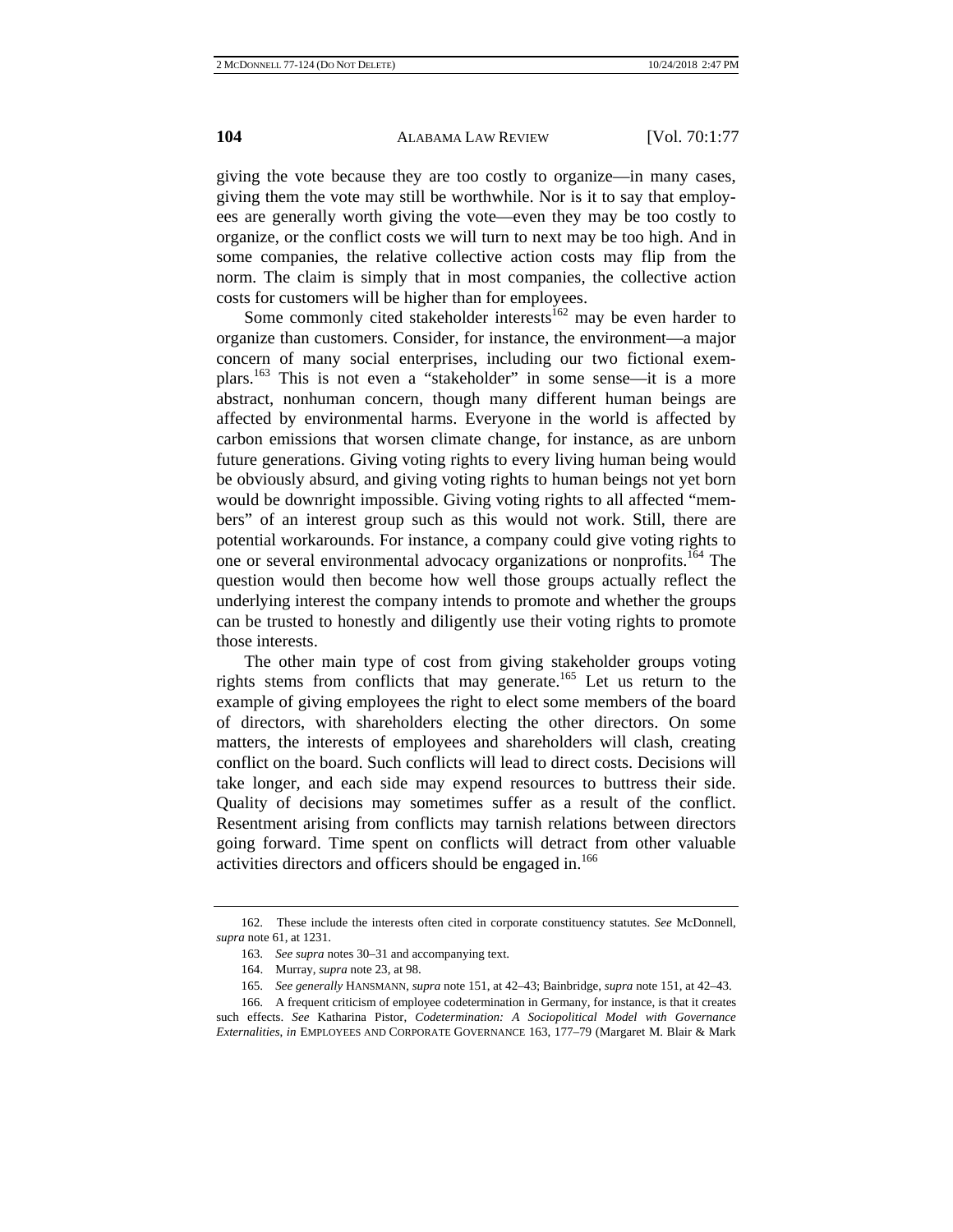Costs of conflict go beyond these sorts of direct costs. Directors on either side may take costly steps to avoid conflicts from obscuring or limiting the influence of the other side. Critics of co-determined boards in Germany, for instance, claim that the shareholder-directors withhold information from the employee-directors or covertly take some decisions outside of board meetings.<sup>167</sup> They limit the flow of information to the board out of concern that the information will be misused by the employeedirectors.<sup>168</sup> If these direct and indirect costs are serious concerns, shareholders may avoid investing in the company in the first place, or they may be willing to invest only on less favorable terms for the company, thus increasing its costs of raising capital. Again, just as the incentive benefits of stakeholder participation are likely to be greater in public corporations,<sup>169</sup> so are the costs of conflict and for the same reason: with a dispersed, transient shareholder base, there is greater pressure to maximize shortrun profits, putting more of a wedge between the interests of shareholders and other stakeholders.<sup>170</sup>

In the quite influential theory of Henry Hansmann, $171$  these sorts of considerations are a major explanation as to why employee ownership of businesses is relatively uncommon. There is much dispute over this story, particularly in the case of employee co-determination in Germany.<sup>172</sup> However, there is something to it. A similar logic applies to potential conflict arising from giving voting rights to other stakeholder groups as well.

But when it comes to the costs of conflicts, the case of social enterprises differs importantly from the case of co-determined German companies. The German companies are required to have employee representatives on their boards by dint of reaching a certain size of operation under governing national law. $173$  They do not choose to involve employees beyond allowing themselves to grow large enough to be subject to the law. It thus makes sense that the shareholders and their representatives are not happy if the employee representatives forced upon them are leading the company to make decisions they may not like. Of course, the shareholders need not buy shares in companies subject to these laws. However, since all

J. Roe eds., 1999). *See generally* Stefan Prigge, *A Survey of German Corporate Governance*, *in* COMPARATIVE CORPORATE GOVERNANCE: THE STATE OF THE ART AND EMERGING RESEARCH 943, 943–1044 (Klaus J. Hopt et al. eds., 1998).

<sup>167.</sup> *See* Pistor, *supra* note 166, at 177–92.

<sup>168.</sup> *See id.* 

<sup>169.</sup> *See supra* note 156 and accompanying text.

<sup>170.</sup> *See supra* note 156 and accompanying text.

<sup>171.</sup> HANSMANN, *supra* note 151, at 87–92.

<sup>172.</sup> *See generally* Pistor, *supra* note 166; Prigge, *supra* note 166, at 163–93.

<sup>173.</sup> Lionel Fulton, *Board-Level Representation*, WORKER-PARTICIPATION.EDU (2015), https:// www.worker-participation.eu/National-Industrial-Relations/Countries/Germany/Board-level-Represent ation.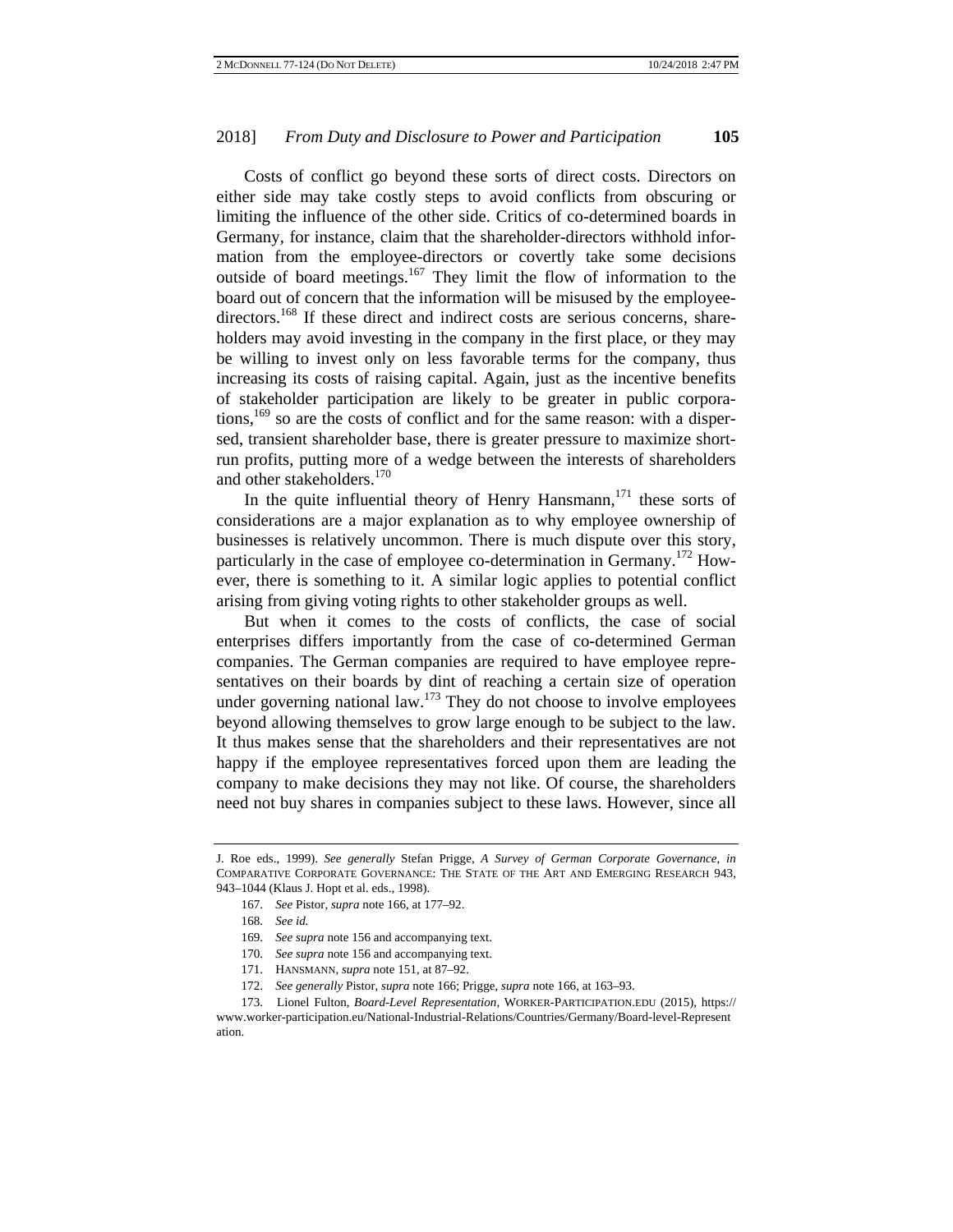large German companies are subject to them, choosing not to invest in such companies would exclude investors from a large set of investment choices. Note that this same point would apply to corporations subject to the proposed Accountable Capitalism Act, which imposes a federal charter on all corporations with income above a given amount. $174$ 

By contrast, shareholders in social enterprises choose to invest in businesses that are committed to considering interests beyond those of shareholders. Why should they be upset if the representatives of those other interested groups actually succeed in getting the company to act upon those interests? This should reduce the degree of conflict. However, there could still be some conflict. Shareholders may agree with employees that the company should give real, independent weight to the interests of both shareholders and employees. They may disagree on how much weight to give employee interests, though. Moreover, it may be that the shareholders want to decide how to make the necessary trade-offs themselves or have their own representatives make those decisions, rather than sharing control with the affected groups. Like many do-gooders, there may well be limits to how far social enterprise investors are willing to go in subordinating their own interests<sup>175</sup>—they want to help others, but on their own terms, with assurances that those terms will be followed, even where the intended beneficiaries disagree.

This raises a fundamental question as to the genuine core purpose of social enterprises. If they are truly committed—as a matter of purpose and legal duty—to pursuing interests beyond those of shareholders, then why should only shareholders be able to determine (more precisely, to choose who determines) how the company pursues those interests? For investors who resist giving any actual power to other groups, what does that tell us about their degree of commitment to the interests of others?

Our two exemplar companies differ here.<sup>176</sup> Cervenka, Roe, and Zounds, the three founders of Community Solar, are all community organizers. They are closely tied to the neighborhood and have deep experience working with those neighbors to help them advance their interests. Their potential investors are nonprofits. Though those nonprofits want to earn a financial return, their core focus on charitable purposes makes them more willing to risk putting control in decision-makers who are beholden to groups other than shareholders. Community Solar, then, is a plausible target for a social enterprise that grants board voting rights to persons other than shareholders. By contrast, Hank Rockins, the founder of Easier Solar, has a more narrow focus, with his main social purpose turning upon the

<sup>174.</sup> *See supra* notes 143–45 and accompanying text.

<sup>175.</sup> McDonnell, *supra* note 131, at 1051.

<sup>176.</sup> *See supra* notes 30–31 and accompanying text.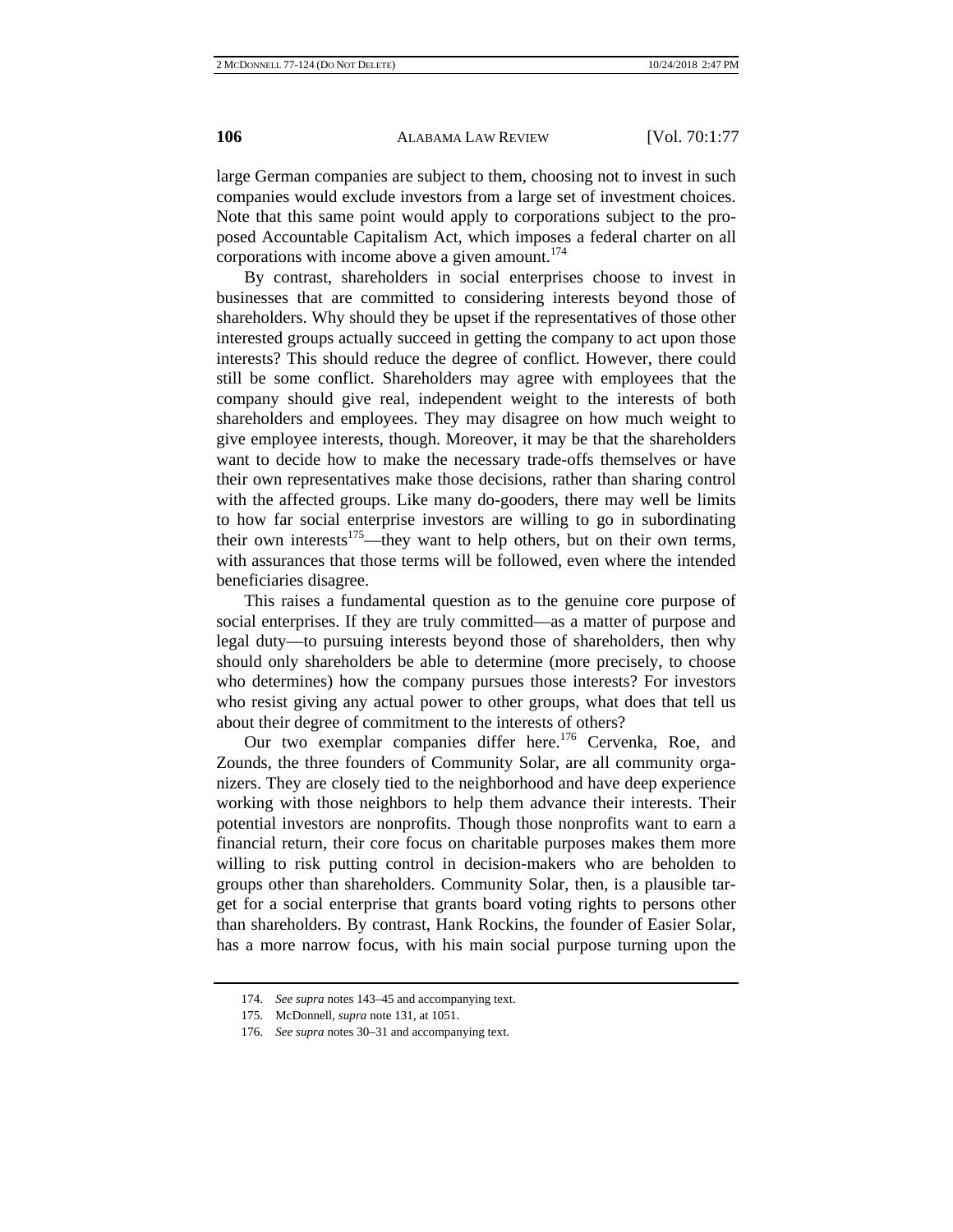very product that the company is offering. His potential investors have broader concerns, but perhaps they too would find granting voting rights to other groups a step beyond where they are willing to go.

Thus, it may be that when it comes to the strongest of voting rights tools, Community Solar, but not Easier Solar, would be willing to have nonshareholder members involved in choosing board members. However, there are less expansive ways of granting some rights of participation to other groups. Insofar as Rockins and his investors do truly care about advancing the interests of others, the informational advantages of participation matter to them.<sup>177</sup> Moreover, insofar as the angel investors care more about a range of interests than Rockins does, those angel investors may see some advantage to the incentive effects of participation,<sup>178</sup> giving Rockins more motivation to consider other interests. Let us then consider other ways in which constituent groups may participate in enterprise decisionmaking without voting on representation at the highest level of the company. We can identify several dimensions of variation in the degree and kinds of participation.<sup>179</sup>

#### *A. Representative versus direct elections*

As I have noted at various points, $180$  members of a stakeholder group may either vote directly on a particular decision or vote to elect representatives who then engage in decision-making. This distinction is familiar for shareholders in standard corporations. Most decisions are under the authority of the board of directors (though the board will delegate many decisions to officers), and the role of shareholders for these decisions is to elect the board. Thus, for most decisions, shareholders have representative authority.181 However, in a handful of fundamental decisions, including mergers,<sup>182</sup> sales of substantially all assets,<sup>183</sup> dissolution,<sup>184</sup> and charter amendments,<sup>185</sup> shareholders get a direct vote, typically after the board has voted in favor of them. On these matters, shareholders have direct authority. If a company is contemplating giving some voting rights to other stake-

<sup>177.</sup> *See supra* notes 151–55 and accompanying text.

<sup>178.</sup> *See supra* notes 156–57 and accompanying text.

<sup>179.</sup> For a related analysis, see Heiko Spitzeck & Erik G. Hansen, *Stakeholder Governance: How Stakeholders Influence Corporate Decision Making*, 10 CORP. GOVERNANCE: INT'L J. BUS. SOC'Y 378, 381 (2010).

<sup>180.</sup> *See supra* notes 146–48 and accompanying text.

<sup>181.</sup> *See, e.g.*, DEL. CODE ANN. tit. 8, § 141(a) (2011); MODEL BUS. CORP. ACT § 8.01(b) (AM. BAR. ASS'N 2016).

<sup>182.</sup> *See, e.g.*, DEL. CODE tit. 8, § 251(c); MODEL BUS. § 11.02(c).

<sup>183.</sup> *See, e.g.*, DEL. CODE tit. 8, § 271(a); MODEL BUS. § 12.02.

<sup>184.</sup> *See, e.g.*, DEL. CODE tit. 8, § 275(b); MODEL BUS. § 14.02(b).

<sup>185.</sup> *See, e.g.*, DEL. CODE tit. 8, § 242(b); MODEL BUS. § 10.03(b).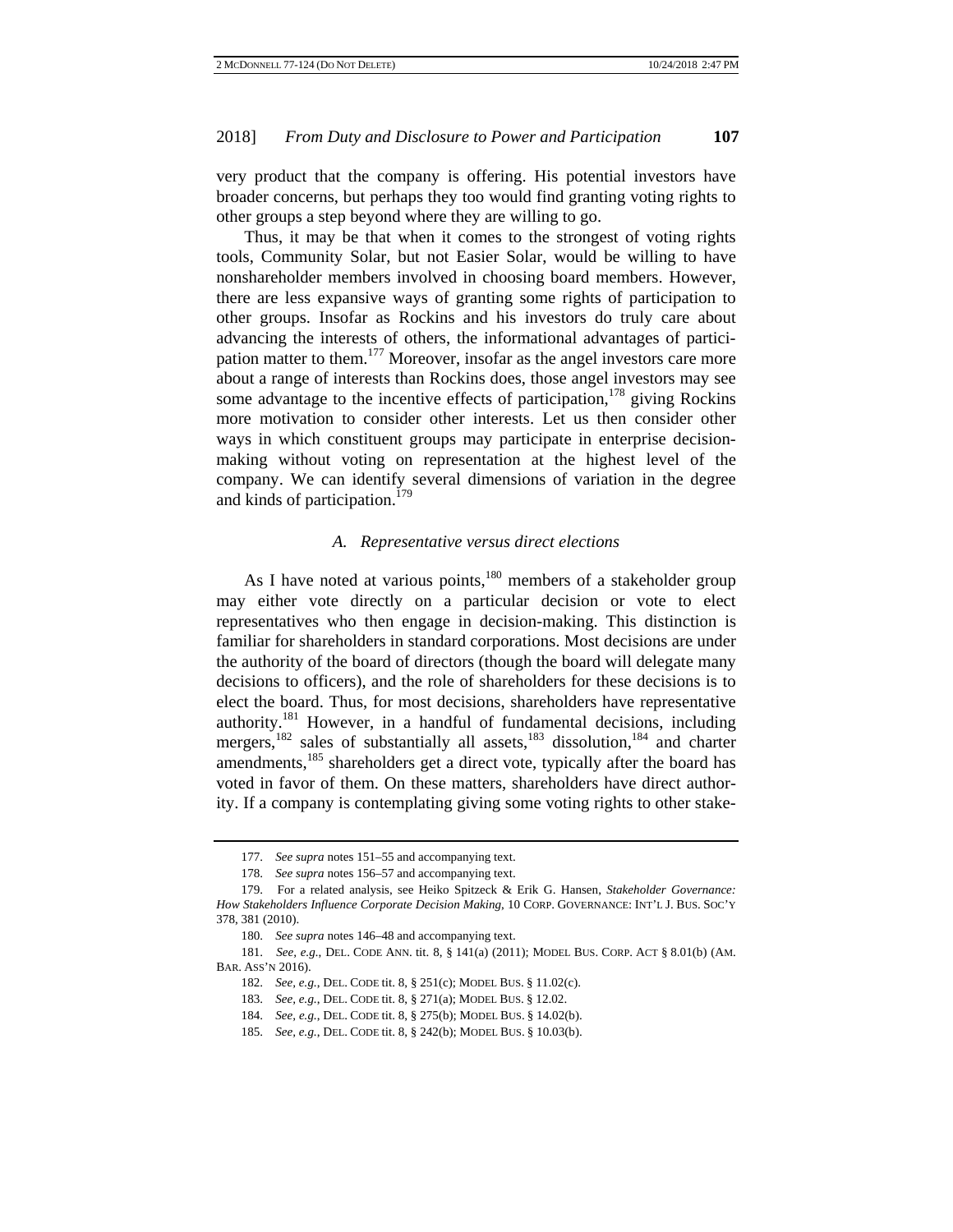holders, for them, too, those rights could be either direct or representative.

As noted above,<sup>186</sup> unless a company has only a small number of members of a group given voting rights for most decisions, it will be more effective to give representative—rather than direct—voting rights because of the costs of having a large group vote on too many matters. With small enough membership, direct voting could apply to most or all decisions that is, after all, the partnership<sup>187</sup> and member-managed  $LLC^{188}$  model of governance.

#### *B. Scope and importance of decisions*

Voting authority—both direct and representative—may vary as to the scope and importance of the decisions covered.<sup>189</sup> For representative voting, the power to elect members to the board (or comparable body) represents the widest scope and greatest importance of voting authority. Boards are the central decision-making body in a corporation, with authority over all decisions. As noted,<sup>190</sup> on a few fundamental matters, boards share their authority with shareholders voting directly, and on many matters, especially routine ones, boards will delegate primary decisionmaking authority, although such delegation is subject to board oversight and the authority to change decisions the board does not like (to the extent that the company has not become bound to those decisions).<sup>191</sup>

Cooperatives provide numerous examples of organizations that give various stakeholders the power to elect boards. They give members of a particular stakeholder class the same powers that shareholders possess in business corporations, such as the power to elect the board of directors and to vote directly on fundamental matters.<sup>192</sup> Cooperative ownership structures have been common in a variety of industries, including agricultural services, consumer-owned food stores, mutual insurance companies, and credit unions.193 Rural electrical cooperatives provide one interesting cautionary note. Such cooperatives are an important source of low-cost electricity for rural residents. However, they often tend to have old, coalbased plants and little capital to modernize, so from an environmentalist

<sup>186.</sup> *See supra* notes 145–46 and accompanying text.

<sup>187.</sup> UNIF. P'SHIP ACT § 401 (1997) (UNIF. LAW COMM'N, amended 2013).

<sup>188.</sup> REVISED UNIF. LTD. LIAB. CO. ACT § 407(b) (UNIF. LAW COMM'N 2006).

<sup>189.</sup> Spitzeck & Hansen*, supra* note 179, at 382–86.

<sup>190.</sup> *See supra* notes 180–85 and accompanying text.

<sup>191.</sup> *See, e.g.*, DEL. CODE ANN. tit. 8, § 141(a)–(c)(2) (2011); MODEL BUS. CORP. ACT § 8.01(b) (AM. BAR ASS'N 2016).

<sup>192.</sup> AUTRY & HALL, *supra* note 134, at 55–56.

<sup>193.</sup> *Id.* at 44–49.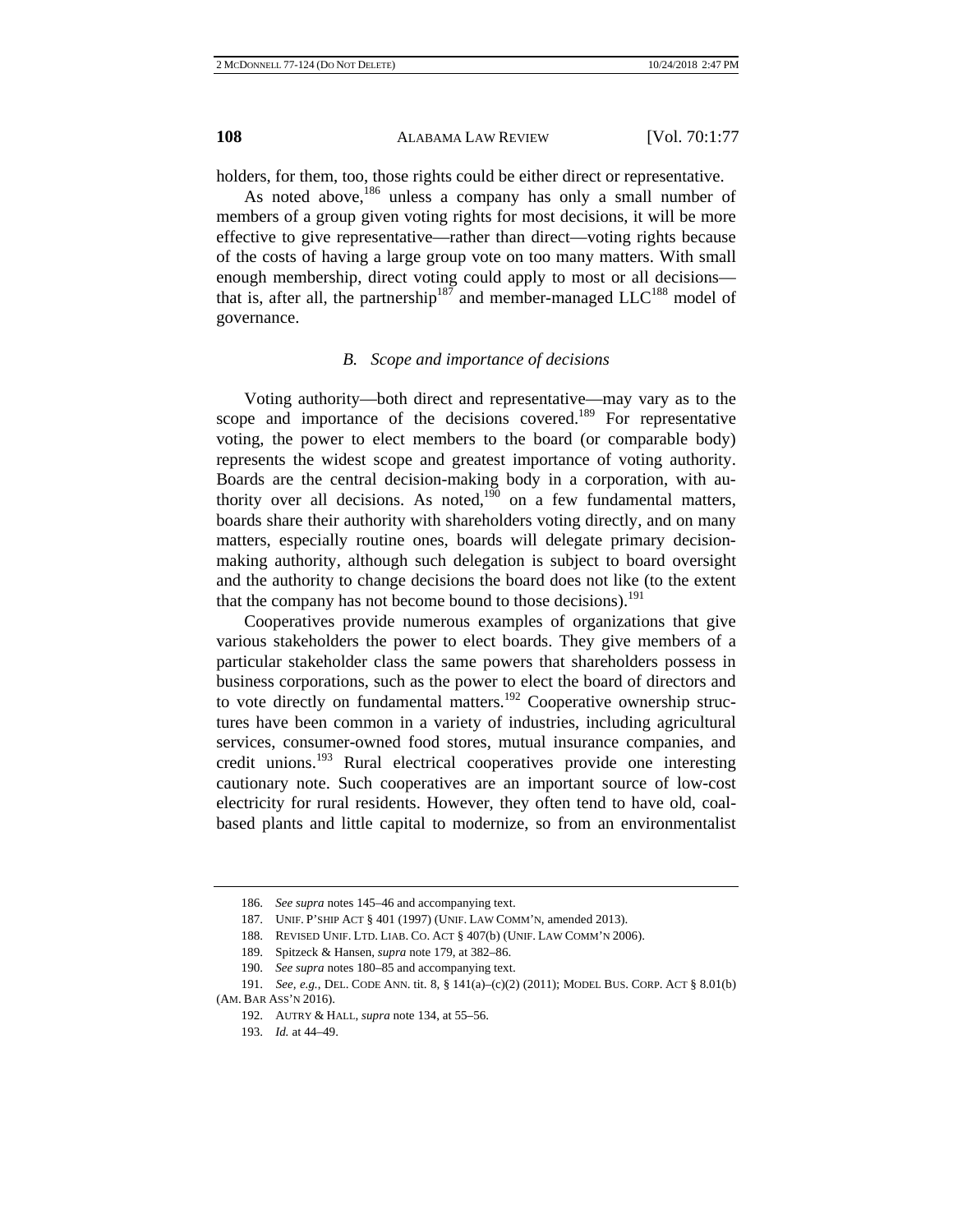point of view, they can be problematic.<sup>194</sup> The general lesson here is that different nonshareholder stakeholder interests may compete with each other, even where no shareholders are involved.

However, voting authority can be more limited in scope. Consider, for instance, work councils in Germany.195 These have rights over most or all decisions relating to issues that directly affect employees. Those rights are broad, but they are far from all-encompassing. Another example involving direct democracy is Matthew Bodie's suggestion for giving employees a vote on business combinations.196 This is a vote on an important matter, but with narrow scope in the sense that it only covers one class of decisions.

Limiting the scope of voting rights limits the informational benefits to only those decisions on which the relevant group has voting rights. However, if a company designs its voting rights well, it will grant rights to groups over decisions on which the information their members have is particularly useful, as is the case with the work councils example.<sup>197</sup> Limiting the scope of rights may help to limit the degree of conflict between groups. However, the informational and conflict effects of limiting voting scope may often be in tension. Employees may be most likely to disagree strongly with shareholders precisely on the matters that most affect their personal welfare, on which they are both well-informed and highly motivated.

## *C. Degree of power in vote (from advisory to sole power)*

Whatever matter a group's members may vote on, their degree of power over that decision may vary. At one extreme, the group's vote may be only advisory, so that the board (or other relevant decision-maker) is not legally bound to follow the outcome of the vote. That is the case, for instance, with Bodie's suggestion on employee voting on business combinations.<sup>198</sup> It also applies to most shareholder votes under the rules of the Rule 14a-8 shareholder proposal system<sup>199</sup> as well as shareholder say-on-

<sup>194.</sup> National Rural Electric Cooperative Association, Comments on Proposed Repeal of Carbon Pollution Emissions Guidelines for Existing Stationary Sources: Electric Utility Generating Units (Apr. 26, 2018), https://www.regulations.gov/document?D=EPA-HQ-OAR-2017-0355-19875. Rural electricity co-ops also turn out to be an interesting—and discouraging—case study in the corporate governance problems of governance by consumers. *See generally* Debra C. Jeter, Randall S. Thomas, & Harwell Wells, *Democracy and Dysfunction: Rural Electrical Cooperatives and the Surprising Persistence of the Separation of Ownership and Control*, 70 ALA. L. REV. (forthcoming 2018).

<sup>195.</sup> Pistor, *supra* note 166, at 165; Prigge, *supra* note 166, at 1011–12.

<sup>196.</sup> *See* Bodie, *supra* note 152, at 878–79. In the proposal, the employee vote would be nonbinding, thus making it a weak form of voting power on the next dimension we shall consider.

<sup>197.</sup> *See, e.g.*, Stephen F. Befort, *A New Voice for the Workplace: A Proposal for an American Works Councils Act*, 69 MO. L. REV. 607 (2004).

<sup>198.</sup> *See* Bodie, *supra* note 152, at 878–79.

<sup>199. 17</sup> C.F.R. § 240.14a-8(i)(1) (2018).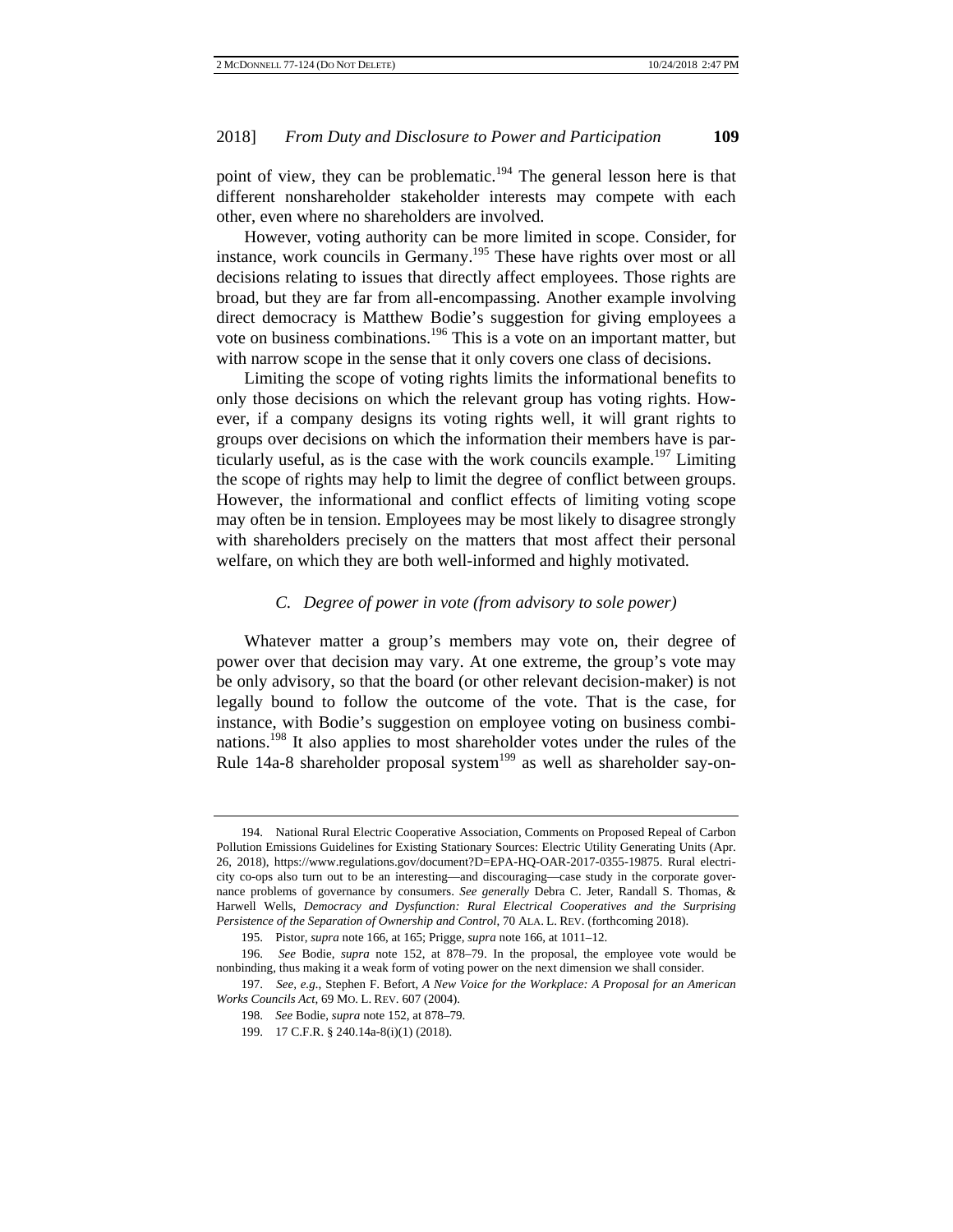pay votes on executive compensation.<sup>200</sup> At the other extreme, a group may have the sole authority to make a decision. For instance, shareholders, on their own, may enact corporate bylaws.<sup>201</sup> In between, members of one group may split authority with members of another group or groups. In that case, it could be that the approval of each group is required, as is often the case where class voting among different groups of shareholders occurs.<sup>202</sup> Alternatively, votes from different groups could be aggregated with each group receiving a set percentage of the total vote.<sup>203</sup>

In many cases, even an advisory-only vote may achieve most of the attainable informational benefits from allowing a group to vote. However, the incentive benefits are typically much less for advisory votes. At the other end of the spectrum, giving a group sole voting power over a decision gives the fully available informational and incentive benefits, but it also may raise serious concerns over a loss of control for other groups. The direct conflict costs may not be great, insofar as other groups have no authority over the matter, but indirect conflict costs may be high, as concerned excluded groups take actions to avoid a situation if they are unhappy with it. $204$ 

#### *D. Who gets to vote*

A final dimension of variation in the assignment of voting rights is which stakeholder groups are assigned voting rights over a particular matter. In a standard corporation, the only group with voting rights is the shareholders, who are equity investors.<sup>205</sup> In most of the discussion so far, I have focused on employees as an alternative stakeholder group that could receive voting rights.<sup>206</sup> Customers are another group that receives rights in a range of decently common enterprises, e.g., retail coops, insurance

204. *See supra* note 165 and accompanying text.

<sup>200.</sup> Dodd–Frank Wall Street Reform and Consumer Protection Act, Pub. L. No. 111-203, § 951, 124 Stat. 1376, 1899–1900 (2010).

<sup>201.</sup> The board may also enact bylaws on its own. *See, e.g.*, DEL. CODE ANN. tit. 8, § 109(a) (2011).

<sup>202.</sup> *See, e.g.*, *id.* § 242(b)(2).

<sup>203.</sup> Giving some stakeholders standing to sue to enforce the fiduciary duties within a benefit corporation could be conceptualized as extending a form of participatory power. Those with standing to sue have been given the power to affect corporate decisions that violate the duty of directors and officers, if they can convince the court such a violation has occurred. Perhaps that is a stretched conceptualization, but at any rate, granting standing to sue to specified stakeholders should be included as part of the available governance toolkit.

<sup>205.</sup> *See, e.g.*, DEL. CODE ANN. tit. 8, §§ 211–33 (2011 & Supp. 2016). As we shall discuss below, see *infra* notes 227–28 and accompanying text, as a matter of law, shareholders need not be equity investors—the law is very flexible as to what consideration is allowed in return for the issuance of shares.

<sup>206.</sup> *See* McDonnell, *supra* note 152, at 355.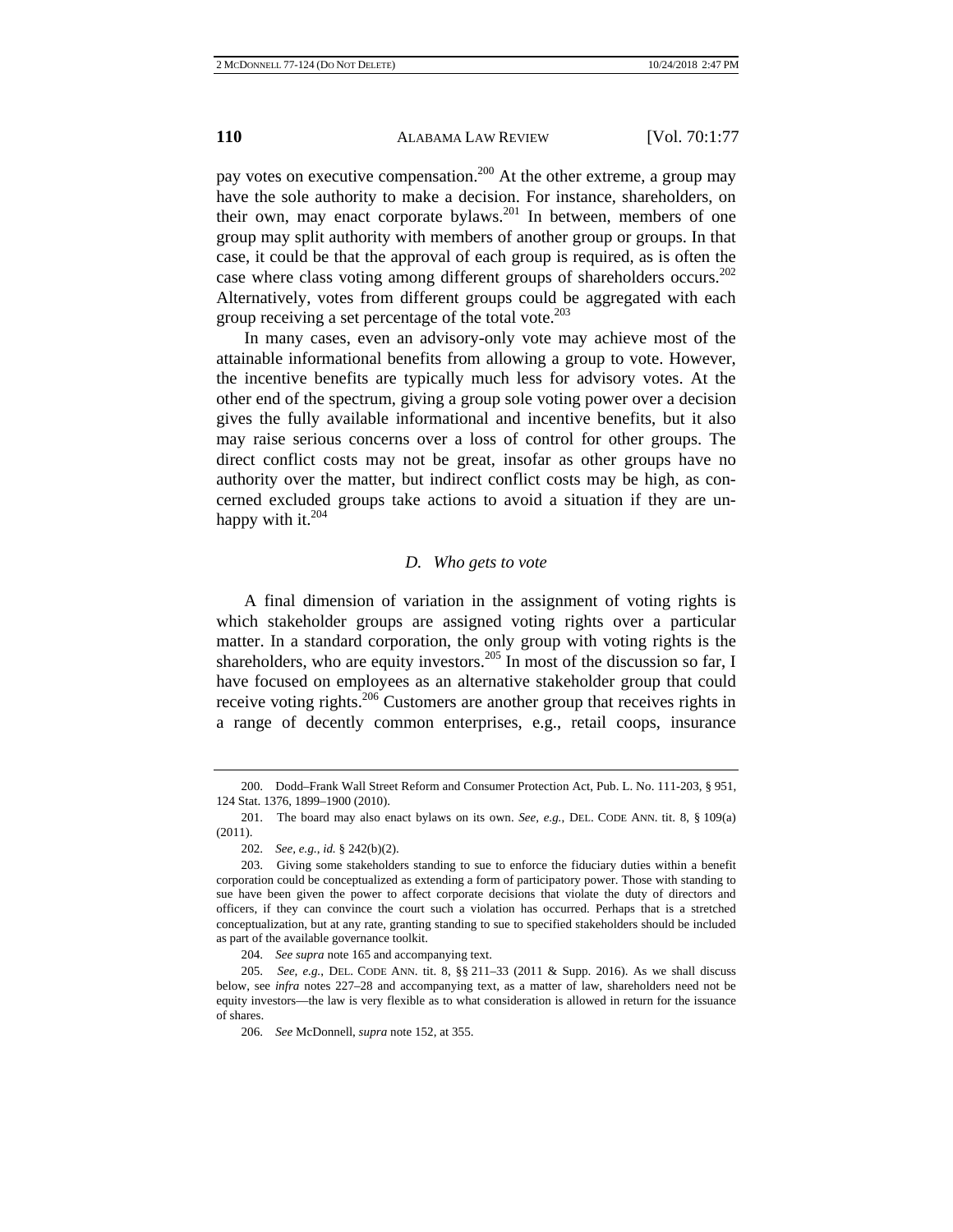mutuals, and credit unions.<sup>207</sup> Other groups are possible as well, though as the defining interest becomes more widespread and abstract, representation will typically get more costly. Even among a particular defined group, only a subset of members may get a voting right. For instance, rights may go only to full-time employees or to those who have been employed longer than a minimum length of time. Also, different classes within a stakeholder group may vote separately, a well-known phenomenon with shareholder class voting. $208$ 

Extending voting rights to more stakeholder groups—and more fully to members within a group—will tend to increase the informational benefit of voting and give stronger incentives to consider the interests of each group represented than if that group were not represented. On the other hand, each group will tend to find its relative power reduced as other groups are added, another way of noting that conflict costs will tend to increase as more groups are given voting rights.

## *E. Restricting shareholder power*

The above techniques all look to improve the relative power of stakeholders other than shareholders by expanding the voting power of one or more nonshareholder groups. An alternative method would be to restrict the effective voting power of shareholders. An extreme way of doing this is through dual-class voting shares, with top managers retaining a controlling number of shares so that other shareholders have little effective voting power.<sup>209</sup> An even more extreme way occurs for nonprofit corporations with no members, whose boards are self-perpetuating.<sup>210</sup> A less extreme form of diluting shareholder power is a public corporation with highly dispersed shareholding, where collective action problems make shareholder votes a relatively ineffective constraint on managers.<sup>211</sup>

Restricting shareholder power without expanding the power of other stakeholders in effect vests power exclusively in the hands of managers. This can reduce informational flow in the voting process and make it easier for managers to pursue their own self-interests. However, it may reduce conflict costs between shareholders and other stakeholders by making managers more unbiased arbiters of differing interests. This strategy is at

<sup>207.</sup> AUTRY & HALL, *supra* note 134, at 45.

<sup>208.</sup> *See, e.g.*, DEL. CODE ANN. tit. 8, § 242(b)(2).

<sup>209.</sup> *See* Lynne L. Dallas & Jordan M. Barry, *Long-Term Shareholders and Time-Phased Voting*, 40 DEL. J. CORP. L. 541, 549 (2016); Christopher C. McKinnon, *Dual-Class Capital Structures: A Legal, Theoretical & Empirical Buy-Side Analysis*, 5 MICH. BUS. & ENTREPRENEURIAL L. REV. 81, 82 (2015).

<sup>210.</sup> *See* FREMONT-SMITH, *supra* note 93, at 159.

<sup>211.</sup> Goshen & Squires, *supra* note 73, at 808–10.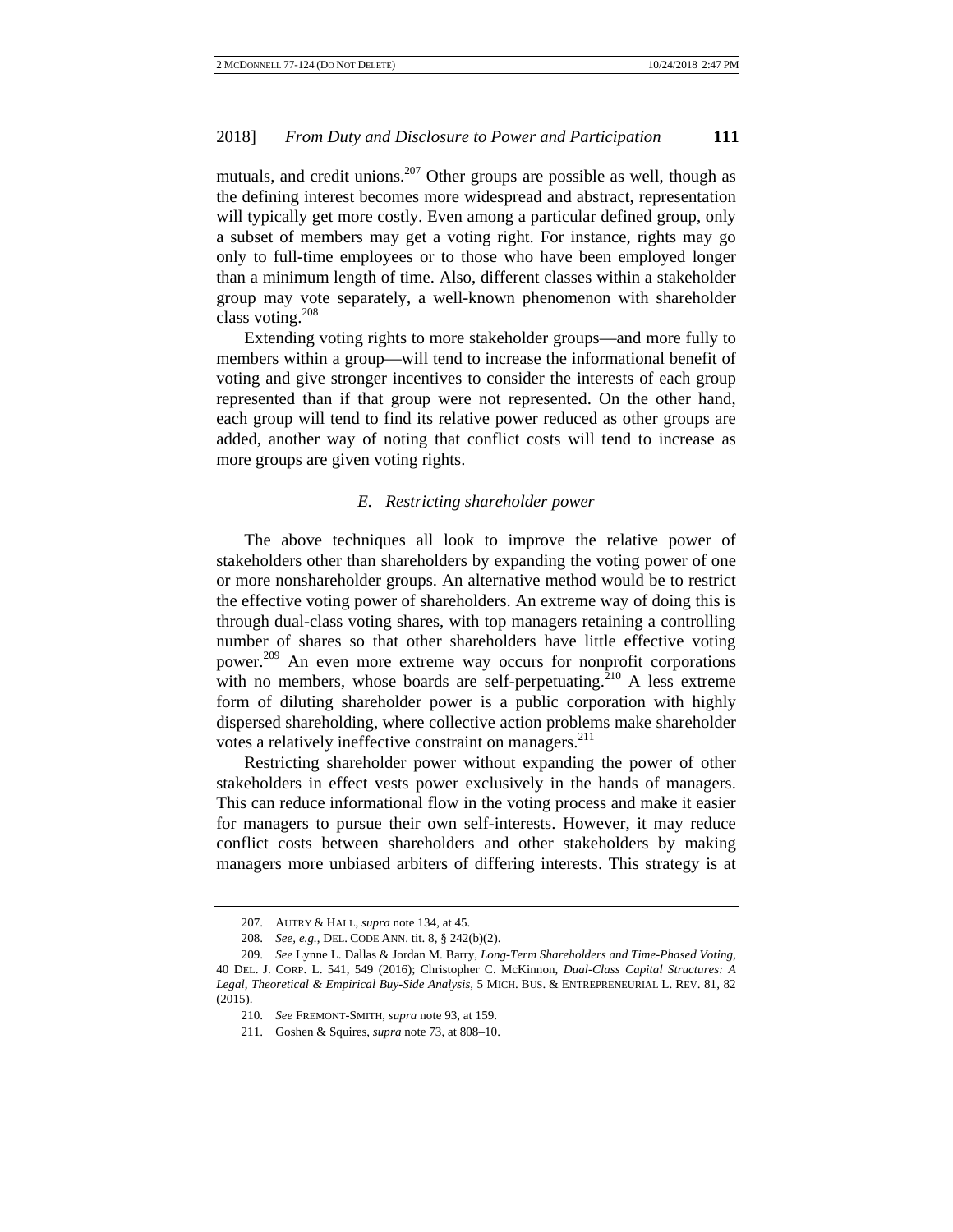the heart of Blair and Stout's mediating hierarchical model of public companies.<sup>212</sup>

I have analyzed a number of dimensions along which voting rights may vary, with many degrees or levels of choices within several of the dimensions. That leaves an extremely wide array of options open to companies interested in giving some kind of voting rights to groups other than shareholders. In Part V, we shall explore how companies may choose among those options depending upon their particular situations, using Easier Solar and Community Solar to help guide our thinking. In Part VI, we shall consider whether any kinds of legal reform might help companies develop options more effectively.

#### V. PRACTICAL REFORM OPTIONS

How might social enterprises give voting or participation rights to some stakeholder groups beyond shareholders as a way to more firmly and effectively commit to furthering their chosen purposes?<sup>213</sup> We shall use our two fictional exemplar companies<sup>214</sup> to work through some of the possibilities in a more applied way. We have seen that Community Solar is more deeply bound to the interests of some stakeholders, particularly the community residents to whom it hopes to provide services. Let us then start with that company.

If the company plans to balance several types of groups in governance, it may find that a board structure along corporate lines is useful as a way to involve representatives of the different groups.<sup>215</sup> The organizations interested in providing financing to Community Solar will need to decide if they prefer debt or equity interests. Suppose they prefer equity interests, either because they view debt to the untested company as too risky or because they want a share in upside profits. They could be issued equity interests that entitle them to a specified share of profits whenever profits are distributed. Those interests will also entitle the equity holders to elect a specified number of directors to the board.

Resident users of the company's services are of deep interest to Community Solar's founders, who are community organizers closely tied to the neighborhood. A separate class of user interests could be issued to them. These interests would be entitled to a share of profits and to the right

<sup>212.</sup> *See generally* Margaret M. Blair & Lynn A. Stout, *A Team Production Theory of Corporate Law*, 85 VA. L. REV. 247 (1999).

<sup>213.</sup> For related suggestions, see Murray, *supra* note 23; Plerhoples, *supra* note 23; Winston, *supra* note 21.

<sup>214.</sup> *See supra* notes 30–31 and accompanying text.

<sup>215.</sup> As we shall see, *infra* notes 233–34 and accompanying text, other legal forms beside corporations allow this as an option.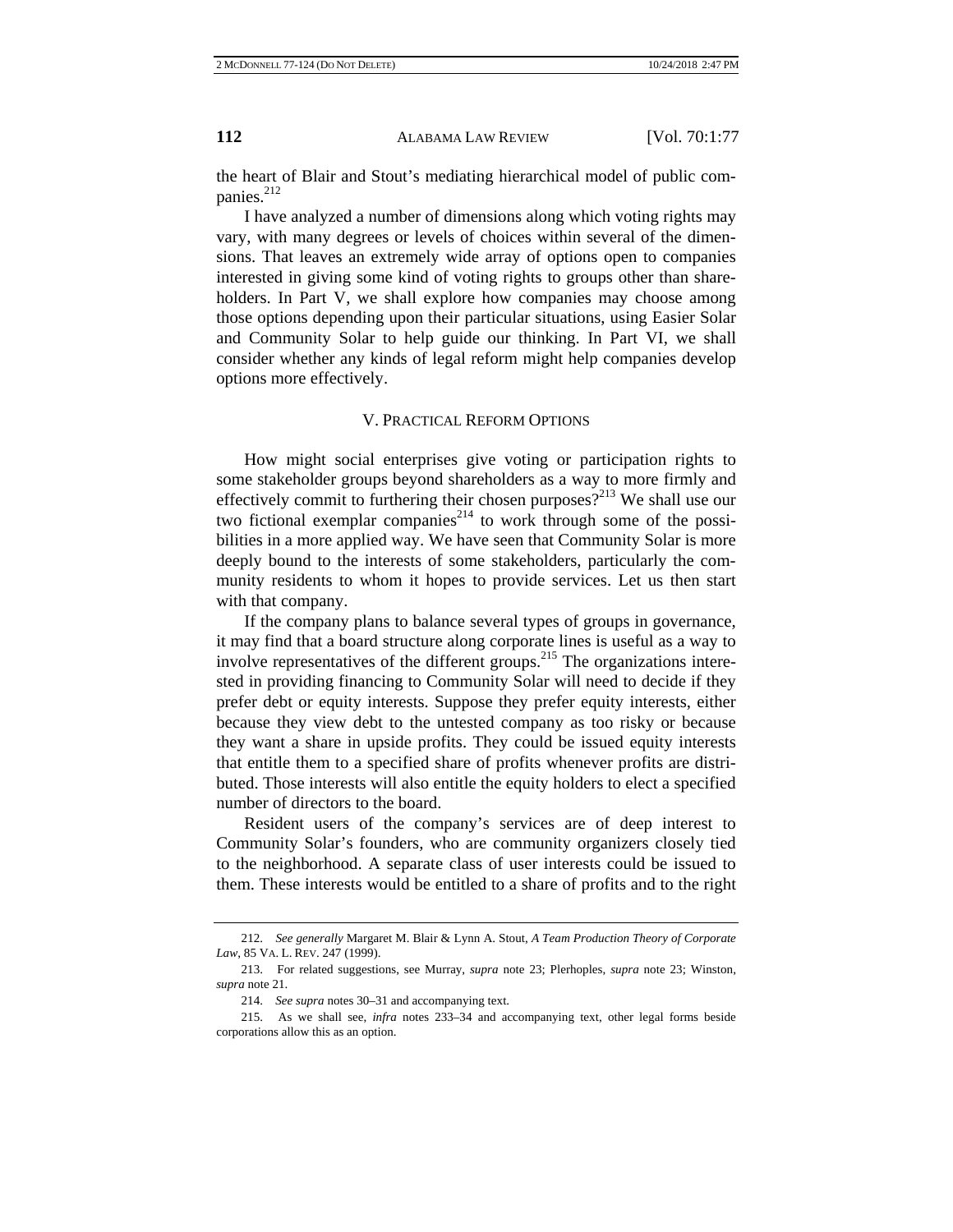to elect a specified number of directors. Since Community Solar's users are clustered in one area and already have existing ties to the founders, the costs of involving the company's customers should be less than for companies with a more widely distributed base of customers.<sup>216</sup> Also, the number of users will not be too high, and since the financial stakes for each user are decently big and their relationship with the company is ongoing, each user has an incentive to pay attention.<sup>217</sup> These factors should also reduce the costs of involving the users. Of course, if the company succeeds and expands to other areas, organizing costs will increase, but that will be a problem down the road—a welcome one insofar as it will happen only if the company does well.

Another potential stakeholder group that could be given voting rights is the company's employees, once it has some. Above, we have seen various reasons why in many cases the benefits and costs particularly favor giving representational rights to employees as a group,<sup>218</sup> and that could be true for Community Solar as well. The nature of the company would not entail hiring a very large number of employees, which makes the costs more manageable. Employees, too, could thus be given interests entitling them to a share in profits and the ability to elect some directors.

Community Solar's three founders—Cervenka, Roe, and Zounds—also need to be included somewhere in the scheme. Presumably, they will be officers or managers of the business, involved in both making major decisions and running daily operations. However, they will also want to have both some say in electing the board and a share of profits. This could be accomplished by giving them some of the equity interests (particularly insofar as they contribute money to the enterprise), giving them employee interests, or creating a separate class of founder interests.

If Community Solar does go so far as to create four sets of interests with financial and voting rights—equity, user, employee, and founder—it will be following an interesting governance model being promoted by a European organization, the FairShares model.<sup>219</sup> This model advocates enterprises with the four classes of interests just mentioned. Organized thus, Community Solar would give serious representation to the core groups of persons most interested in and vital to its success. Of course, with four classes of interests, the company would also face higher conflict costs than if it were an ordinary corporation with only shareholders who have invested money (the angel investors and presumably the three founders)

<sup>216.</sup> *See supra* notes 159–61 and accompanying text.

<sup>217.</sup> *See supra* notes 150–52 and accompanying text.

<sup>218.</sup> *See supra* notes 159–64 and accompanying text.

<sup>219.</sup> *See What Is FairShares?*, FAIRSHARES, http://www.fairshares.coop/what-is-fairshares/ (last visited Aug. 17, 2018).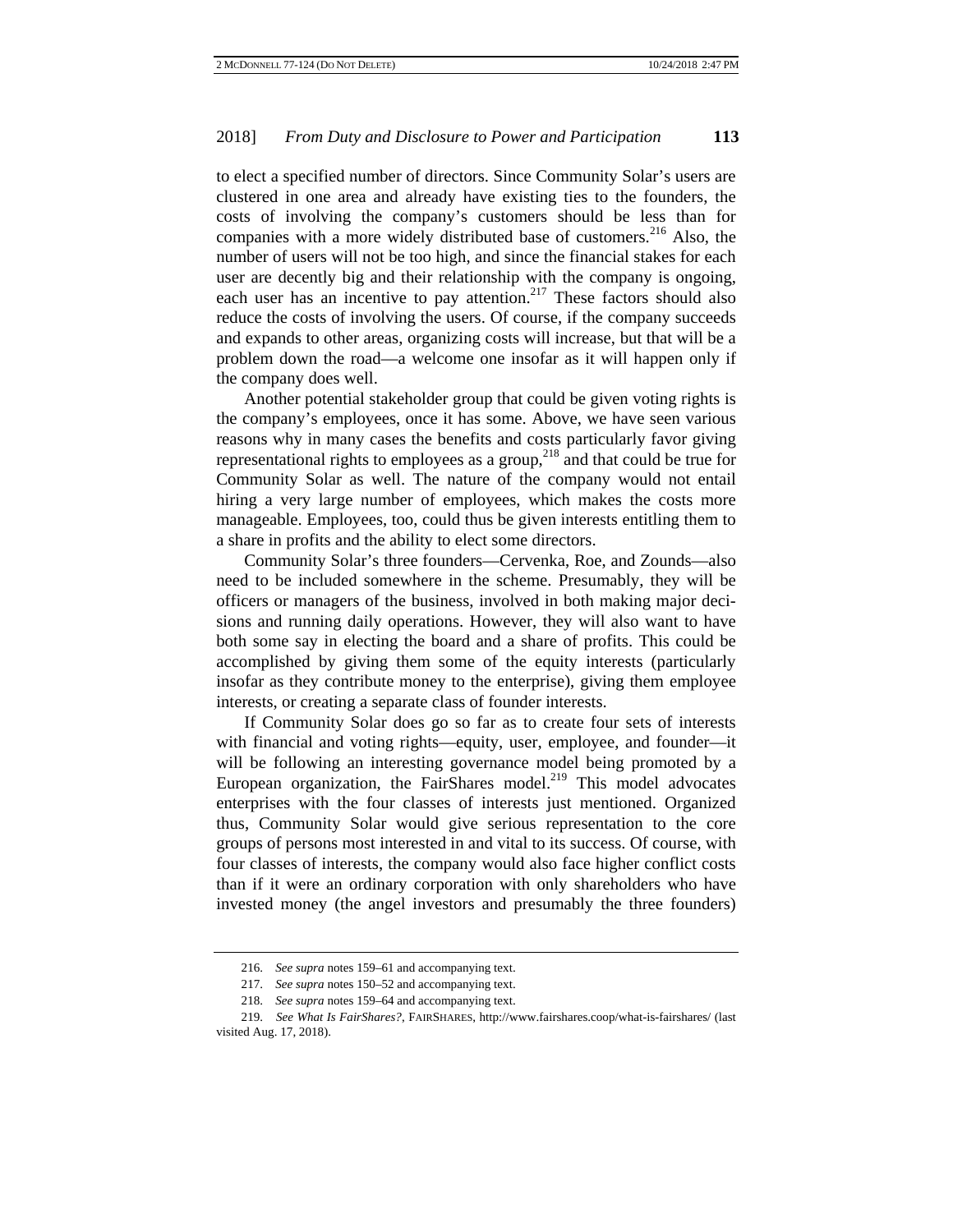electing its board—though even there, the angels and the founders may conflict, as anyone familiar with the venture capital startup world will tell you.220 Perhaps, then, Community Solar's founders will not want to go quite so far, at least at first. Maybe they will not want to give employees the right to elect directors, for instance. If so, there are other ways to give employees some participation rights. They could create a work council, with some members elected by employees and others selected by the board, which has authority over employment-related issues.<sup>221</sup> Or they could create an employee advisory council, elected by employees, that has no formal authority, but that could be consulted regularly for suggestions and advice on a range of issues.<sup>222</sup> Similarly, employees could elect a nonvoting board representative. These options would give some assurance to employees and provide useful information to the company while reducing potential conflict costs.<sup>223</sup>

Alternatively, Community Solar could expand the circle of representation even more widely to include another interest: the environment and sustainability. After all, its core product focuses on promoting clean energy, and that is presumably a core value for those attracted to the company. Ensuring that the company's operations do in fact promote that value effectively should matter to all of Community Solar's key constituents. As noted above,  $224$  representing an abstract interest like environmental sustainability is not a straightforward task, but there are a variety of possible ways to do it. The company could appoint a director or officer with specific responsibility to pay attention to environmental concerns. It could empower a specific environmental organization—or several organizations—to appoint a director. It could establish an advisory panel of environmentalists to monitor the company and give suggestions.<sup>225</sup>

Could Community Solar achieve the suggested allocations of voting rights within existing legal forms? It could, in a variety of ways. The subboard representation mechanisms, such as a work council or an environmental advisory panel, operate largely outside business association law and are unaffected by it, though other areas of law may potentially create obstacles (which I would suggest should be addressed with legal re-

- 224. *See supra* notes 162–63 and accompanying text.
- 225. *See supra* notes 185–95 and accompanying text.

<sup>220.</sup> *See* Ibrahim, *supra* note 31, at 1412 n.19. Another concern of building in stakeholder power at such a foundational level is that, should the costs prove too high, it may prove hard to undo the structure, as such participation will probably be reflected in the corporate charter or similar governing document. Lower level forms of participation need not be as hard-wired, and hence are easier to amend or drop if they prove to be a failure.

<sup>221.</sup> *Cf. supra* note 189 and accompanying text.

<sup>222.</sup> Befort, *supra* note 197, at 635–36.

<sup>223.</sup> *See supra* notes 185–202 and accompanying text.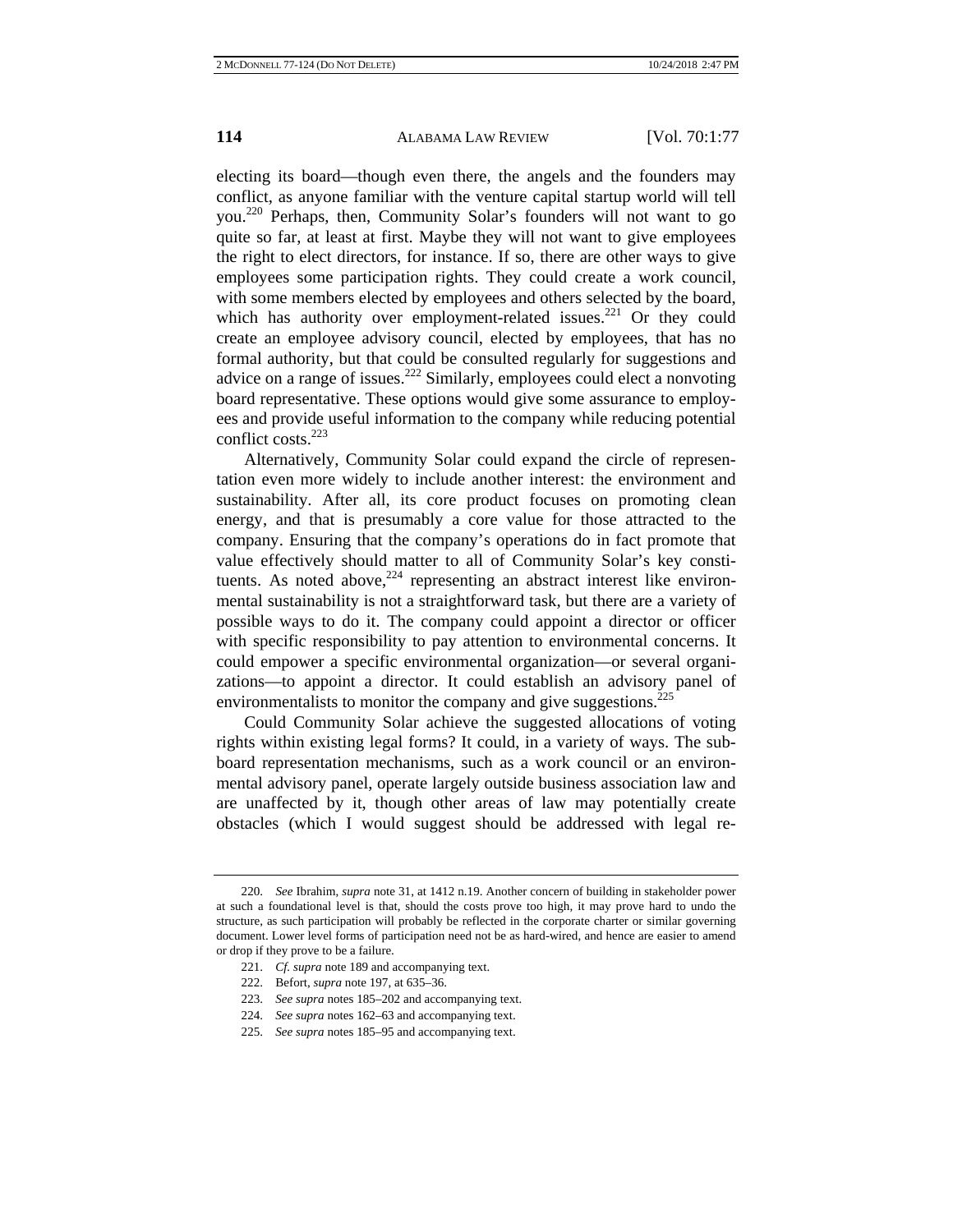forms).226 For board-level representation, the company could be established as a corporation, either as an ordinary for-profit or as a benefit corporation, if the founders want to take on the duty and disclosure obligations of the latter. The consumers and employees could be issued separate classes of shares. Shares can be issued, at the board's discretion, in return for "any tangible or intangible property or benefit to the corporation<sup> $227$ </sup> or "for such consideration . . . as determined from time to time by the board of directors."<sup>228</sup> Both employees and customers are providing value to the company, so these broad provisions allow the board to issue shares in return. The use of classes of shares is common and well-understood, and corporation law gives plenty of flexibility to design the allocation of voting and financial rights between classes of shares so as to receive any division of board voting and financial rights desired. If Community Solar organized as a corporation, though, it would face a tax disadvantage, as it would have to be organized as a C corporation and not benefit from pass-through taxation, since an S corporation can have only one class of shares. $229$ 

Community Solar could also organize as an LLC, with different classes of membership for founders, equity providers, customers, and employees. Under the RULLCA, an LLC member "means a person that has become a member of a limited liability company under Section 401.<sup>"230</sup> Section 401 in turn provides that a person becomes a member as provided in the operating agreement, $^{231}$  and that "[a] person may become a member without acquiring a transferable interest [basically, the right to receive profit distributions] and without making or being obligated to make a contribution to the limited liability company."232 Most states do not provide for a board within their LLC statutory governance rules, but they provide enough flexibility that a company's operating agreement may create a board.<sup>233</sup> And the Minnesota LLC Act does provide for a board-managed LLC option.<sup>234</sup> An LLC benefits from favorable check-the-box taxation rules, and can thus be taxed as a pass-through entity.<sup>235</sup> Community Solar's lawyers would have to do a lot of heavy lifting in writing these governance rules—LLC statutes do not provide off-the-rack rules that a company can adopt at low cost to

- 229. 26 U.S.C. § 1361(b)(1)(D) (2012).
- 230. REVISED UNIF. LTD. LIAB. CO. ACT § 102(11) (UNIF. LAW. COMM'N 2006).
- 231. *Id.* § 401(d).
- 232. *Id.* § 401(e).
- 233. *See id.* § 110(b).

235. Treas. Reg. § 301.7701-02 (as amended in 2016).

<sup>226.</sup> For instance, under section  $8(a)(2)$  of the National Labor Relations Act, 29 U.S.C. § 158(a)(2), a work council may constitute an unfair labor practice. *See* McDonnell, *supra* note 152, at 375.

<sup>227.</sup> MODEL BUS. CORP. ACT § 6.21(b) (AM. BAR. ASS'N 2016).

<sup>228.</sup> DEL. CODE ANN. tit. 8, § 153(a) (2011).

<sup>234.</sup> MINN. STAT. § 322C.0407(4) (Supp. 2018).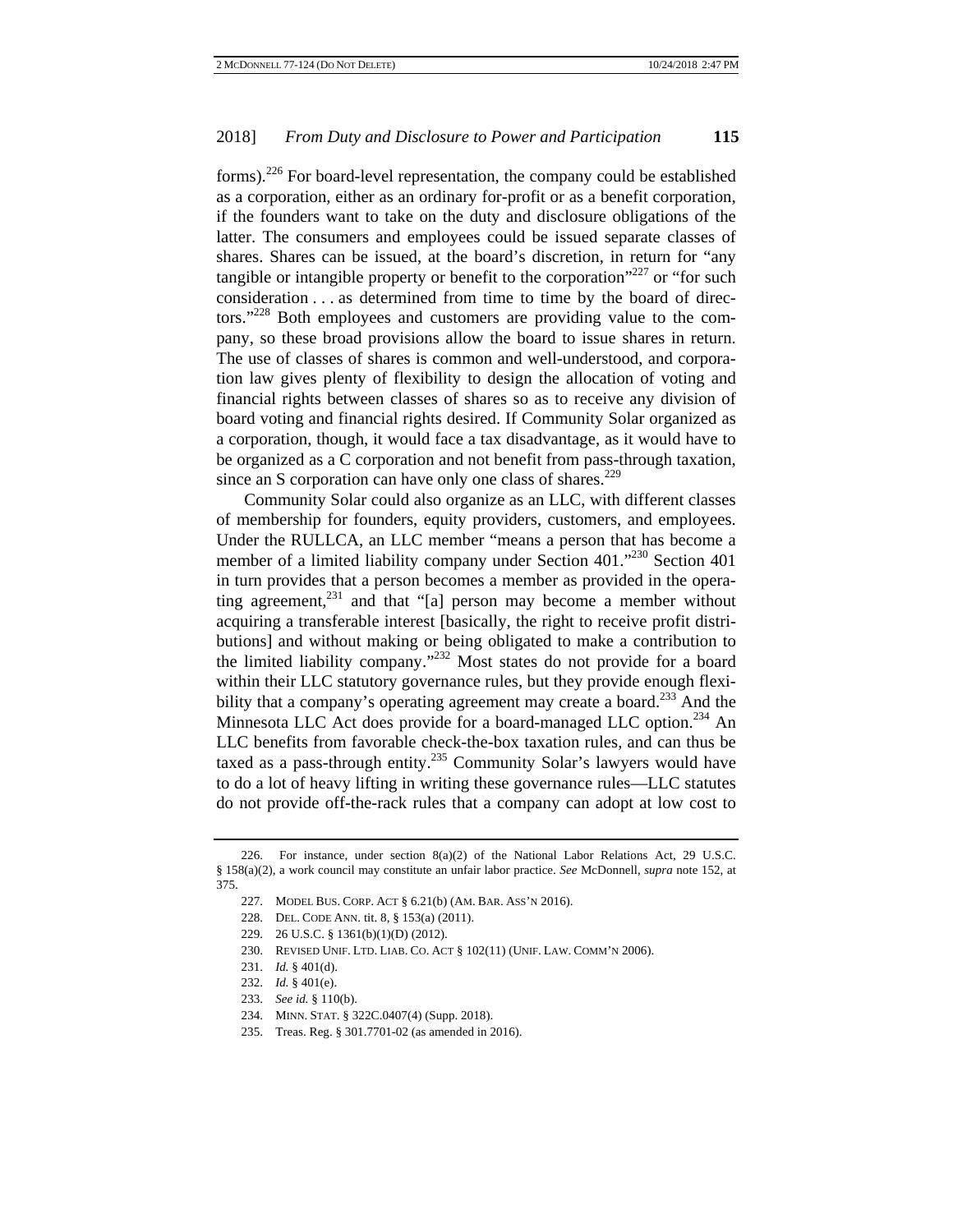achieve this governance structure. But the statutes do give the freedom to set up the desired structure if the lawyers have the competence and creativity to do so (and the company is willing to pay for those lawyers).<sup>236</sup>

Community Solar might also be able to use a new second-generation cooperative statute.<sup>237</sup> Those statutes provide for two classes of members: those who provide equity capital and those who are patrons. The trick here is that Community Solar contemplates two classes of patron members: customers and employees. Could the patron members be split into two classes under the statutes? The statutes are somewhat unclear on this point.

Thus, existing business association law gives Community Solar a variety of ways to provide for board representation (and participation in profits, too, if desired) by a variety of groups beyond equity investors. However, several of those ways do involve fitting the structure into statutes not really designed for it. After all, we typically use the word "shareholder" to be synonymous with equity investors in a corporation. The law is actually broader than that, but the term does come with a set of social expectations. The same is true, to a lesser extent, for members in an LLC, though the term "member" may have a broader social meaning. The statutes do not provide built-in ways to address the many unique problems that will arise in multi-stakeholder organizations—the founders and lawyers must come up with their own solutions at no little cost.<sup>238</sup> It may also be that, in operation, the company will discover that some of the default statutory provisions designed with equity investors in mind do not work well for different classes of stakeholders, requiring further contractual solutions and perhaps causing conflict where the statutory default structure does not work well. When we turn to considering potential statutory reforms, we will need to consider not only the flexibility of existing forms but also their limits in providing governance solutions tailored to the needs of social enterprises.

Before turning to potential statutory reforms, though, we should consider possible governance structures for Easier Solar. As we have seen,<sup>239</sup> Hank Rockins, the company's founder, has a less selfless focus on promoting the interests of others than the founders of Community Solar. He does care about advancing the transition to clean energy, which is at the heart of his business model. His three investors care more about a broader range of interests. However, even they are not as tied to any particular stakeholders as the three community organizers who are founding Community Solar. Suppose, then, that they organize Easier Solar as a corpora-

<sup>236.</sup> REVISED UNIF. LTD. LIAB. CO. ACT § 110(b) (UNIF. LAW. COMM'N 2006).

<sup>237.</sup> *See supra* notes 131–40 and accompanying text.

<sup>238.</sup> McDonnell, *supra* note 6 (manuscript at 4–5).

<sup>239.</sup> *See supra* notes 30–31 and accompanying text.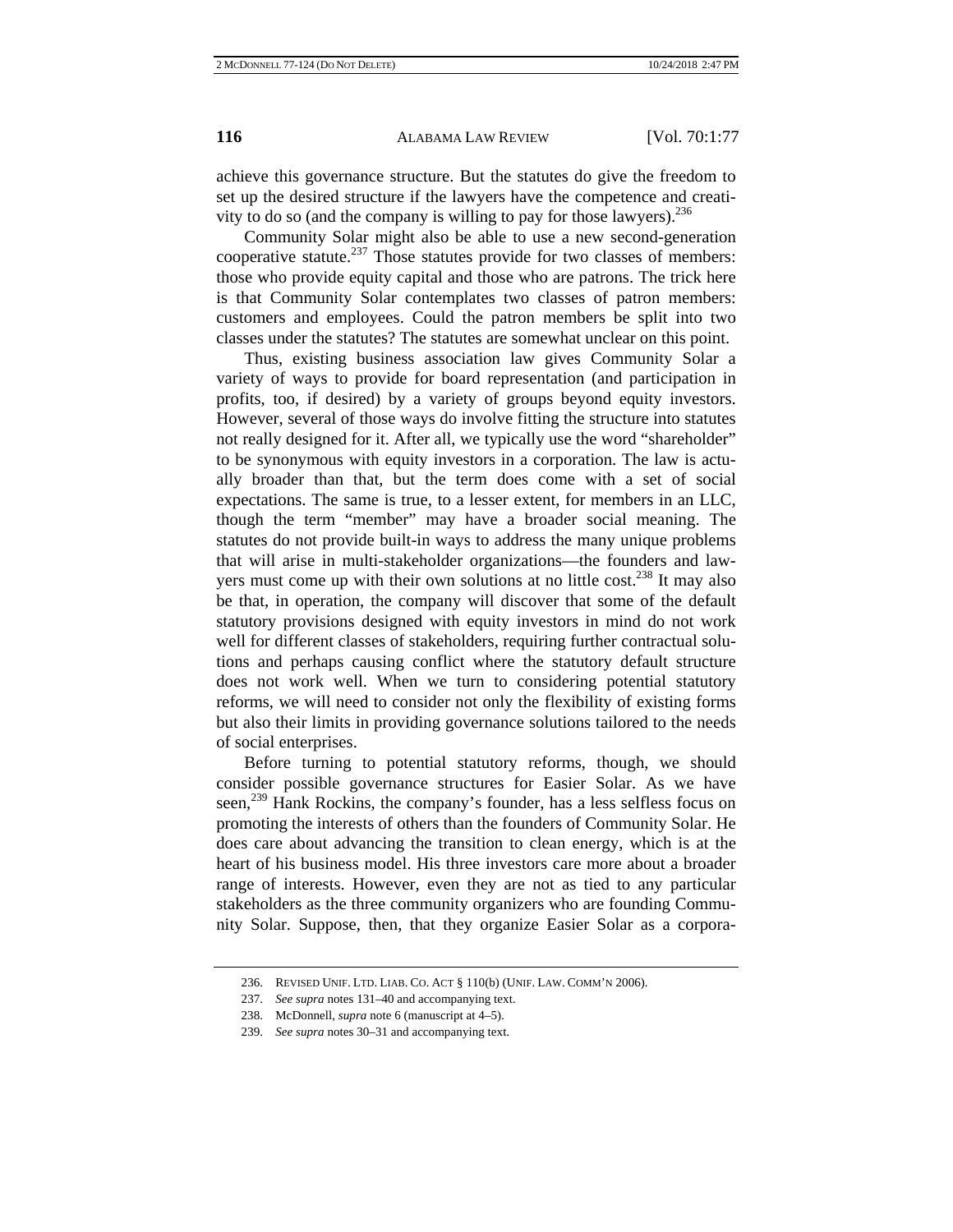tion—either a traditional or benefit corporation—or as an LLC. Even if it is an LLC, a board structure would be useful. Rockins would be the CEO, with control over daily decisions, but the investors would be directors, giving them the ability to monitor and intervene with decisions where they care to. They could also give shareholders voting power over specific matters of concern to them. This balance of power between founders and investors is a common pattern observed in many start-up companies, although perhaps more common in later venture capital financing than in earlier angel financing.<sup>240</sup> The investors would have enough authority to ensure that customers, employees, and other stakeholders are protected to the extent that they envision them being protected.

Of course, that degree of protection might not be what the customers or employees themselves are hoping for. And Rockins and the investors would quite possibly benefit from a structure that gives a flow of information concerning how customers and employees feel about the company.241 Some of the alternatives from above that fall short of giving power to elect directors or vote directly on specified matters may be helpful in providing more information to the board and officers, while also providing some degree of assurance to other stakeholders that their concerns will at least be heard and considered.<sup>242</sup> Customers or employees could have the power to elect representatives to advisory boards with no power to bind, but the ability to get information and give advice.<sup>243</sup> As long as the boards are just advisory, there would be little harm to giving them scope to give advice on any matters they choose, although the company may want to limit what information they have access to. In addition, or as an alternative, customers or employees could be given direct advisory voting power over specific matters, such as with Bodie's suggestion of an employee advisory vote on business combinations.<sup>244</sup>

If Easier Solar succeeds and funds growth in part by selling shares to new investors, the governance preferences of its early shareholders may evolve. That is particularly true if the company is successful enough to go public and become traded on national stock markets. As we have seen, both the benefits and the costs of stakeholder participation may well increase in public corporations.<sup>245</sup> Two possibilities may concern the old shareholders. One is that with more diffuse shareholding, managers may become less

<sup>240.</sup> Ibrahim, *supra* note 31, at 1420–25.

<sup>241.</sup> *See supra* notes 148–53 and accompanying text.

<sup>242.</sup> *See supra* notes 189–91 and accompanying text.

<sup>243.</sup> Murray, *supra* note 23, at 99–100.

<sup>244.</sup> Bodie, *supra* note 152, at 873.

<sup>245.</sup> *See supra* notes 69–71 and accompanying text.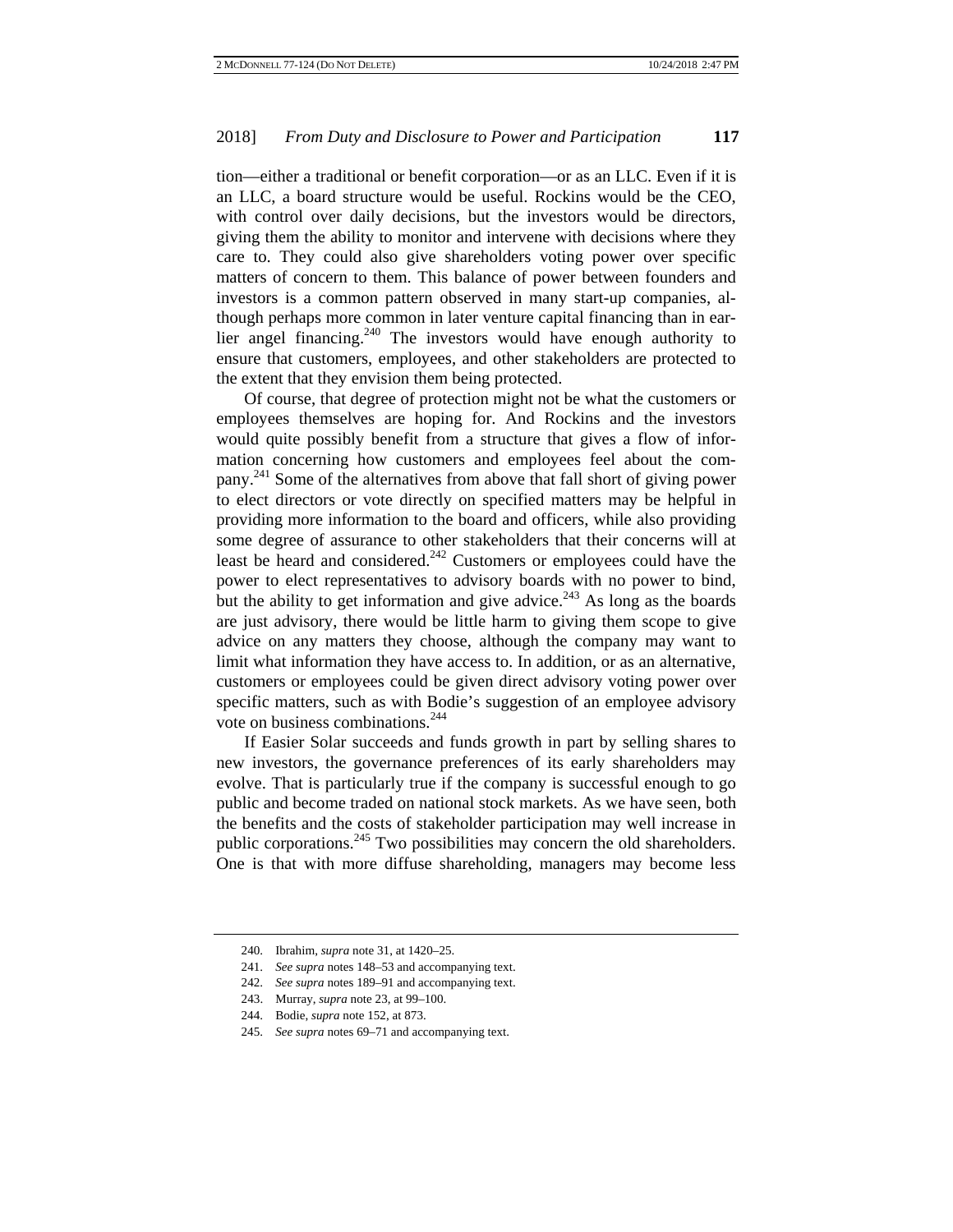subject to shareholder control.<sup>246</sup> Shareholders will know less about what is going on in the company and will have less incentive to monitor, as they each individually own smaller and smaller percentages of the outstanding shares. Managers may become freer to pursue their own self-interests and less committed to the proclaimed purposes of the company. The second possibility is that new public shareholders may be more focused on profits and less concerned about the other goals that the company proclaims. This may create pressure on management to pursue profits at the expense of other interests.<sup>247</sup>

Giving more power to other stakeholders might be a plausible response to either of these developments. Some stakeholders, particularly employees, may have natural access to information about the company's functioning, and they might have incentive to ensure that managerial incompetence or self-dealing are not damaging the business.<sup>248</sup> Stakeholder empowerment would also serve as a counterweight to newer shareholders pushing for more of a focus on profits.<sup>249</sup> Of course, this will also increase conflict costs between shareholders and stakeholders, but that may be better than simply going along with pressure from public markets to maximize shortterm profits at the expense of other interests.

There are a variety of ways that Easier Solar could give stakeholders more power. It could set up advisory stakeholder boards,<sup>250</sup> if not already present, or give those boards some degree of actual authority over some decisions so that they are no longer purely advisory. Representatives elected by stakeholders could be added at the board level, with or without voting power. New ways for stakeholders to communicate with officers or the board could be created. $251$  Stakeholders could be given standing to sue to enforce fiduciary duties.<sup>252</sup> These structures could be set up in a way to leave shareholders and managers still firmly in ultimate control of the company, while giving various stakeholders some voice and a little power.

## VI. LEGAL REFORM OPTIONS

All of the practical options considered within the previous Part can be implemented within existing legal forms of business association. Is there any need for further legal experimentation in statutory forms or other legal

<sup>246.</sup> This is the classic concern in large public corporations, recognized since BERLE & MEANS, *supra* note 70, at 84–90.

<sup>247.</sup> Hill & McDonnell, *supra* note 71, at 396; McDonnell, *supra* note 20, at 723–24.

<sup>248.</sup> McDonnell, *supra* note 152, at 355–56.

<sup>249.</sup> McDonnell, *supra* note 20, at 734–35.

<sup>250.</sup> *See generally* Murray, *supra* note 23.

<sup>251.</sup> *See generally* Plerhoples, *supra* note 23; Winston, *supra* note 21.

<sup>252.</sup> *Id.*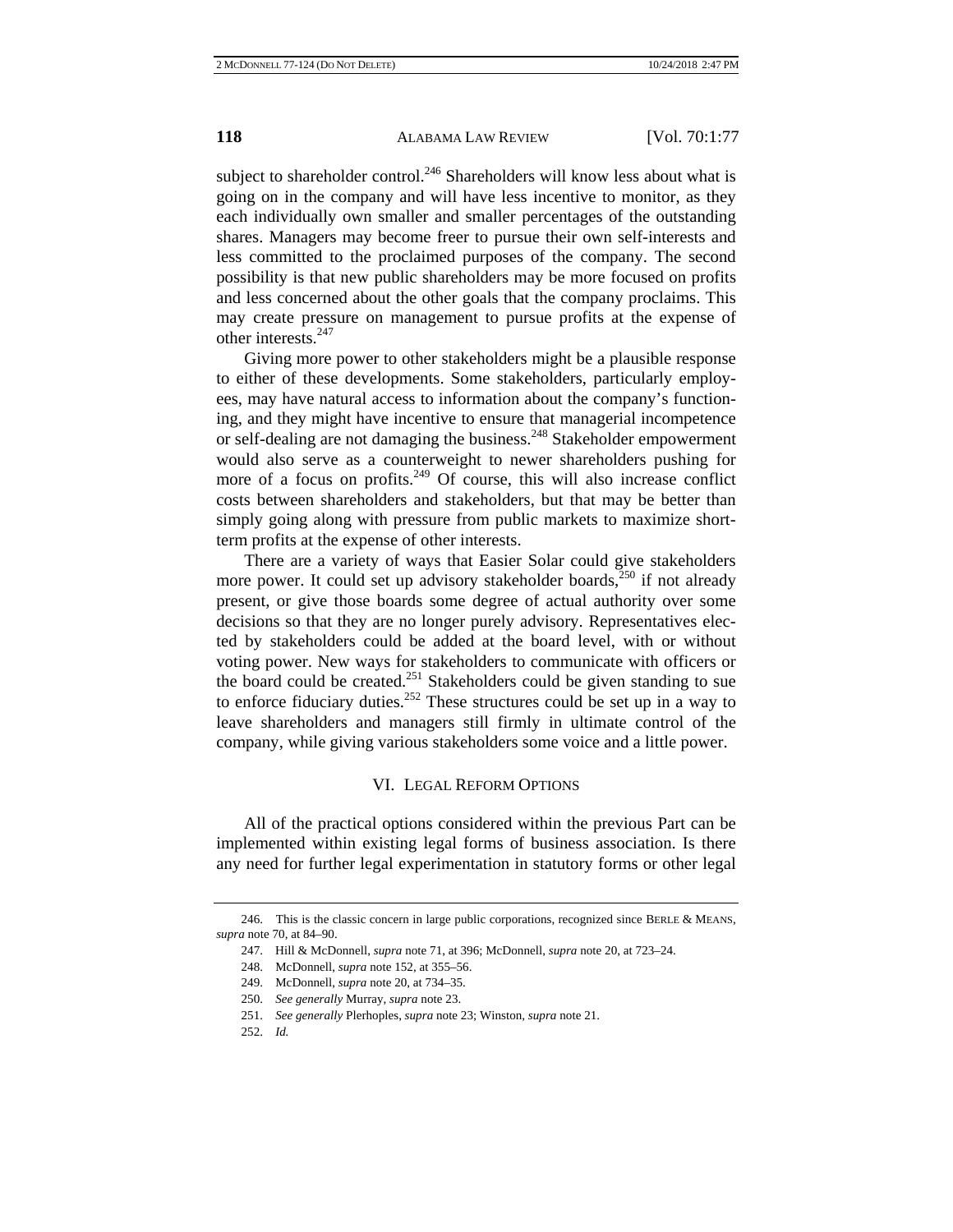ways of encouraging social enterprise?

Even if current legal forms allow the types of experimentation in voting power discussed here, at least two reasons could support further legal reforms. First, forms of business association can provide off-the-rack governance solutions at a low cost, making it easier for businesses to adopt useful techniques.<sup>253</sup> Second, giving more power to stakeholders may reduce externalities that purely shareholder-focused companies are likely to generate. Society may then have reason to promote stakeholder empowerment beyond what the managers and shareholders of a business may choose if left to their own devices.<sup>254</sup> Statutory forms or subsidies may serve as a prod to externality-reducing governance structures.

The first reason, providing off-the-rack governance solutions, suggests that we consider expanding the arrays of statutory forms of business association available to social enterprises. However, the number and variety of forms already available is considerable. Among traditional forms not created with social enterprises in mind, but adaptable to social enterprises, are corporations, partnerships, limited liability partnerships, limited partnerships, and limited liability companies, which can be membermanaged, manager-managed, or board-managed.<sup>255</sup> Specifically for social enterprises, we find low-profit LLCs, benefit corporations, social-purpose corporations, and cooperatives, both traditional and new generation.<sup>256</sup> There are significant variations among these forms across states, further increasing the variety available. We have seen that many of these forms can be adapted to the needs of social enterprises that want to incorporate forms of stakeholder participation and voting, even if the statutes do not specifically contemplate and encourage such adaptations.<sup>257</sup>

Do we need more new forms that more explicitly provide mechanisms for stakeholder voting? What would those look like? For now, I would say we do not really know what experiments in governance are likely to work well and satisfy the needs of many companies. I suggest innovation at the level of individual businesses. Let us see what works there. The proliferation of new forms may well have outstripped our understanding of what social enterprises need. Waiting and learning from experience on the ground seems the best strategy for now, insofar as the justification for possible new legal forms is to better help businesses solve perceived governance challenges.

<sup>253.</sup> *See generally* FRANK H. EASTERBROOK & DANIEL R. FISCHEL, THE ECONOMIC STRUCTURE OF CORPORATE LAW (1991); McDonnell, *supra* note 6.

<sup>254.</sup> Einer Elhauge, *Sacrificing Corporate Profits in the Public Interest*, 80 N.Y.U. L. REV. 733, 802–05 (2005); McDonnell, *supra* note 152, at 379.

<sup>255.</sup> *See* RIBSTEIN, *supra* note 88.

<sup>256.</sup> *See supra* Part III.

<sup>257.</sup> *See generally supra* notes 216–26 and accompanying text.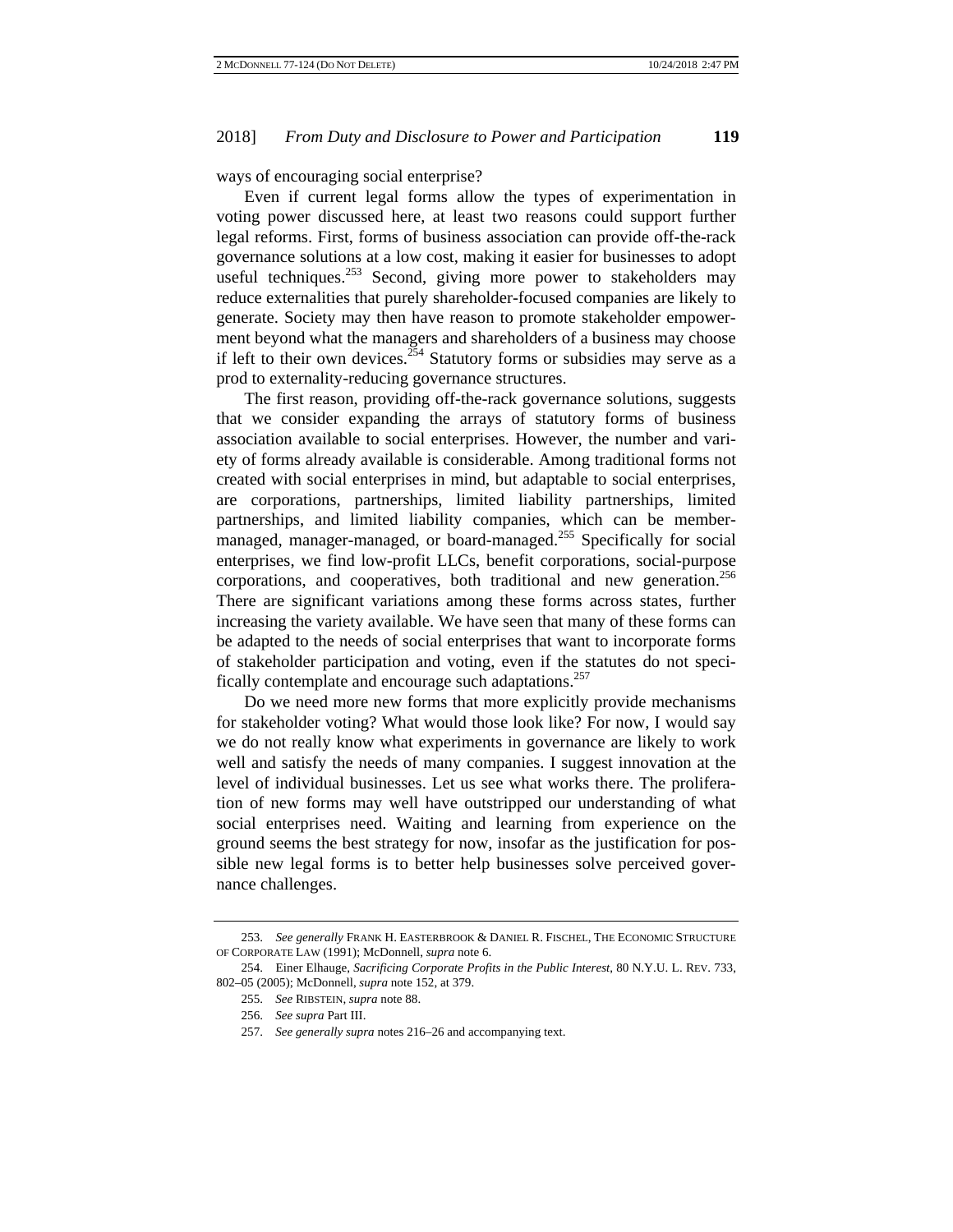If the time does come for new legal business association forms, they may well involve add-ons to or variations on existing forms, as we have seen with benefit corporation and L3C statutes.<sup>258</sup> New forms would provide statutory structures designed to provide classes of governance and financial rights for different stakeholder groups. One possible statutory form could start with the new generation of cooperatives and provide greater flexibility with multiple classes of members and fewer restrictions on how voting and financial rights can be allocated. Elsewhere I have described this possible legal evolution as third-generation cooperatives, or "C3Gs."259 Another possible statutory form would use the LLC statute as a base. LLCs are extremely flexible, and the check-the-box taxation rules may make them a better base for tax purposes than cooperatives, though as we shall soon discuss, cooperatives can also have tax advantages.<sup>260</sup>

The second reason supporting legal reform may suggest a different answer as to whether social enterprises require further legal reform and perhaps a different kind of reform. That reason, recall, suggests that stakeholder voting power may reduce externalities created by existing company governance structures.261 If such externalities are strong, we may not be able to rely upon individual experiments and adoptions within the marketplace. Founders and investors—even those with a real commitment to advancing social goods beyond their own financial gains—may not choose to adopt as much stakeholder voting power as is socially optimal. Of course, there are many other ways, through many other areas of the law, that we try to reduce externalities.<sup>262</sup> But those other areas of the law may have serious enough limits that addressing externalities through company governance makes sense. $^{263}$ 

This justification gives an additional reason to make more readily available legal forms that encourage stakeholder voting and participation. However, this justification suggests other sorts of interventions as well. If we do not trust entrepreneurs and investors to fully internalize the externalities they impose on various stakeholders, then we should not necessarily trust them to choose the socially optimal form of governance, even if we have made that form legally easy to set up. Stronger incentives to

<sup>258.</sup> *See supra* notes 97–140 and accompanying text.

<sup>259.</sup> McDonnell, *supra* note 6 (manuscript at 2).

<sup>260.</sup> *Id.* (manuscript at 5–6).

<sup>261.</sup> *See supra* note 253–254 and accompanying text.

<sup>262.</sup> A central part of Milton Friedman's argument against corporate social responsibility is that we should use other areas of the law to prevent corporations from imposing harms. Milton Friedman, *A Friedman Doctrine—The Social Responsibility of Business Is to Increase Its Profits*, N.Y. TIMES MAGAZINE, Sept. 13, 1970, at 32, https://timesmachine.nytimes.com/timesmachine/1970/09/13/issue .html?action=cclic&contentCollection=Archives&module=LedeAsset&region=ArchiveBody&ppgtyp= article.

<sup>263.</sup> *See generally* ARROW & HAHN, *supra* note 41.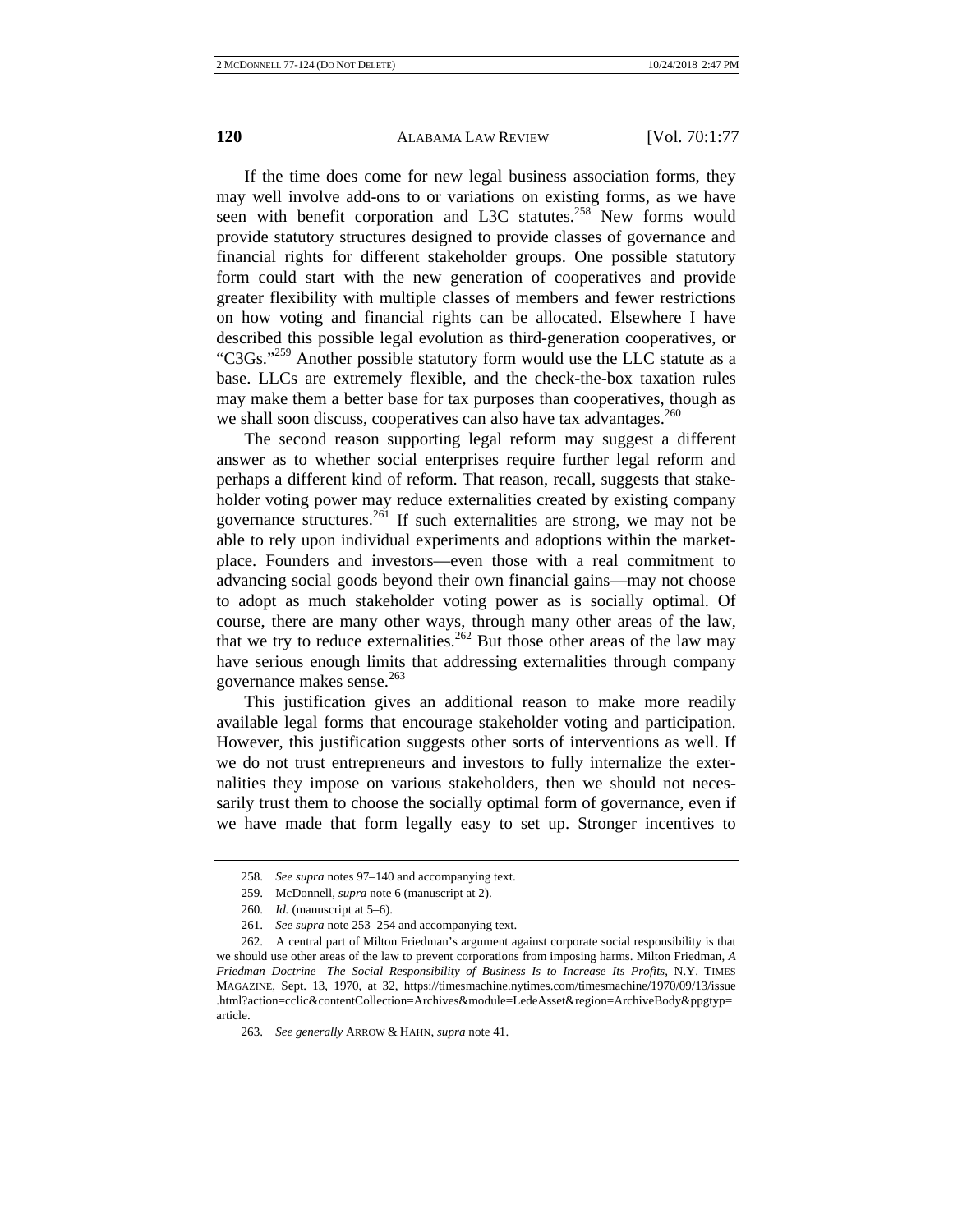encourage stakeholder voting and participation may be justified.

Stronger incentives could entail either subsidizing stakeholder voting or outright requiring some forms of it.<sup>264</sup> The latter—requiring stakeholder empowerment—goes beyond what I am willing to advocate. It seems quite politically unrealistic, at least in the U.S., and the various costs of stakeholder empowerment, discussed above, <sup>265</sup> suggest that we should be cautious in imposing it. Even if empowerment would reduce significant externalities,<sup>266</sup> there is no assurance that those benefits would exceed the costs that come with such a change. Absent a much stronger empirical case for the need for stakeholder empowerment than I have made here, and given the political obstacles, requiring such empowerment seems like a non-starter. Senator Warren does not seem to agree, as her proposed Accountable Capitalism Act would apply to all high-revenue corporations.<sup>267</sup> I doubt the political realism of that proposal, even assuming a Democratic President and Congress, and putting political feasibility aside, the potential costs just noted suggest a more cautious approach.

Subsidies, rather than legal requirements, may be both more feasible and more justifiable. The leading way we subsidize different forms of business associations is through tax treatment of different legal structures. Nonprofits that satisfy the strict rules of the Internal Revenue Code are exempt from the corporate tax, and contributions made to nonprofits are tax deductible because we want to encourage people to devote money and other resources to social goals, even where doing so does not yield personal financial gains.<sup>268</sup> Closely held businesses are allowed generally favorable pass-through taxation, rather than the corporate tax,<sup>269</sup> because we believe there are various social benefits—e.g., in job creation and innovation—to encouraging the formation of new small businesses.<sup>270</sup> Cooperatives also can get some tax advantages, e.g., through the deduction of dividends paid to patrons. $^{271}$ 

So far, new legal forms for social enterprises have not been granted much, if anything, in the way of tax advantages. The externality justification for stakeholder voting and participation suggests that perhaps companies that grant stakeholders governance rights should receive tax advantages. What might that look like? Consider the FairShares governance

<sup>264.</sup> McDonnell, *supra* note 152, at 380.

<sup>265.</sup> *See supra* notes 157–72 and accompanying text.

<sup>266.</sup> And for stakeholders, where voting mechanisms are likely to be weak due to collective action problems, empowerment may have little to no effect in reducing externalities.

<sup>267.</sup> *See supra* note 117 and accompanying text.

<sup>268.</sup> *See* FREMONT-SMITH, *supra* note 93, at 238–41.

<sup>269.</sup> *See* I.R.C. §§ 1361–79 (2012).

<sup>270.</sup> *See* RIBSTEIN, *supra* note 88, at 112–13.

<sup>271.</sup> AUTRY & HALL*, supra* note 134, at 106–10.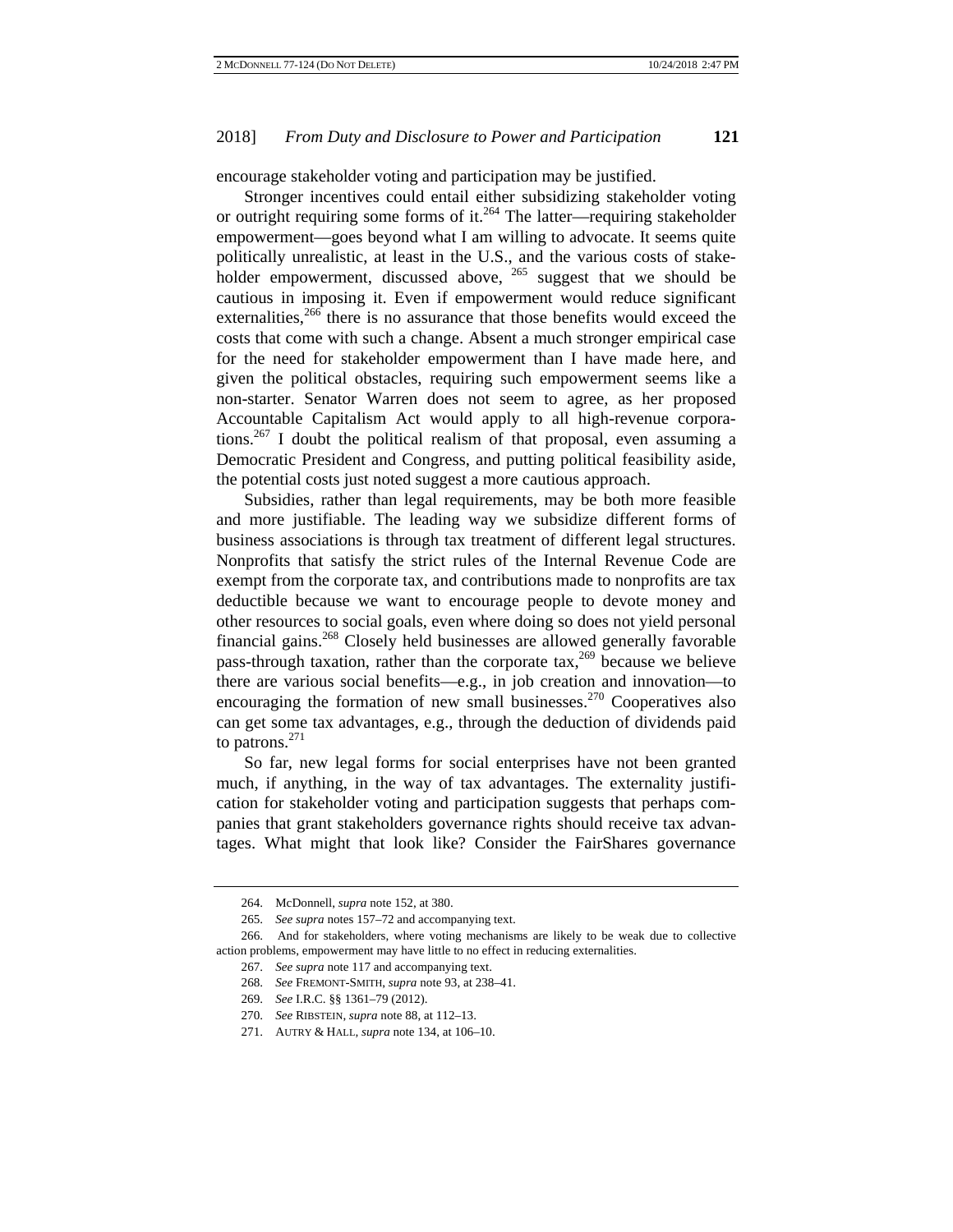structure described above in light of existing tax rules.<sup>272</sup> Imagine a social enterprise with three different classes of interests, with voting and financial rights assigned to each class. One class applies to equity investors, which may include both the initial investors and subsequent providers of equity capital. A second class applies to a specified group of other patrons with interests in the company. There could be multiple subclasses of such patrons. This could include, for instance, employees and customers of the business. A third class applies to more abstract social interests, not pertaining to any well-defined set of individuals. This could include the environment, with one or more environmental organizations being granted voting and financial rights to represent this abstract interest.

How should such an organization be taxed? Perhaps each class of interests should be taxed differently. The equity class could be taxed like an ordinary business, either with C corporation double taxation or with a passthrough partnership-like tax. That is, a percentage of company profits equal to that which is distributed to the equity class in the company's ownership structure would get corporate tax treatment. The cooperative-like patron classes could either be taxed as pass-throughs or perhaps have no tax at the entity level and tax the patrons only when they receive their distributions. The social class could be tax exempt, with the distributions to their nonprofit holders also not taxed. To some extent, tax treatment close to this might be achievable within existing tax law, although it would involve the interaction of several different, and fiendishly complicated, areas of tax law, creating hard planning problems, which would generate hefty legal fees. If such fair-share governance structures start to be adopted, a new set of tax rules adapted to them, which simplifies the tax planning issues, would encourage further experimentation.

A different way of subsidizing voting rights in social enterprises would be through regulatory innovations in various areas of substantive law. Consider as an example a way that we might encourage employee involvement in governance. We could offer deals to companies and their employees along the following lines: certain employment and labor-law rules could be relaxed or waived for employers who have adopted an adequately vigorous form of employee representation and whose employees have voted in favor of this exchange of rights. $273$  Not only would this encourage greater employee participation, but it would also recognize that employment and labor law may have grown overly complex and rigid, with rules that do not necessarily work well for all sorts of businesses. Employers

<sup>272.</sup> *See supra* notes 219–23 and accompanying text.

<sup>273.</sup> *See* CYNTHIA ESTLUND, REGOVERNING THE WORKPLACE: FROM SELF-REGULATION TO CO-REGULATION 215–25 (2010); Orly Lobel, *The Renew Deal: The Fall of Regulation and the Rise of Governance in Contemporary Legal Thought*, 89 MINN. L. REV. 342, 417–18 (2004).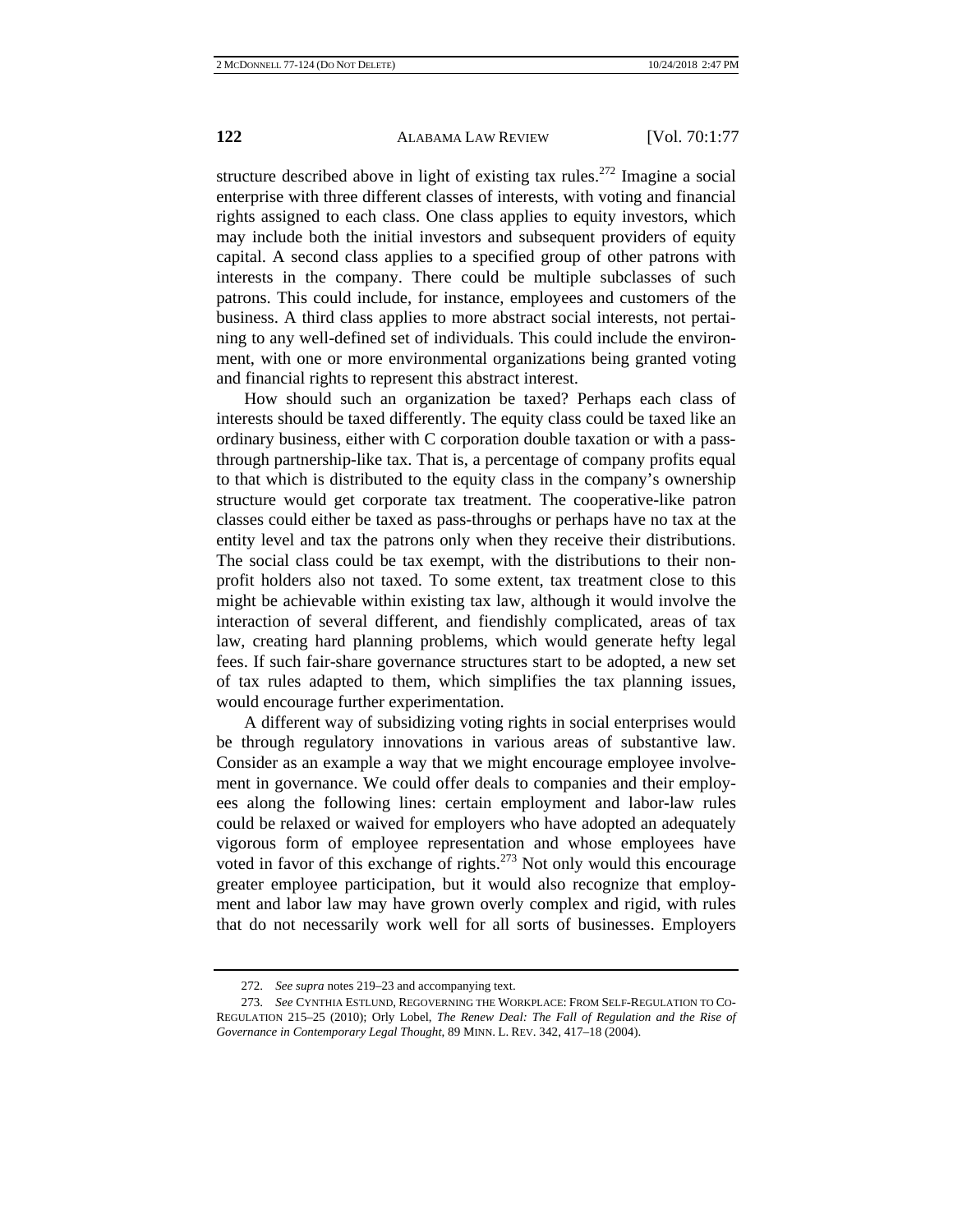who give enough control rights to their employees would be allowed to find a different balance of rights within their businesses that better calibrates the interests of the business and its employees. Similar deals could be offered in environmental law for businesses that empower environmental representatives or in consumer law for businesses that empower their consumers, and so on. Elements of such a strategy already exist, and this strategy fits within the emerging responsive-regulation approach to the regulatory state. $^{2/4}$ 

Either or both of these forms of subsidization—tax or employment law forbearance—could be used to improve the Accountable Capitalism Act. Rather than requiring the purpose, duty, and employee representation provisions for all large-enough corporations, one could create the proposed charter and make it available to all corporations. Those that adopted it would get tax cuts, employment law forbearance, or both, as discussed above. Not only would such a change make the Act more politically achievable, it would also lower its potential costs. Moreover, insofar as the purpose, duty, and participation provisions are ways for companies to commit to considering the interests of groups beyond shareholders, requiring all large corporations to adopt the provisions may actually backfire, as unwilling companies with no desire to make that commitment will find ways to comply in form but not in spirit.

#### VII. CONCLUSION

Social enterprises pursue a dual mission, founded to both generate profits for their founders and investors while also independently pursuing other social goals. Many investors, employees, and customers want to be involved in such companies, and their founders and managers would like to commit to these groups of persons that they will not put profits ahead of their stated social missions. However, effectively achieving such commitment can be hard. $275$ 

Policymakers have devised new statutory forms of business associations to address the special needs of social enterprises, above all the benefit corporation. The main corporate governance tools the benefit corporation uses to help companies commit to pursuing stakeholder interests are fiduciary duty and disclosure. However, as a number of persons have

<sup>274.</sup> *See generally* IAN AYRES & JOHN BRAITHWAITE, RESPONSIVE REGULATION: TRANSCENDING THE DEREGULATION DEBATE (Donald R. Harris et al. eds., 1992); Christine Parker, *Twenty Years of Responsive Regulation: An Appreciation and Appraisal*, 7 REG. & GOVERNANCE 2 (2013).

<sup>275.</sup> *See supra* Part II.